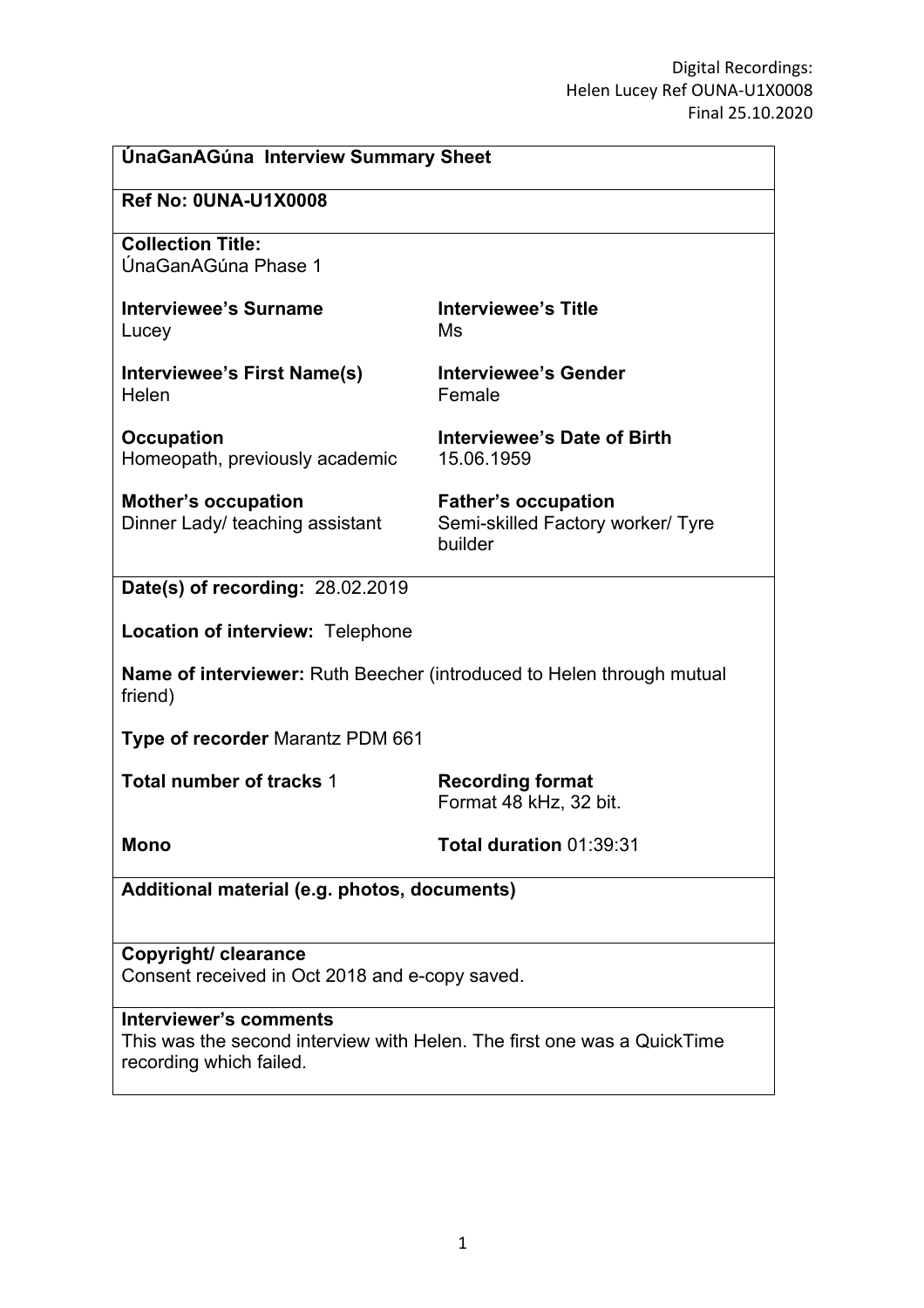[Start 00:00]

*Ruth: So I'm going to start recording now. So just for the purposes of the recording, it's February 28th, it's 2019, my name is Ruth Beecher and I'm interviewing Helen Lucey.*

Helen: Hi.

*Ruth: So, good morning Helen*

Helen: Morning, hi.

*Ruth: It is absolutely lovely to talk to you again.*

Helen: Yeah, and you, yeah.

*Ruth: And you've signed all the consent and everything, so we don't need— we don't need to do that, we've talked through all of the sort of guidance around the interview etc. Can I ask you a few questions I didn't ask you before, what's your title? Are you a Ms, or a Mrs, or a Dr, how do you like to be addressed?Can you hear me?Can you hear me?*

Helen: No. I can just hear you now. Did something go wrong there?

*Ruth: No, nothing happened on this side.Oh, you're breaking up so let's hope it kind so fixes itself. Yeah, I didn't hear your answer sorry, did you want to be called Ms, Miss, Mrs?*

Helen: Yeah, no. Well, my title has changed because when I was an academic, I was Dr Helen Lucey so that took care of that, but since I've become a homeopath I won't be— I can't use my Dr title because people will assume that I'm a medical doctor—

*Ruth: Ah.*

Helen: So it wouldn't be ethical for me. I don't use Dr at all now which is really interesting. It's something that I had to give up.

*Ruth: Ah.*

Helen: That's quite a big identity thing.

*Ruth: Yes*.

Helen: Yeah, so that's a bit weird. Because I'm married but I never took my husband's name. That's really weird. Because the Dr thing just bypassed everything.

*Ruth: Yeah and everyone's claiming their Drs now, aren't they, women on— There was that Twitter strand about claiming your "doctor."*

Helen: Oh really?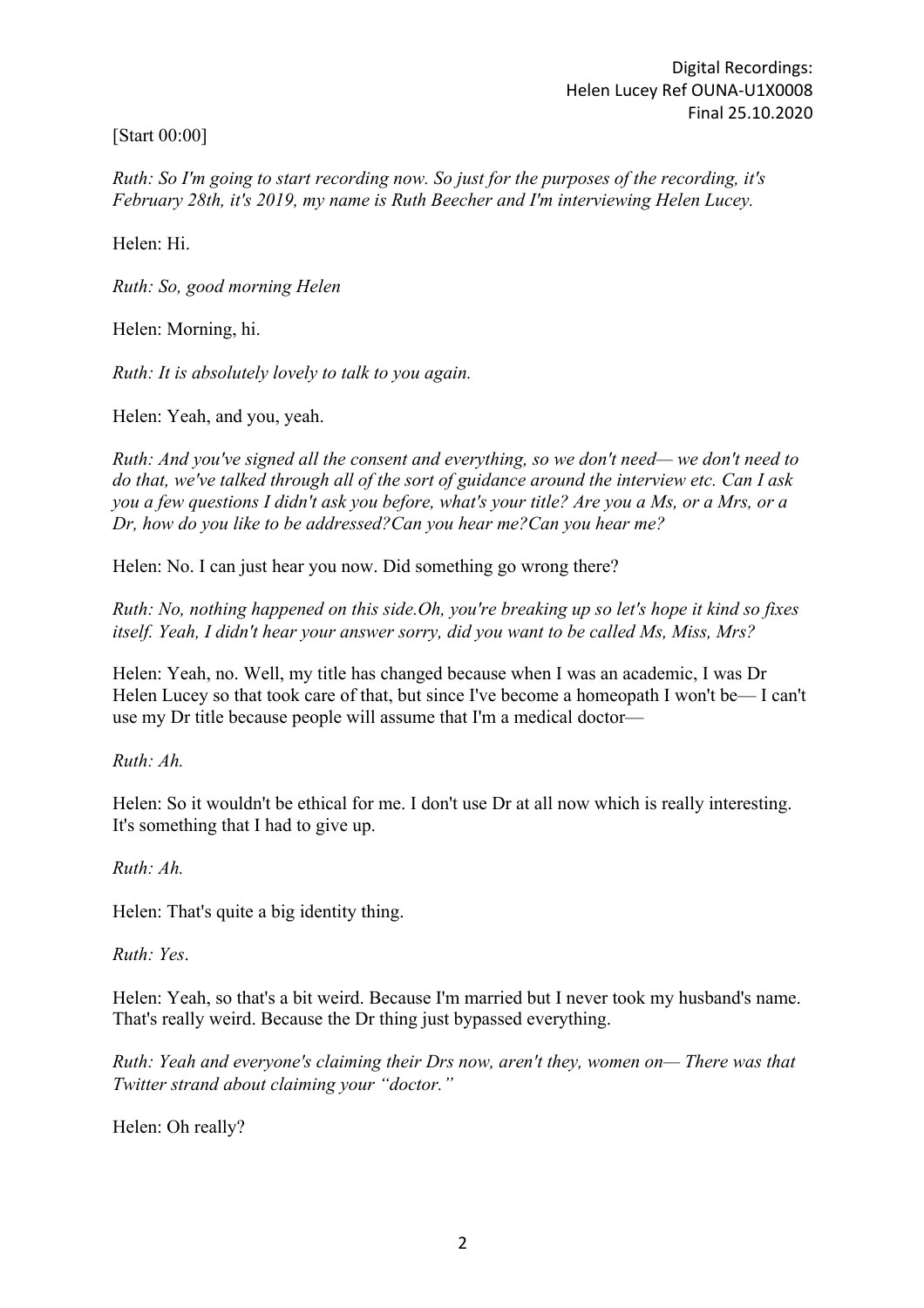Helen: Oh, women with doctorates?

*their Dr— to be proud of it, if you see what I mean?*

*Ruth: Yeah, yeah. If you have a doctorate, to use, to call yourself Dr, you know.*

Helen: Absolutely, I did. Definitely, when I was an academic, fucking hell I worked hard enough for it, you know.

*Ruth: Exactly, yeah, so do you want me to put you down as Ms on this thing?*

Helen: I'm just Ms now.

*Ruth: Ok, great. And your occupation now is homeopath?*

Helen: Homeopath, yeah.

*Ruth: And shall I put previously academic?*

Helen: Yeah.

[00:02:36]

*Ruth: And what's your— what were your mum and dad's occupations?*

Helen: My mum, ehm— well, my dad was a factory worker, he was a tyre-builder, he worked in a tyre factory, Firestones in West London and so he was— I suppose you'd call him semiskilled factory worker. And my mum started off as a dinner lady but then— in a college in West London, Twickenham, but she actually managed to kind of by a series of happy accidents, end up as a teaching assistant.Yeah, in the special needs department there, but she didn't have any qualifications or training or anything. It was a series of happy kind of accidents. And she did that until she— yeah she didn't retire until she was about, Oh God, I don't know, probably 78.

*Ruth: Oh wow, that was fantastic, wasn't it? Fantastic going.*

Helen: Yeah. They had to drag her out really.

*Ruth: Did they? So she loved it, she loved the work?*

Helen: She really loved it, yeah.

[00:03:48]

*Ruth: Ok, well shall we go back and think about your connection to Ireland and starting with where your mum and dad were from perhaps?*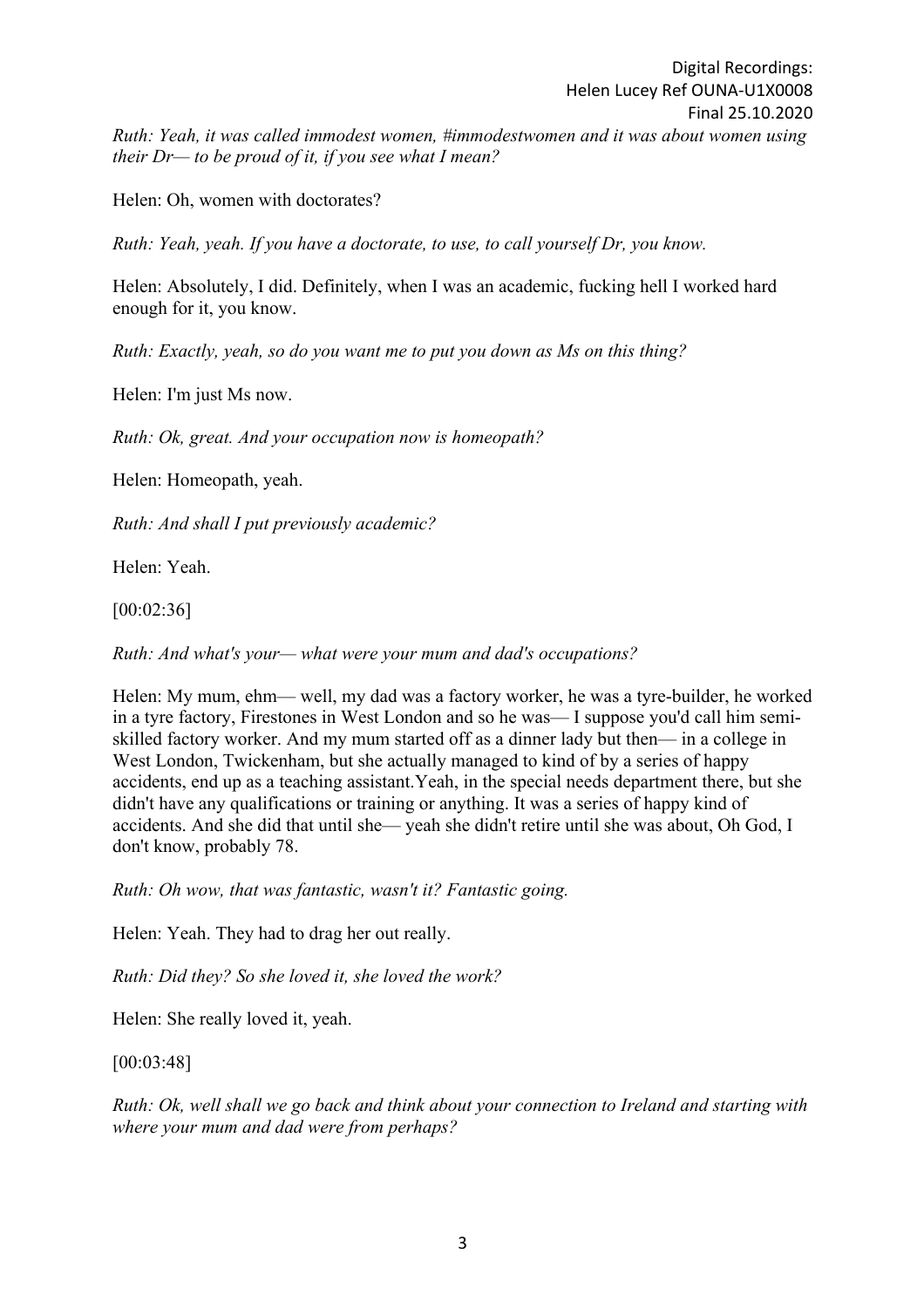Helen: Yes, sure, yeah. So my Dad was from Cork, in a tiny— he lived in a— they were farmers obviously, in a place between Kealkil, which is, say he was about ten miles from Bantry.

*Ruth: Ok.*

Helen: But I don't know, he was kind of in between a little village called Kealkil and Goughan Barra.

*Ruth: Oh, it's beautiful down there.*

Helen: That area down there. Yeah, so he was one of twelve I think and they kind of lived up on the side of the mountain, very kind of rough area, you know, rough landscape. And my mum was from Mayo, near Tuam, and she was one of six and they were dairy farmers also. Yeah, very poor, you know what it was like back then. Yeah, so that was it.

*Ruth: And when would they have been born?*

Helen: I think my mum was born in 1921.

*Ruth: Right.*

Helen: And my dad eight years before [1913].

[00:05:16]

*Ruth: Right, yeah, ok. And where did they meet?*

Helen: They met in London during the war. So my dad was on leave from the Navy at that time. He had quite a complicated war history because he actually went and joined up to fight as a volunteer in the Finno-Russian War, which I think was just at the— just before war broke out.

*Ruth: Ah, what, the late, late thirties?*

Helen: Probably late '38, beginning of '39, something like that. And ehm yeah, there was a few hundred volunteers from the UK that signed up to go over, to fight the good cause. But to be honest, I think my dad just wanted to fight to be honest.

*Ruth: Umhm.*

Helen: Yeah, and he became a prisoner of war, became a German prisoner of war, but it's very complicated. Anyway, eventually they let them all go [laughs] and he joined the navy and it was on leave from that during the war that he met my mum. And that was towards the end of the war, that would have been 1944 probably.

*Ruth: Umhm. In London?*

Helen: Yeah. At the Garryowen.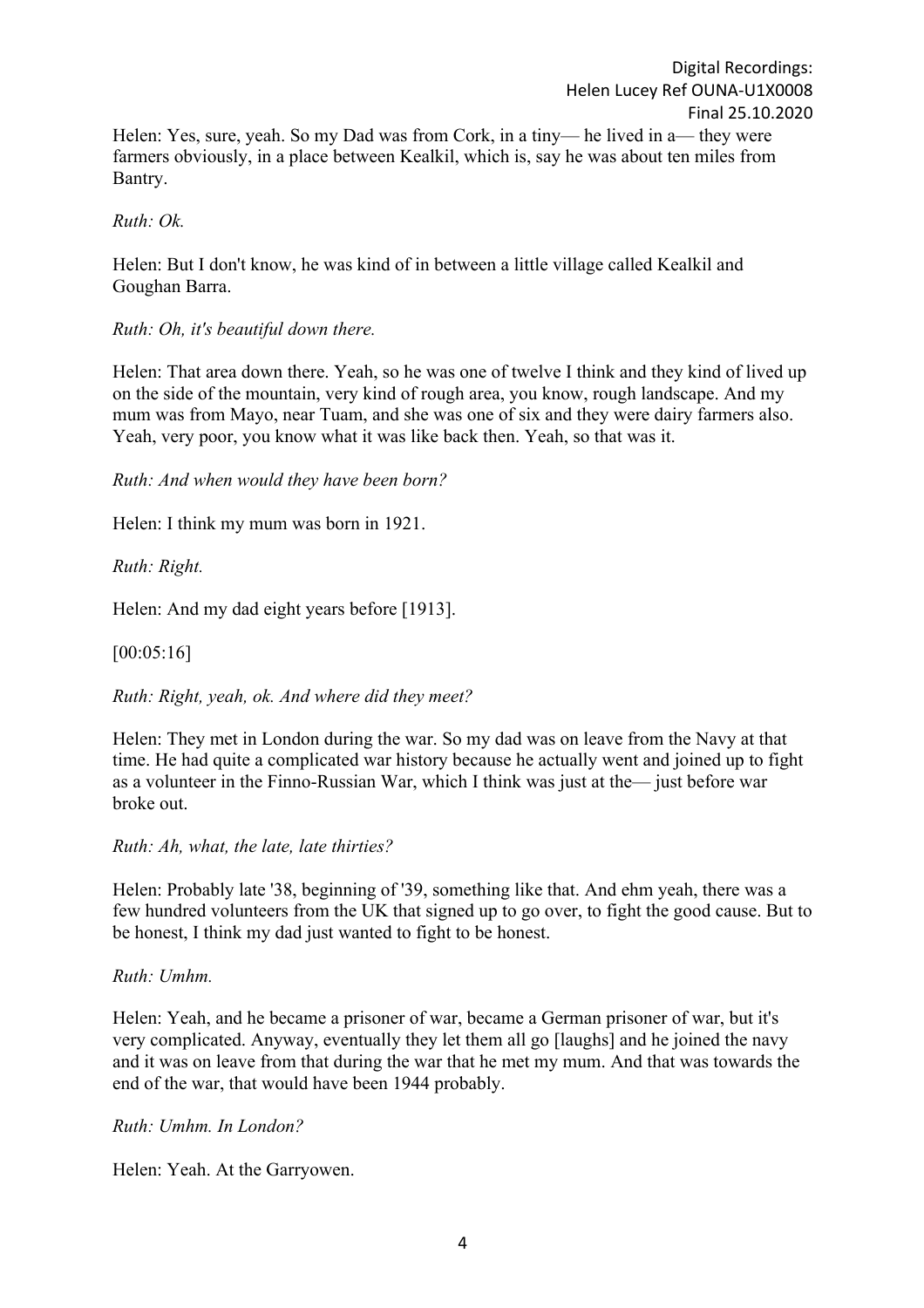*Ruth: Ahh.*

Helen: Of course.

*Ruth: [Laughs].*

Helen: Yeah, they met at the Garryowen in Kilburn.

*Ruth: So they used to socialise there, go to the dances?*

Helen: Yeah, they did, yeah. And she lived in West London actually, in Brentford so she used to go to any— all the dances all over the place, she had a great time. She loved the war.

*Ruth: Umhm. And what was she doing in London? Your dad was— had signed up to the navy and your mum?*

Helen: She was— she worked in a munitions factory first of all in Brentford. So you know West London, there was a lot of factories along that Great West Road there.

*Ruth: Yes.*

Helen: Yeah, do you know it? Where do you live Ruth?

*Ruth: I live in South London but yeah, but you still see the kind of refurbished versions of those now, don't you as you drive out?*

Helen: You do, yeah, yeah. So, so there was a lot of big factories along there and she worked in a munitions factory for a while and then somewhere else. So she was kind of recruited, you know they were recruiting in Ireland.

*Ruth: Oh really, were they, yeah?*

Helen: Yeah, because all the men were going off and women were filling the posts but there weren't enough of them, you know, so they— my mum jumped at the opportunity to get away from her mother basically, and came over when she was about twenty-one.

*Ruth: Umhm.*

[00:08:08]

Helen: And she lived in digs, you know, she had a great old time. And then she— until she got— she came down with TB.

*Ruth: Oh*.

Helen: Yeah, because she was like burning the candle at both ends.

*Ruth: Yes, and that was before she met your dad, when she was still single?*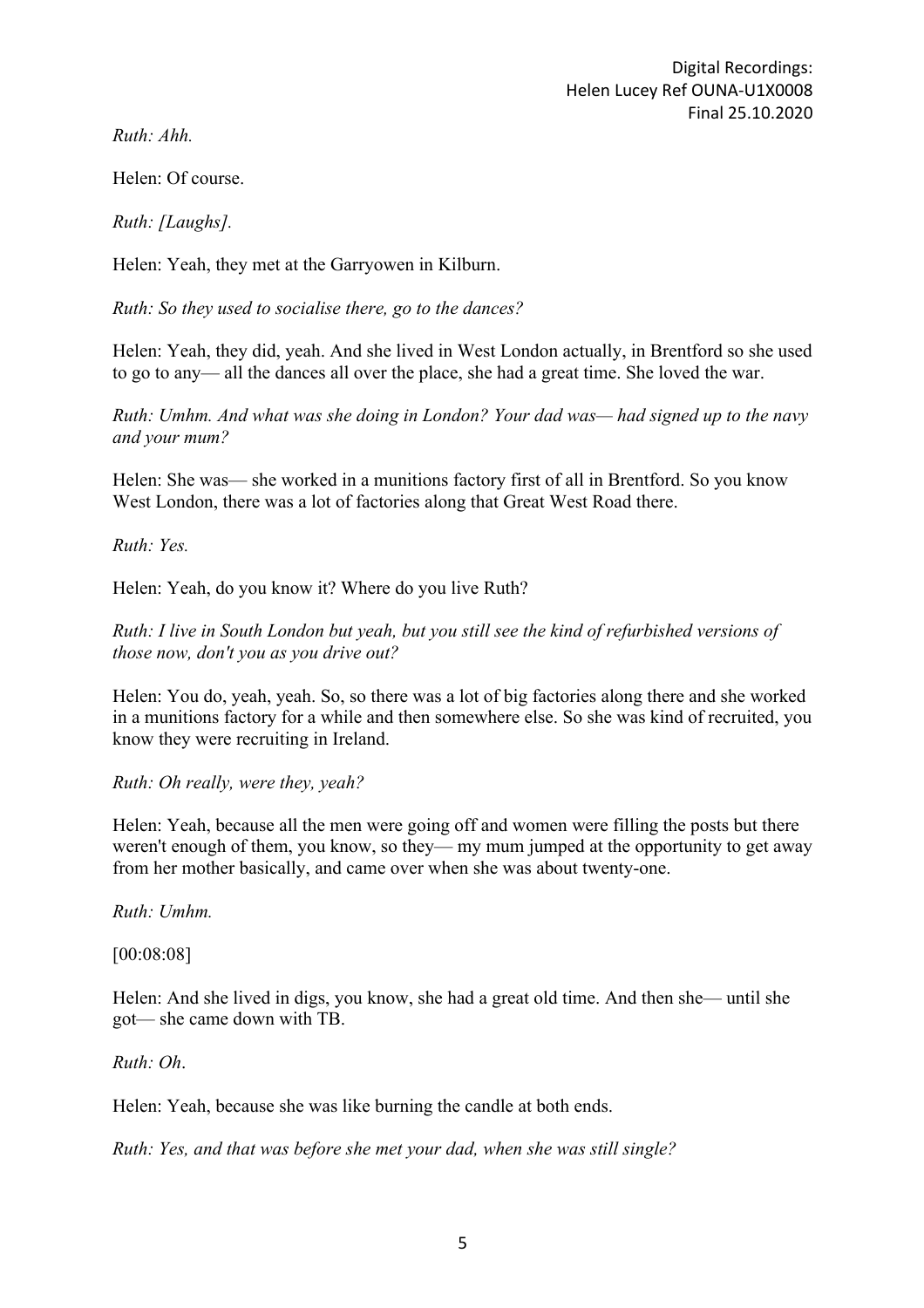Helen: Yes, yeah.

# *Ruth: And did she stay in London with the TB or did she go back?*

Helen: She didn't— well they didn't expect her to live to be honest.

*Ruth: Oh wow.*

Helen: Yeah, not many people lived through it. So she went to West Middlesex Hospital and basically you know I think she was sort of too young and silly to understand that she was dying. And she managed not to but people died every night in the ward.

*Ruth: Oh gosh, how horrendous.*

Helen: Yeah. No, she was there for about six months. And they— she got pulled in because she collapsed at a bus stop on the way to work. After, you know, dancing all night sort of thing through the air raids [laughs] and everything. And they pulled her in and said, "oh my God you know," and yeah. So she managed to pull through that, which is pretty amazing. And she never really had any— you know, kind of problems with her lungs or anything. Yeah, so it was— And oh yeah, that's right, she'd met my dad before she got the TB, that's right, because when she was in hospital, he stayed very faithful to her and he used to send her his chocolate ration.

*Ruth: Oh, how sweet.*

Helen: How romantic, eh?

*Ruth: Yeah, very romantic.*

Helen: Yeah, yeah, there are pictures of him, you know in the snow in Sweden and places with these kind of very formal notes to her, while she was dying in hospital, so it was obviously, you know, quite a big romance.

*Ruth: A very big romance and your mum's determination obviously got her through that or something you know—*

Helen: Something, yeah, I mean you know her vital force was pretty strong.

*Ruth: Strong, umhm*.

# [00:10:17]

Helen: Yeah, so— so then they got married after the war, just afterwards when he— when he was discharged from the Navy and they got a— they ran a pub in St Margaret's which is just near Twickenham in West London, just outside Richmond. And then they got digs in Twickenham I think and eventually they got out of that business and they got a council house in Hanworth which is where I grew up and that was where we all were born and grew up.

*Ruth: And when you say we all, can you describe the family?*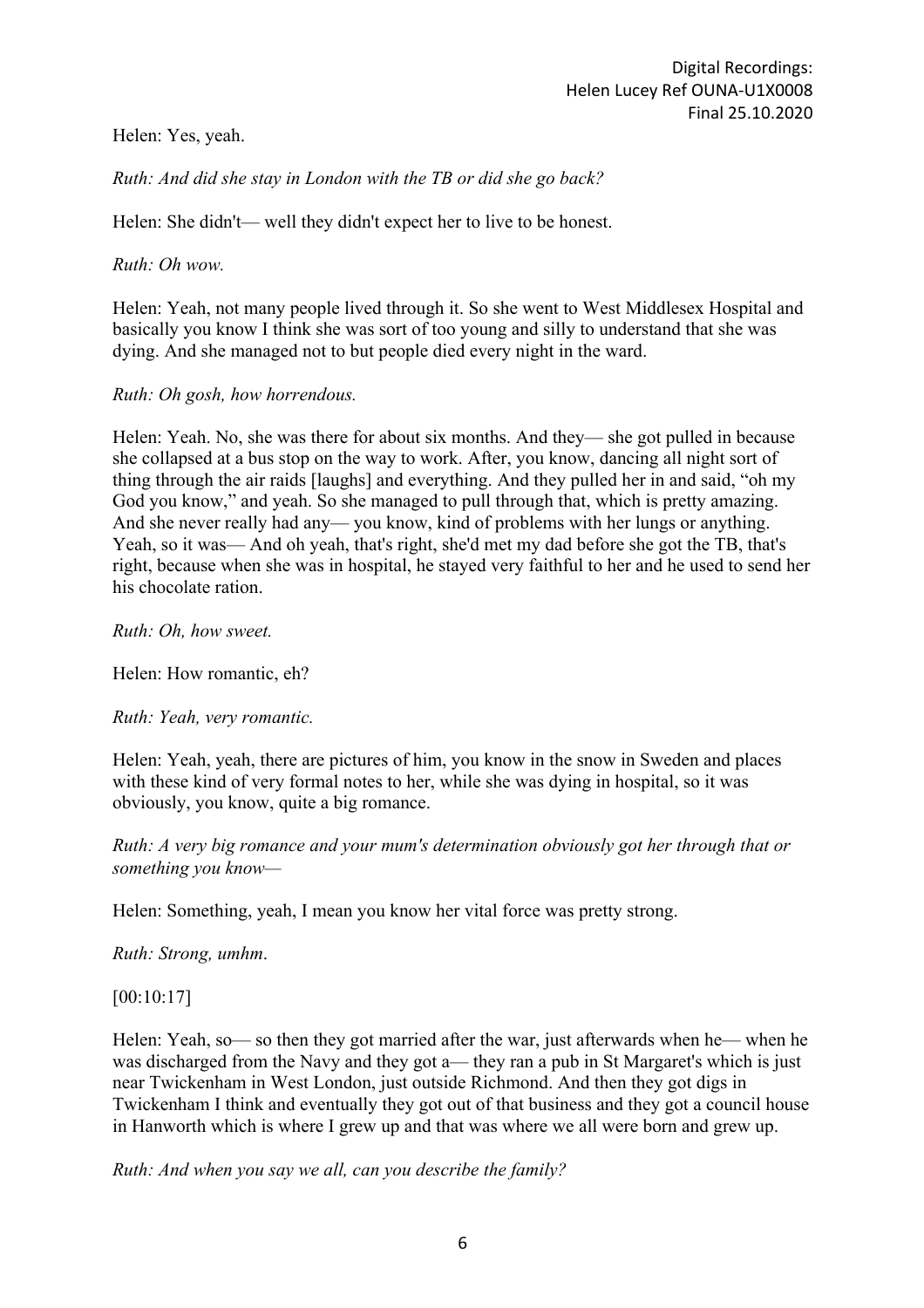Digital Recordings: Helen Lucey Ref OUNA-U1X0008 Final 25.10.2020 Helen: Yeah, there was eight children altogether, I'm the last. So there was my brother Sean, then two girls Maura and Margaret, and then four boys, Dennis, Michael, Christopher and Peter, and then me.

*Ruth: Wow, so you're the baby.*

Helen: Yeah, I'm the baby, yeah, a very old baby now [laughs].

*Ruth: So what was the age difference between you and Sean?*

Helen: About twelve years.

*Ruth: Right.*

Helen: They came—

*Ruth: So they were quite quick then, the eight`/*

Helen: The biggest gap was between me and my brother Peter, there was two years between us.

*Ruth: Right, crikey, your mother must have been a very energetic person.*

Helen: She was very energetic, yeah, but you know, you know— yeah she was in all sorts of ways. [Laughs]. She was a piece of work I'll tell you in ways.

*Ruth: Yeah—*

[00:11:59]

Helen: But she was brilliant as well, she was great yeah, very lively, and ehm you know, and my, and lucky that she had two girls early on because they picked up all that, a lot of the caring for the new babies.

*Ruth: Of course, so they were her helpers really?*

Helen: Oh yeah, yeah.

*Ruth: And was that the gender breakdown, that it was girls as helpers and boys doing their own thing?*

Helen: Yeah, basically, yeah. Yeah, yeah. So my sister Maura very much kind of was mummy's little helper and really took on that role. And she was lovely, she was a really lovely older sister. But my sister Margaret really resisted it and—

*Ruth: Did she?*

Helen: And, yeah.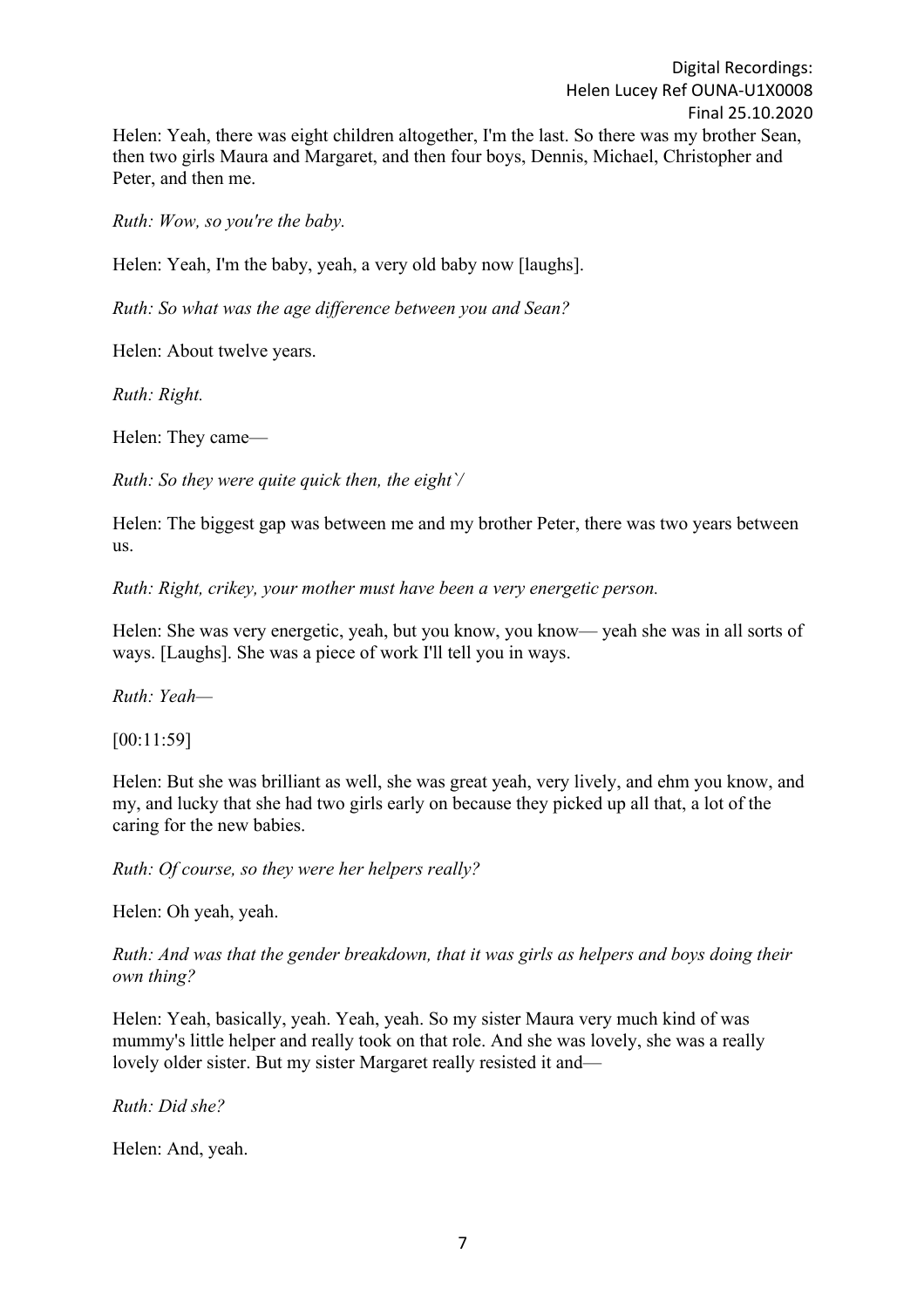*Ruth: So what age, so they would have been what, ten years older than you?*

Helen: Yeah, ten and nine years older than—

*Ruth: Yeah, and was Maura the absolute oldest sister?*

Helen: She was, yeah.

*Ruth: So the next one decided no, that's not for me?*

Helen: Yeah, and she— but really interestingly how that affected the dynamic between her and my mum and kind of how she was seen in the family, as lazy, for instance.

*Ruth: Was she?*

Helen: Air headed— all kinds of things, very interesting. Seen as somebody who had a really fiery temper which she did, which is great actually. But you know...

*Ruth: But she had to fight her corner I guess if she was resisting that.*

Helen: Yeah, yeah, you bet. I mean, yeah, you have to figure out your ways to— yeah— to resist that position, don't you?

*Ruth: Uhhm, uhhm*.

Helen: If it's pushed on you so forcefully.Yeah. So it was great but Maura was very authoritative, the one who did take on the kind of—

*Ruth: Yes*.

Helen: — surrogate mother role. So she was very authoritative with us, all the other siblings. But very kind actually, steady, she was much steadier than my mum. She was very sweet, I'm still really close to my sisters.

*Ruth: Oh that's lovely, isn't it?*

Helen: Really close.

*Ruth: And so she would have been born in the what? Late forties or 1950 something.*

Helen: Yeah, Maura was born in 1949.

[00:14:00]

*Ruth: Yeah.*

Helen: Yeah, yeah, but I don't know if I talked about this last time but tragically my eldest brother Sean. He— So they— so he was with my mum and dad until my mum then was pregnant with Maura and then they didn't really— they only had a tiny flat in Twickenham at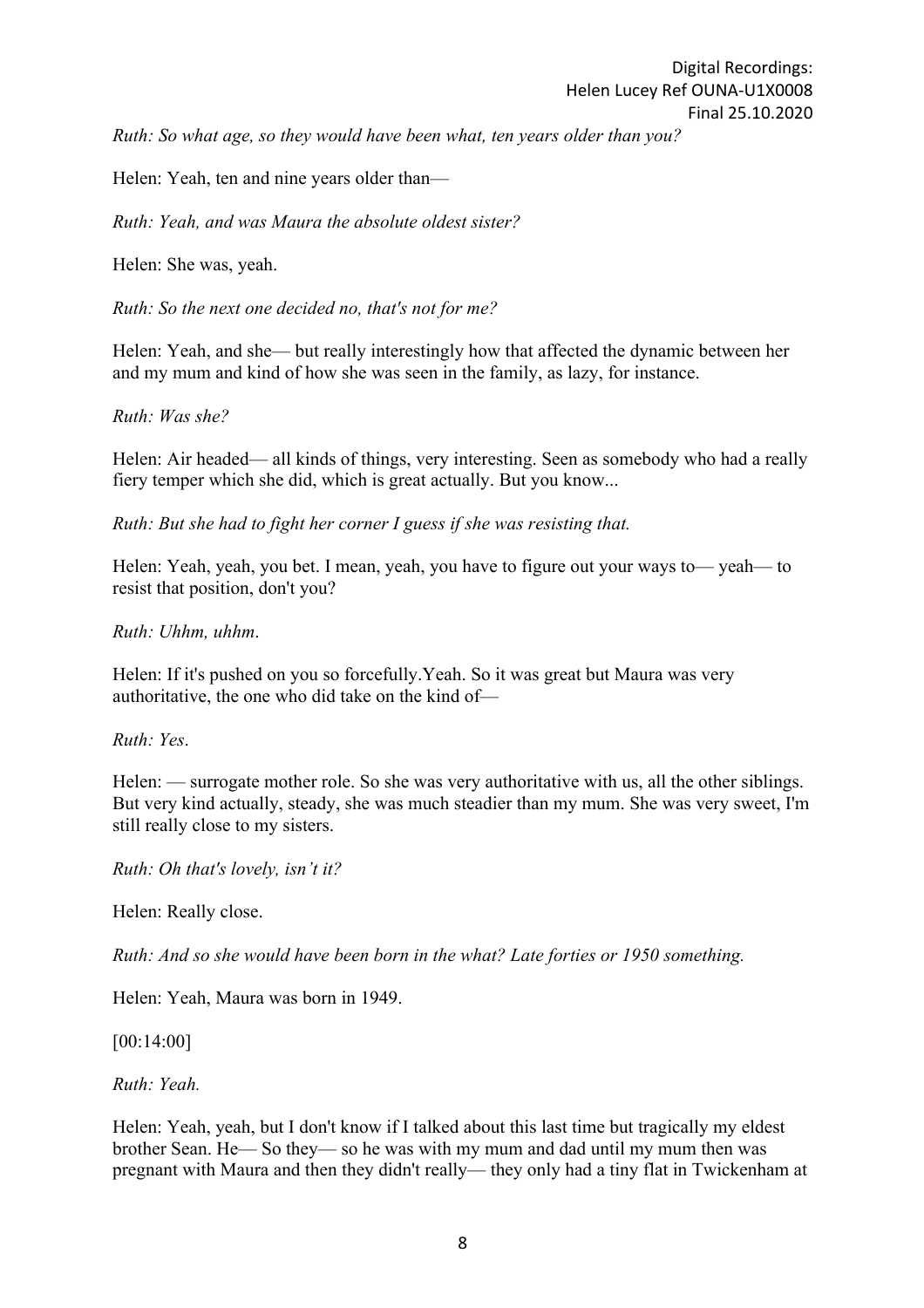*Ruth: Yeah*.

Helen: And you know I don't think he ever really got over that separation, ever.

*Ruth: And was he a baby? He was—— was he one or?*

Helen: He was two. He was just coming up to two then.

*Ruth: And how long did they leave him in Mayo?*

Helen: About two years.

*Ruth: Gosh.*

Helen: Yeah. So he was probably about one and a half when they left him there and he was probably coming up to four when they brought him back. Terrible, terrible.

*Ruth: And he didn't— he couldn't make the attachment back to your parents when he came back?*

Helen: I don't think so. I think, you know, there were two kids there—

*[Both talking].* 

*Ruth: Two new kids who were bonded, yeah.*

Helen: He was the apple of my granny's eye, you know, completely, you know—

*Ruth: Adored in Ireland?*

Helen: Yeah, absolutely. Very, very difficult, it's very sad really.

*Ruth: Yeah, I suppose he had two separations when you think about, didn't he Helen? Because first he's wrenched from his mum and then he's wrenched from his new mum in effect, his granny became—*

Helen: Yeah. Really desperate.

*Ruth: Very hard, yeah.*

Helen: So always kind of estranged from the family from when he was a teenager. I mean obviously I don't really remember him ever living at home—

*Ruth: Yes.*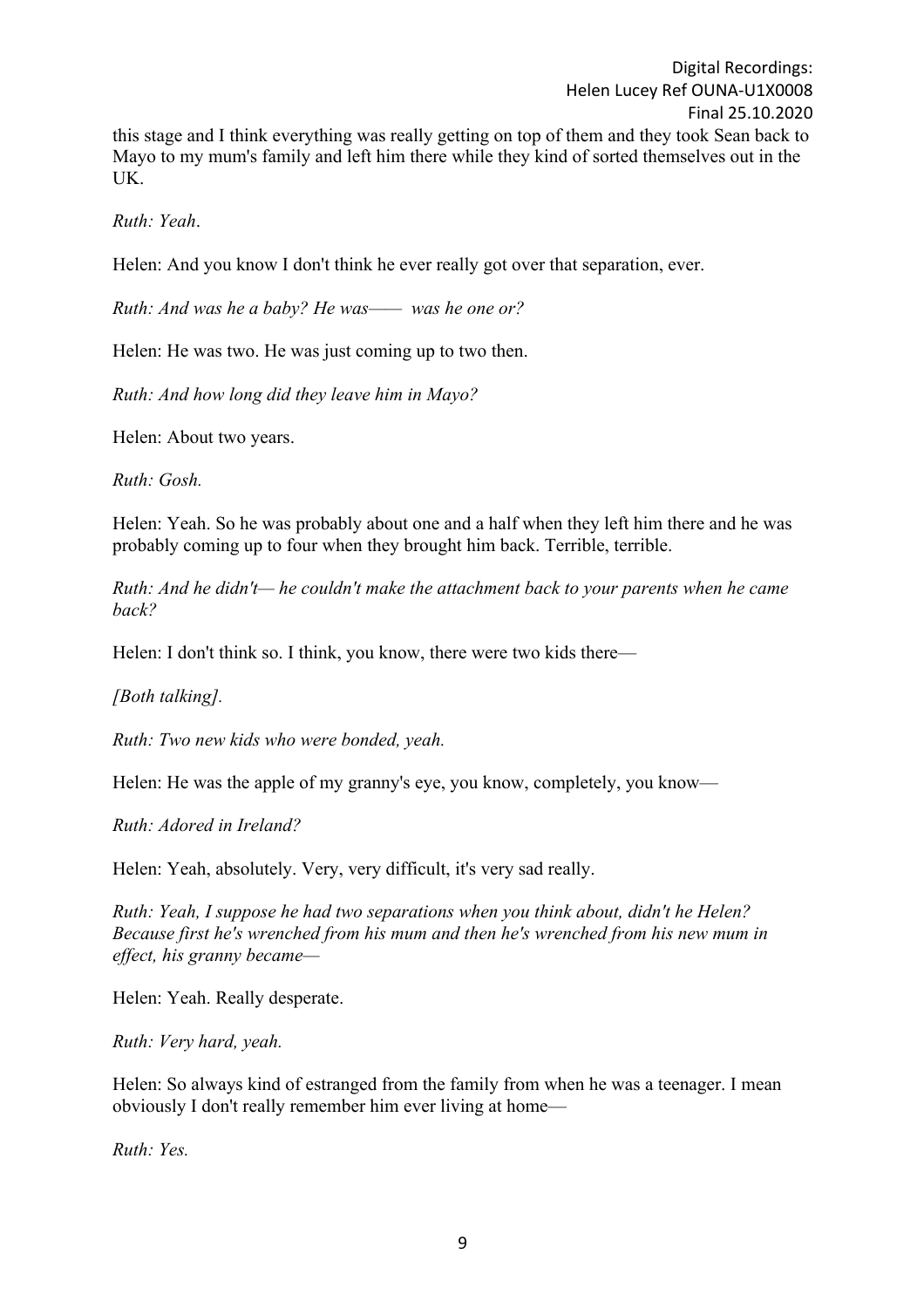Helen: But he left really young, he joined the Army I think when he was sixteen. I can't remember what it was, it might have been the Grenadier Guards. At one stage, he was in the Merchant Navy. And then came— and then he was in the Army and he kind of went moved his way up the ranks and was very successful, he was a— you know, a noncommissioned officer.

*Ruth: Yeah.*

Helen: Sergeant Major in the Paratroop Regiment. But very damaged, yeah, alcoholic - he died of alcoholism.

*Ruth: Oh*.

Helen: Way too young, yeah. Very difficult relationships, difficult marriage, yeah.

*Ruth: Very hard.*

Helen: Well he brought the difficulty I must say, you know.

*Ruth: Yes, yeah.*

Helen: Very odd man, yeah.

*Ruth: And you mustn't have known him very well then because he must have— you were so young when he would have joined the army and he, yeah—*

Helen: No, I don't— I wouldn't say I knew him very well but there was a very strong identification with him I think. As the— we were like bookends you know. I think he was—

*Ruth: Yes*.

Helen: And he also got out— was socially mobile, you know and very successful and he got away—

*Ruth: Yes. And he wanted different things for himself?*

Helen: Yeah. yeah. And he kind of got away and went into this other world and I think that was how I felt. As well— you know, which I sought through education really.

*Ruth: And you had his example I guess that it could be done?*

Helen: Yeah, yeah, exactly, yeah.

*Ruth: So I mean he was brought back to Ireland so there was obviously a very strong connection back to the family even though your parents had been in London for quite a while by then?*

Helen: Yeah, very much. Oh God yeah, I mean Ireland was always referred to as home, always. That was how I grew up, you know, we're going home this year.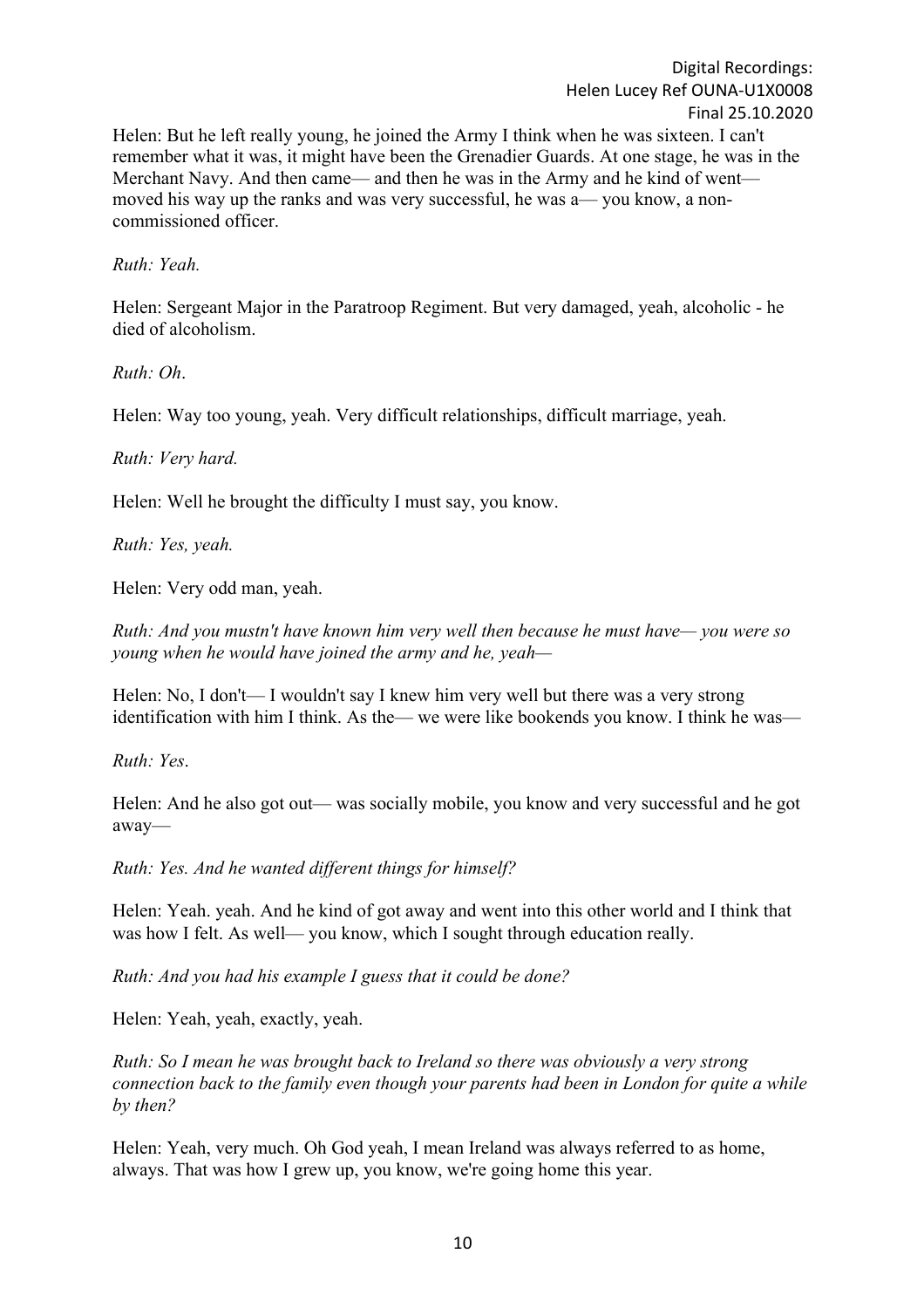*Ruth: Yes*.

Helen: You know, blah-blah-blah, it was always home, you know.

*Ruth: Yeah*.

Helen: Yeah, very interesting.

[00:17:39]

*Ruth: And can you talk about when you first went to Ireland?*

Helen: Well, my first memory of going— I think I was about four. I'm not sure— I think I had been before as a baby but obviously I don't remember that. My first memory was— and we all went except Sean so there was the seven kids and my mum and dad and we had an old Bedford van you know. So we all kind of piled in there, it was like you know, the Clampetts out of— *[Both laugh.]*With everything piled on top of it and that. Yeah, and we went over yeah, it was wonderful. I remember getting on the ferry and they used to keep the— they'd obviously it was before drive on so they'd winch the cars up in a— they'd rope them and then crane them—

*Ruth: You say obvious Helen but that actually— I had not realised that that used to happen. I didn't know a world before roll on/ roll off [laughs].*

Helen: Oh gee, right, yeah, yeah, well it was really amazing. So they'd put great big ropes around the cars and then they'd crane them down into the hold of the ship.

*Ruth: But you're not in them at this stage?*

Helen: Huh? No, no, no.

*Ruth: You've got off and you walked on the ship [laughs].*

Helen: Yeah, you're allowed to get out yeah.

*Ruth: [Laughs].*

Helen: So I don't know how many cars would be down them, probably not that many. Yeah, there was— I remember horses being down there, about twenty or— fifteen or twenty horses being down there.

*Ruth: Oh my goodness.*

Helen: They were obviously racehorses.

*Ruth: Yes, yeah, they must have been.*

Helen: Yeah and ehm.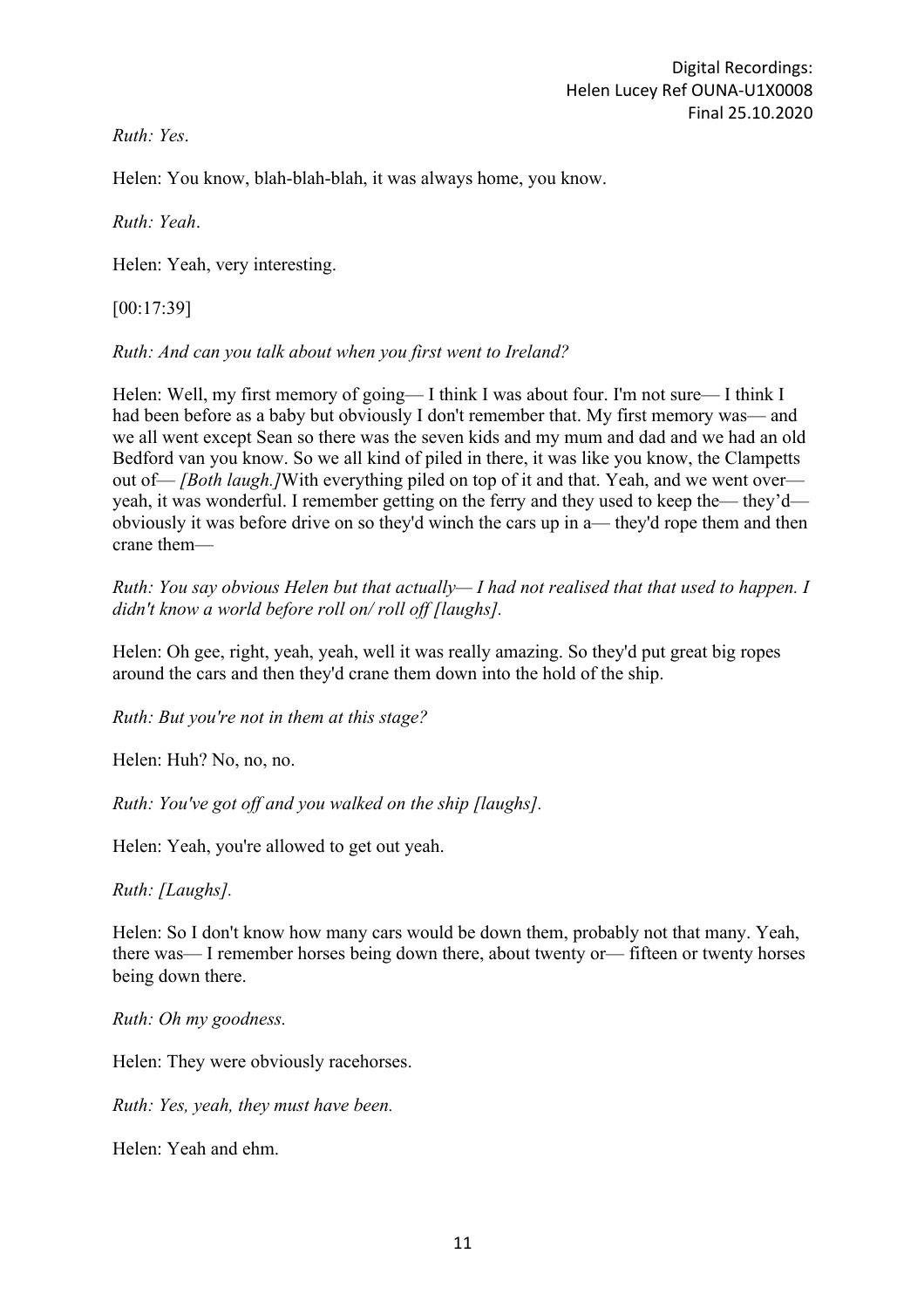## *Ruth: How terrifying.*

Helen: Yeah, well God, it was so exciting. So we spent the night running riot. All the adults are getting absolutely langered.

### *Ruth: [Laughs].*

Helen: There was a massive session going on in the Shandon Bar, you know, there still was a Shandon Bar then and you know so they were all getting langered. We used to get— we got money for picking up all the jars and the bottles and all that kind of stuff and there were people out sleeping. There weren't that many berths and the sort of seats that you could have— you know if you could get one sort of thing. And there were lots of people sleeping out on deck, loads of— so this was 1964 probably and there were loads of hippies out on deck. They looked like, yeah, they looked like they'd dropped in from either Mars or the bible you know to me. And they had guitars and that and they were singing and—

*Ruth: Oh my goodness, very different.*

Helen: Very different, it was so brilliant and so exotic and exciting.

*Ruth: And where was the ferry? Was it ehm, was it Rosslare or Dun Laoighre or—?*

Helen: It was, where was it, Fishguard to Cork.

*Ruth: Oh, all the way to Cork or to Rosslare?*

Helen: No, to Cork.

*Ruth: Oh wow, it went straight to Cork, fabulous.*

Helen: And it then, it used to come up the river so the dock— it would dock right in the centre.

*Ruth: Wow, in the city centre.*

Helen: In the city centre, yeah. So yeah, yeah, yeah. Oh and I mean God the drama, for fuck's sake Ruth. I mean I remember coming home from that trip and the— oh the wailing and everybody on the side of the— you know, it's like we were going to America and never coming back, you know?

*Ruth: Oh, leaving Ireland you mean, people were devastated?*

Helen: Devastated and the tears and the— Oh God, uh makes me want to cry now.

*Ruth: But was it your family or was it lots of people?*

Helen: Everybody, everybody.

*Ruth: Go way….*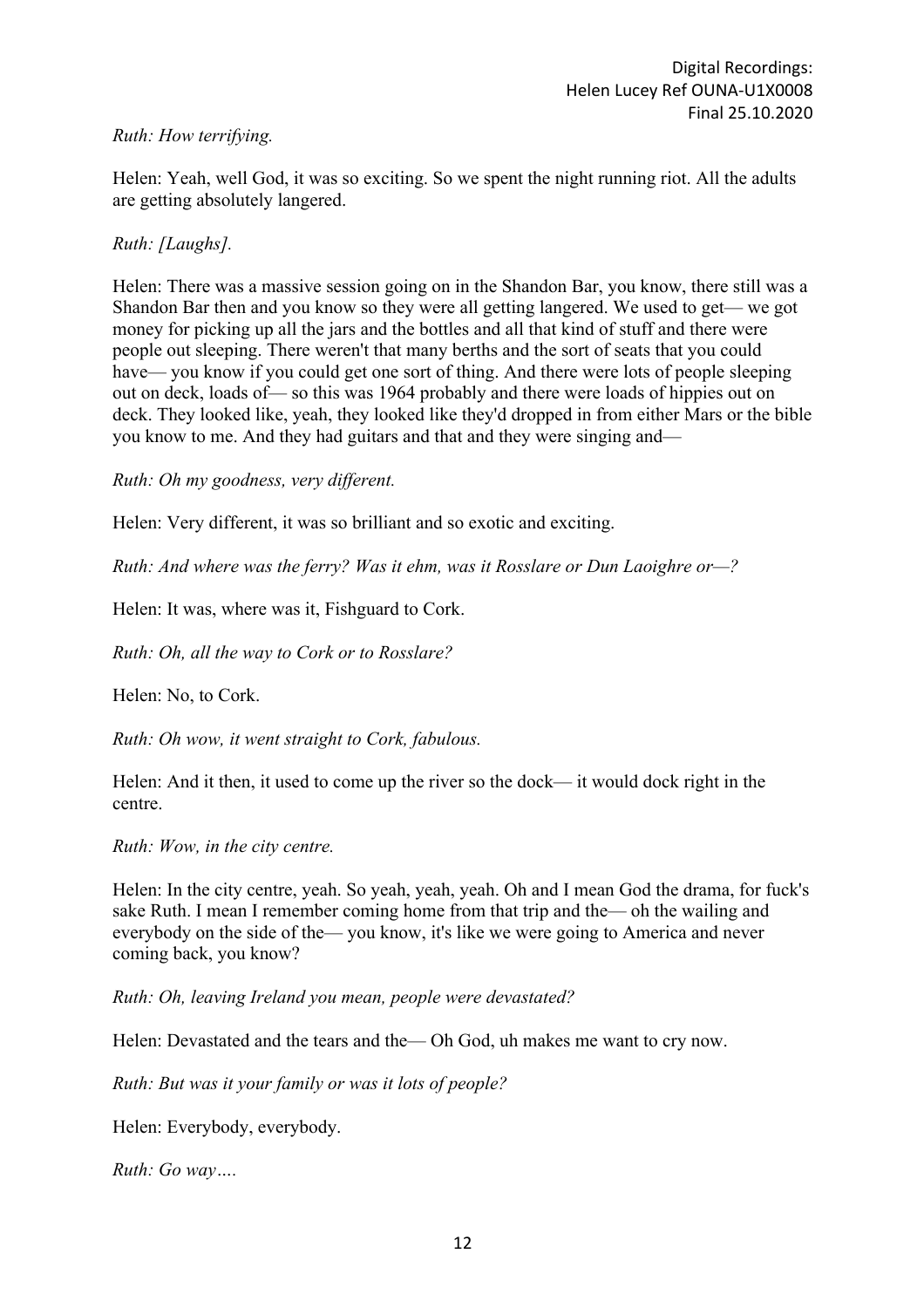*Ruth: That's amazing, isn't it?*

Helen: Yeah, yeah, yeah.

*Ruth: And now they just jump on Ryan Air every weekend and commute [laughs].*

Helen: I know, oh my God so—

*Ruth: Goodness me.*

[00:21:35]

*Ruth: So you went to the— you went back to the farm then for the summer in Cork?*

Helen: So first of all we went to, we went to ehm, we went to Gal— Sorry to my mum's family—

*Ruth: To Mayo?*

Helen: In Mayo. So we had three weeks I think. We drove up there and we'd hired a caravan, a big caravan so we could all sleep in that so that was great and we all had a great time and ran wild. I loved the farm, I just loved the animals and I'd— you know, give any job that would— anyone would let me do, I'd be right into it. And then we went to Cork and we stayed in the hay, the top of the hay loft, They had put a floor in there at some point to dry food out and keep it away from rats and stuff like that. So we all slept up there so we had, you know, sleeping bags and—

*Ruth: Oh how exciting for all the kids.*

Helen: Yeah, really, oh it was just magical, yeah. So we'd all run wild, you know, and the other farmers would complain about us.

*Ruth: [Laughs].*

Helen: Especially my brothers you know, who would just sort of try and catch the horse and ride it and all that. [Laughs].

*Ruth: Yes, they just did whatever.*

Helen: Yeah, we used to ride the pig, Maggie. There was always a pig called Maggie somewhere or other.

*Ruth: [Laughs].*

Helen: It was hilarious, yeah, and just going wild in mountain streams and they wouldn't see us from one— from sort of dawn until dusk really.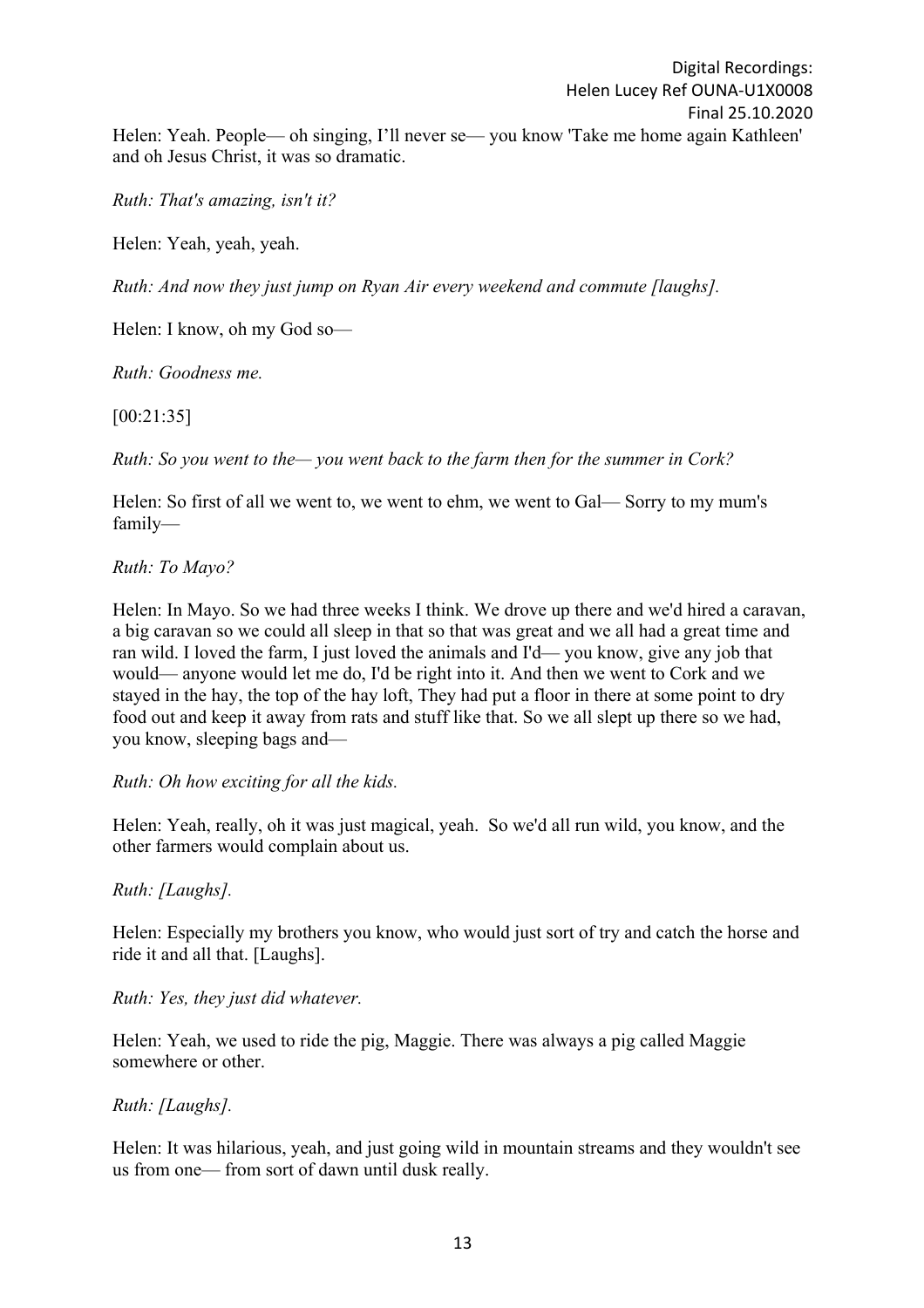*Ruth: Just come back when you were hungry.*

Helen: Yeah.

*Ruth: And did you all go over every year, every other year on holidays?*

Helen: Maura?

*Ruth: No, did you all— all the kids go over?*

Helen: As they grew— as the older ones grew up, it kind of dropped off really.

*Ruth: Yes.*

Helen: So— And they, you know, they all left school when they were fifteen. So they'd be working and you know treated like adults. It was like you come if you want to, you know.

*Ruth: Yes, yes.*

Helen: If you can get time off or otherwise, you're grown up now, you're paying rent so you can stay in the house on your own.

*Ruth: Yeah*.

Helen: So interesting, so in the end it was kind of, over the years, it dropped down just to me and my brother— my two brothers next up from me.

*Ruth: Yes, yes. And did you go with your parents or did you start to go yourselves?*

[00:24:00]

Helen: I— when I was eleven, I kind of made contact with— We went to Cork one time and stayed in a family— It wasn't— It wasn't direct family— cottage. Anyway, which was down the road from one of my dad's sisters who'd married a farmer, just on the road that goes up to Gougane Barra. And I'd never really known them before and they had a bit of a reputation as being really odd, especially my uncle. And they didn't have any children. Anyway, so we were staying in this little house just down the road from them and my auntie Joan said "Oh, would you like to come up and see the new calves?" you know. Oh well, so that was brilliant so I went up and then that was it. Every day of the holiday, I just spent on the farm and Joan was really great, she just kind of put me to work straight away and I loved it, you know, so.

#### *Ruth: Fabulous opportunity, yeah.*

Helen: Yeah, feeding the calves and then I got roped into, you know, turning the hay and doing this and that and the other and I couldn't get enough of it so I completely sort of abandoned my parents, you know.

*Ruth:* [*Laughs*].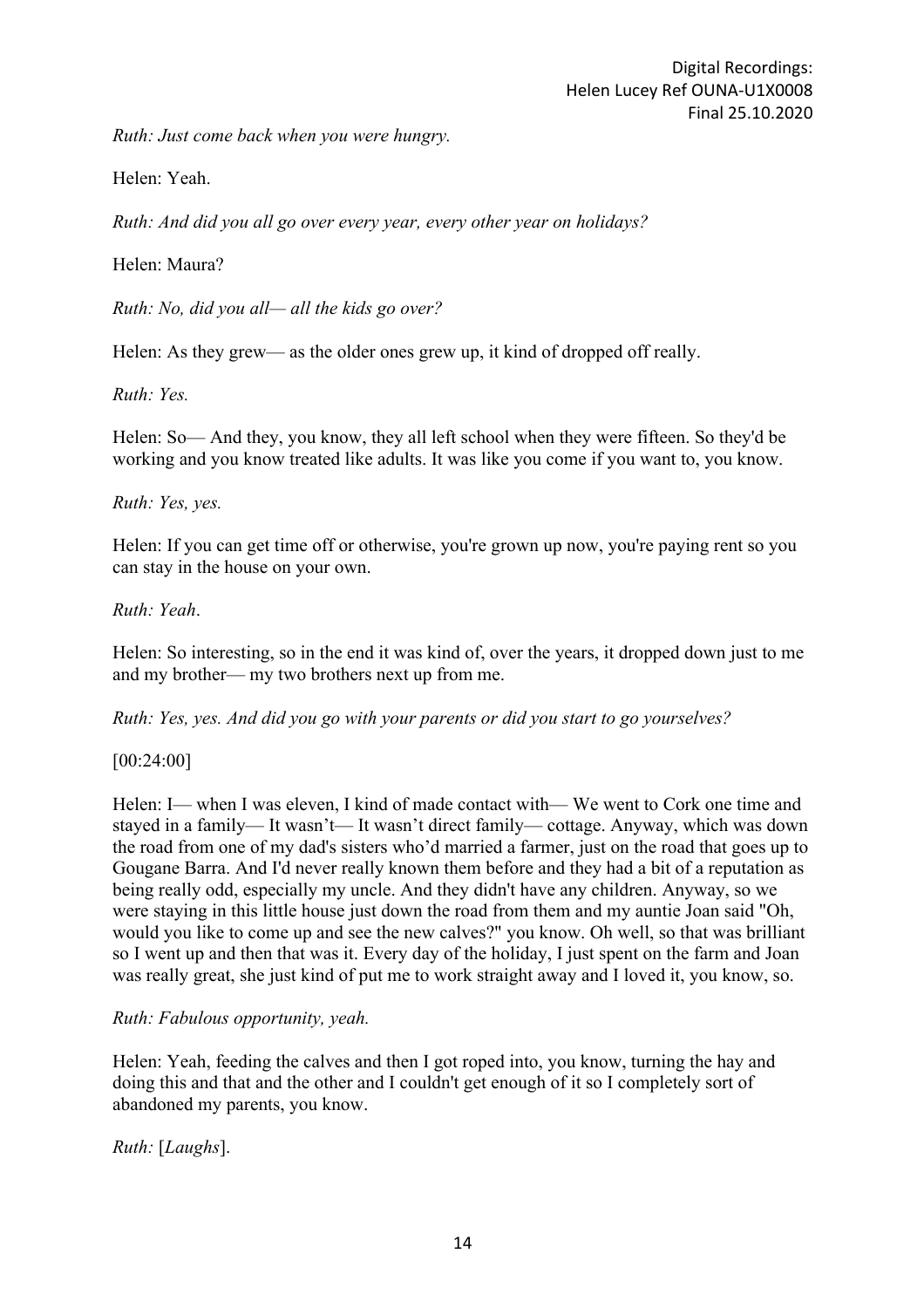Helen: Now I just want to — now I just want to be on the farm the whole time so Joan said to my mum and dad, "Look, you know, she loves it here. If she'd like to come over for the summer next year, I'd be really— we'd be— you know, we'd love to have her." So that's what I did then for the next, you know— I don't know, seven years I suppose. I spent the summer in Cork with them and my parents used to then drive over for a couple of weeks.

*Ruth: At the beginning or the end of the holiday, is it?*

Helen: At some time, yeah, and I would go back with them, yeah. Yeah, usually at the end actually, yeah.

### *Ruth: So did you travel over on your own?*

Helen: I did, [cough], yeah, I used to fly over. I'd get put on an aeroplane, yeah. Yeah, so it was amazing actually.

*Ruth: What a lovely thing to do.*

Helen: Yeah, I absolutely loved it, yeah.

[00:26:04]

*Ruth: And back in London, what were things like when you were— Thinking about, you know, that sort of mid-teens age?*

Helen: Yeah, yeah. So, yeah, well even from before then, I'd say from when I was about ten or eleven, things really started kicking off in the family. There was a lot of— my brothers were getting into a lot of trouble. So it was— it was kind of like the Wild West really at home. It was—

*Ruth: And were they like sixteen and seventeen or—? What sort of age?*

Helen: I'd say it started before then. Probably about when I was about eleven or twelve. So they were getting— especially my brothers Michael and Dennis, they were getting into a lot of trouble with the law. Yeah, so they both ended up going to borstal actually and—

*Ruth: And was that like thieving or—? Getting drunk or—?*

Helen: [indec], fighting, yeah, breach of the peace, yeah, thieving. Mainly kind of— mainly fighting actually.

*Ruth: What they would call anti-social behaviour nowadays?*

Helen: Yeah, yeah, very antisocial, yeah, yeah.

*Ruth: And what was that about? Was it to do with who they were hanging around with or—?*

Helen: No, I think it was to do with my dad actually on a much bigger picture. I think it's to do with lots of things like the culture on the estate and all that kind of stuff.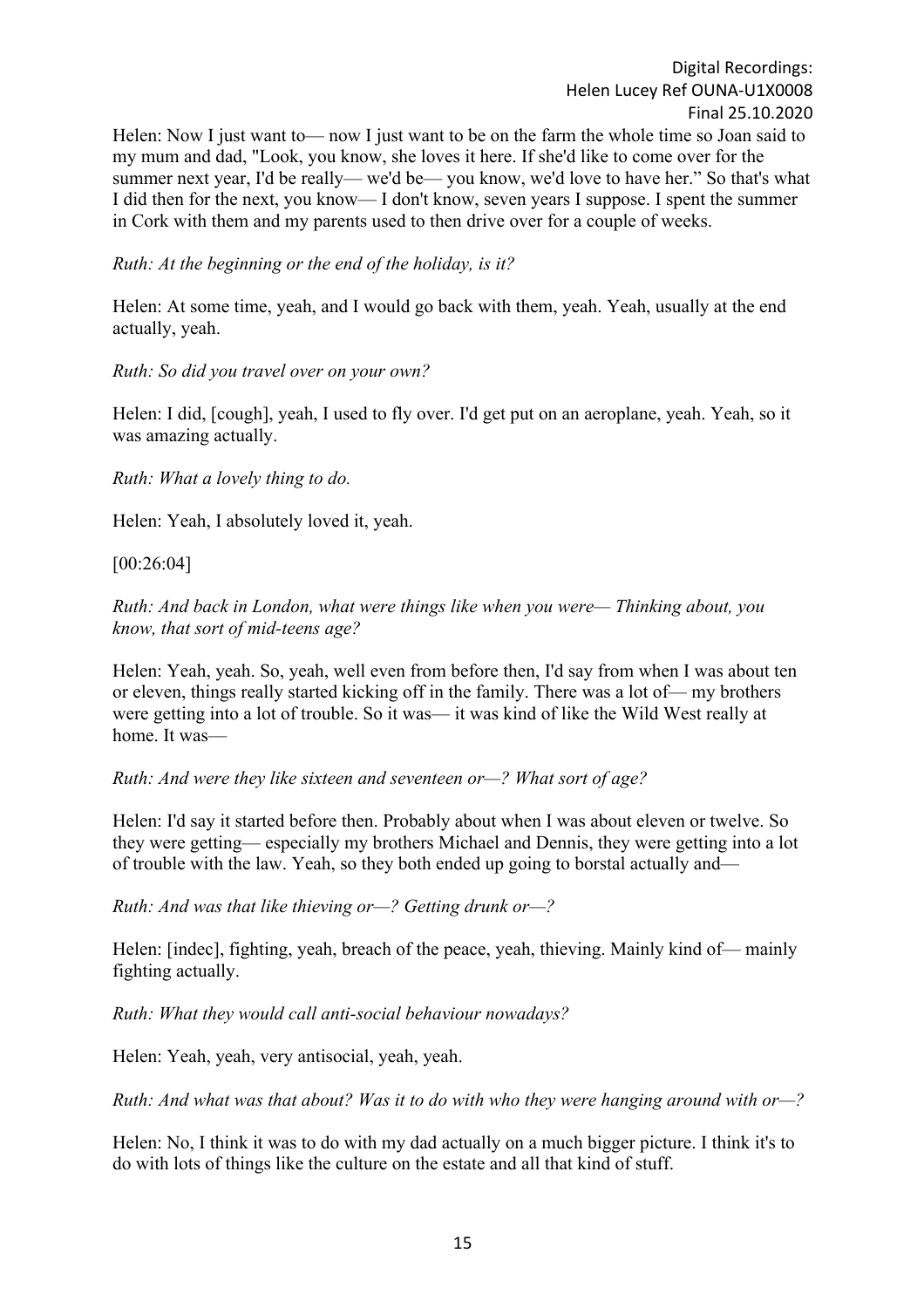*Ruth: Yes.*

Helen: But I think my dad had a part to play in it, you know, I really do. I think he— I think he kind of modelled a version of masculinity that was very, very contradictory, you know. Like on the one hand, he didn't kind of condone their violence but on the other, he absolutely did. And both of those things, both of those messages were kind of given and I think the condoning of the violence as a— as a— as a perfectly normal element of masculinity was the stronger message. And I think it was the stronger because it was much more unconsciously given.

*Ruth: And what was— was it sort of a "boys will be boys" thing or was it a— was it a sort of a quiet pride that actually they can look after themselves or—?*

Helen: Yeah. That too, yeah. No, I think— I think there was a pride, I think there was an unspoken pride from my dad that he couldn't quite— you know— yeah, I don't know what to say about that but yeah, I think that is one of the things, absolutely, you've hit it on the head. That unconsciously he communicated a pride in his sons' aggression and violence, yeah. And—and there's something also that it was all the more potent a message because it wasn't really articulated in words. If he— Does that make sense?

*Ruth: Yeah, I think so.*

Helen: But it kind of infused somehow. It's very hard to put your finger on. But my dad was violent to them, by the way, so—

*Ruth: In the— in the home?*

Helen: Yeah, yeah, at home, yeah. Yeah, he was really violent to them, yeah. So they were brought up with that.

*Ruth: And was that a sort of a— when you say he was violent, was it in disciplining them he would say— Or was it to—*

Helen: Yeah mainly, that would be the kind of the vehicle for it.

*Ruth: Yes.*

Helen: But I think in other ways, he—

*Ruth: The justification?*

Helen: Yeah, yeah. I think in other ways he was violent to them. He was very undermining of them. At the same time, he could kind of flip all over the place, you know. This is— If you met him, he was lovely, absolutely lovely and he was, you know, very kind of genial bloke but there was this other side of him. And I think— I think he was definitely shell-shocked, he was a gunner— a gunner's mate. So he kind of loaded the guns on the gun turret for the gunner.

*Ruth: When he was in the navy?*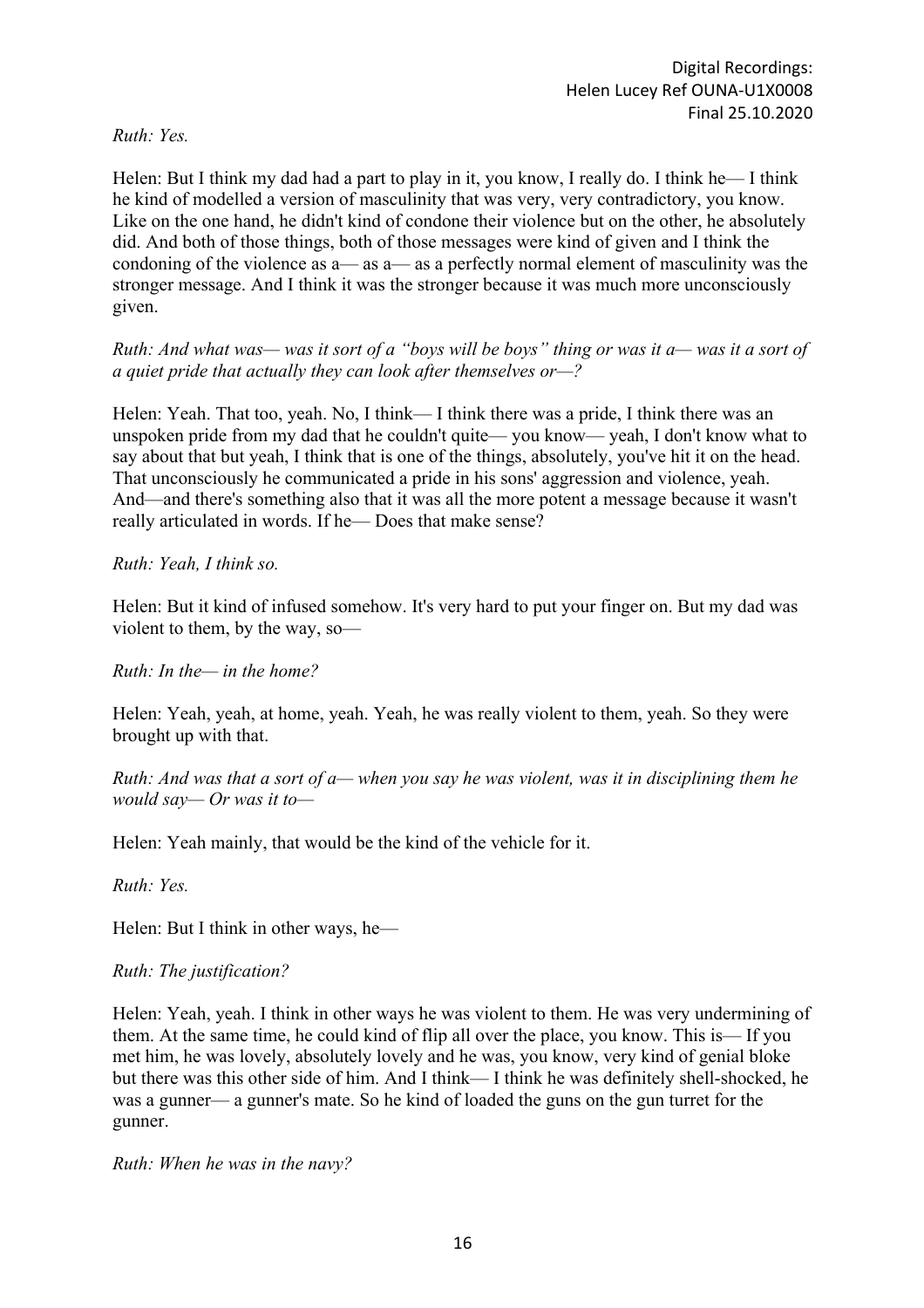Helen: Yeah, yeah, an aircraft— On an aircraft carrier.

### [00:30:18]

Helen: And because they were an aircraft carrier, they were under a lot of fire, enemy fire. Because they were obviously a target, you know.

#### *Ruth: Yes*.

Helen: So– so his time in the war was full of all the terrors of war. So they were under attack a lot, they were shooting down planes, you know, all that kind of stuff and he was most definitely shell shocked and he could never obviously like his whole generation really talk about the effect that had on him. About the violence that was done during that time but also the violence that he had to do, if you see what I mean.

*Ruth: I do, I do.*

Helen: Like help shoot planes down, shoot men in the water who'd jumped because they were freaking out. There was a lot of that happening. He talked about that once actually.

*Ruth: Did he?*

Helen: When he was quite old, yeah. So und— when the ship was under attack, it was quite common— I've read about this sort of since then— For men in their terror just to jump overboard.

*Ruth: Their own men?*

Helen: Yeah, yeah, the men on the— The sailors on the ship, yeah.

*Ruth: And what—? Did they have to shoot them?*

Helen: And the policy was to shoot them in the water.

*Ruth: So that they wouldn't be captured or—?*

Helen: Partly that, and partly because—

*Ruth: They'd kind of deserted or something?*

Helen: Yeah, as a message to the men.

*Ruth: Oh my goodness.*

Helen: So he was part of that. So you can imagine the— you know, the— There's a trauma in witnessing violence but there's also in the terrible trauma of what you've done.

*Ruth: Yes, and then that everybody came back and just pretended like nothing had happened.*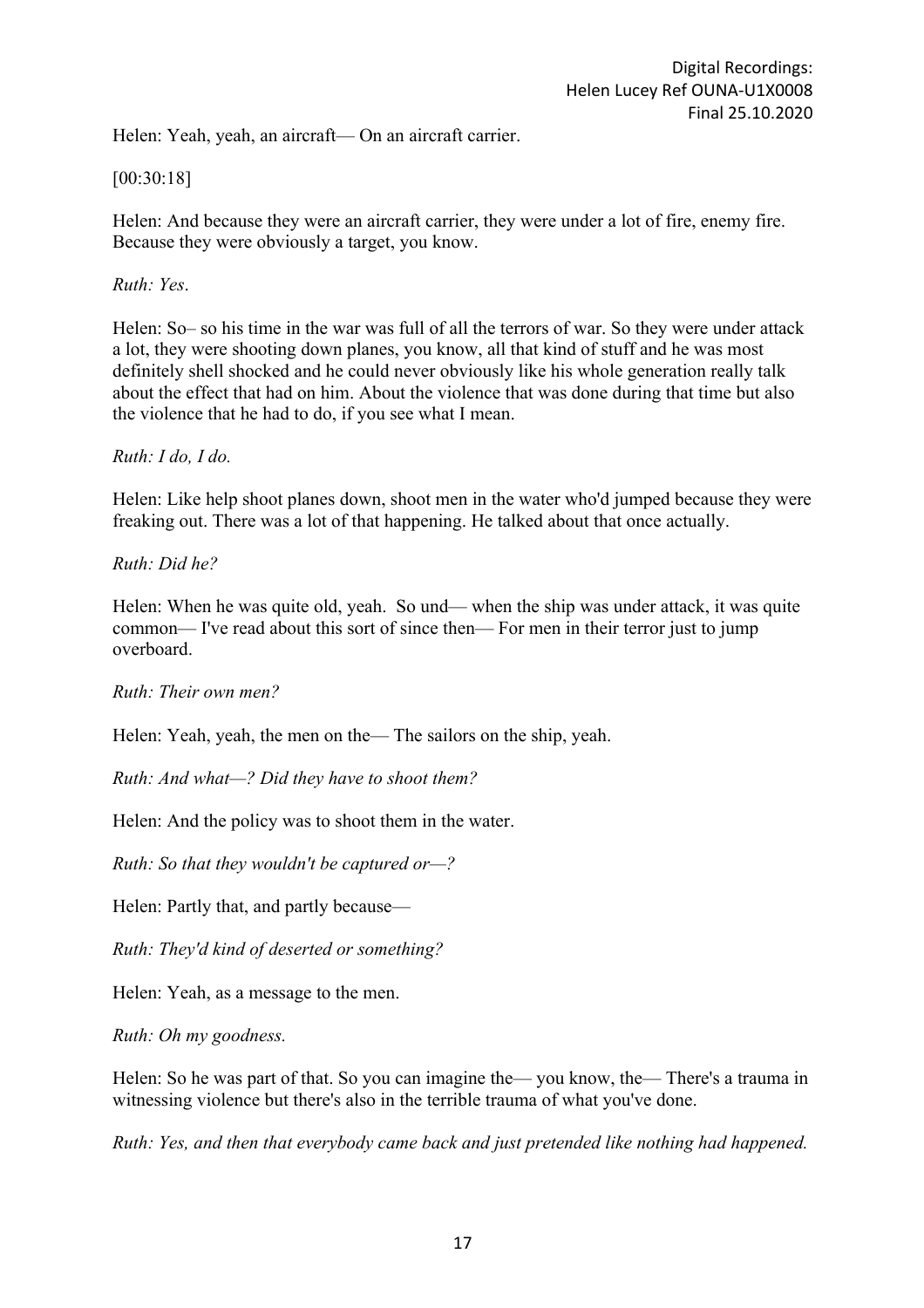Helen: Yeah, yeah and then you have to be mis— How does that— how are you touched that vulnerable part of you is touched when you've got a— you know— a child giving you lip and pushing and going to the boundaries.

*Ruth: Yes, yeah.*

Helen: So in one way, you know, there was one side of him that was very loving, very sweet, you know, and there was this other side of him which was full of rage and violence I think, yeah, and it was mostly directed towards his sons.

*Ruth: And so this was all sort of kicking off when you're in your early teens really? That's the s—*

Helen: It was before that, no, before— It was always there.

*Ruth: It was always there.*

Helen: Always. It was always there from— I mean I remember from my eldest brother, yeah. So when I was a child four or five. No, I remember it there.

*Ruth: Oh gosh, yeah.*

Helen: You know, very frightening, to be around, you know.

[00:33:00]

*Ruth: And was that interspersed with good times in the family?*

Helen: Very much so. Oh my God, yeah, yeah. Lots of good times, yeah, lots of— you know, loved a party, really loved a party. Lots of socialising. The house was always full of people. You know and in between all the kind of "dramarama," it was very quiet, you know. Lots of memories of just all of us in the living room, you know, it was the only room that was heated in pre-central heating days.

*Ruth: Yes.*

Helen: Yeah. [Laughs]. So, you know, everything happened in that room. All very quiet, reading, you know. My dad used to buy us boxes of books from the Oxfam shop or the charity shop and he'd just sort of— The per— whoever was in the charity shop, he'd go in and say "can I have a box of book?" and they would just fill the box and he'd get it for like fifty pence or whatever. So he'd just bring boxes of books home and we'd read everything every—

*Ruth: Were you all readers?*

Helen: Yeah.

*Ruth: Yeah, it's funny— my family were all readers as well. I think reading is a very big thing in Ireland.*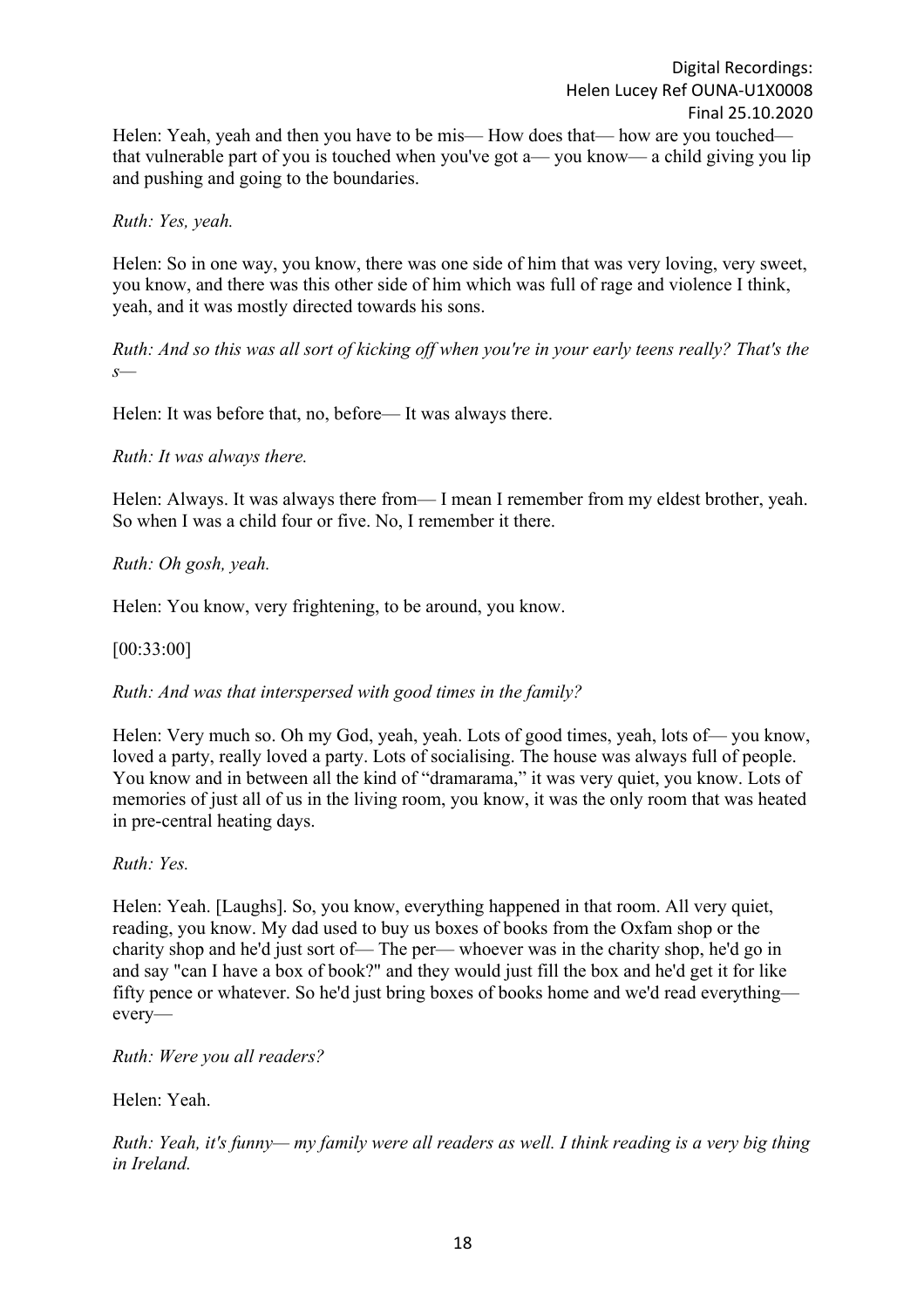Helen: Yeah, yeah, exactly. And they were— they were not educated were they? I mean he left school when he was fourteen, so did my mum. But they were both big readers.

### *Ruth: Yes, yeah, yeah. So there were very peaceful times and then there were lots of sort of what, music and drinking and partying times as well?*

Helen: Yeah, yeah. And lots of kindness, you know, the house would often, often have kids from the estate who were having a really tough time. But they would come and stay, they'd come for their meals.

### *Ruth: There was a sort of an extended family nature to your household then?*

Helen: Yeah, very much. My mum was very kind of— She'd take in all waifs and strays. And then when she started work at the college, you know, even when she was a— because it used to be a technical college, they had a lot of overseas students. So this would be in the sixties and seventies and she— yeah, so yeah, it was in the sixties. She was always bringing people home, kind of African students who were— hadn't had any money for three weeks or whatever. So they used to come and she was very kind. And my dad was always really suyou know, really supportive of that. Yeah, so it was— there was lots of contradictory things going on, not just—

*Ruth: Yes, yeah, yeah.*

# [00:35:28]

*Ruth: So can you tell me a little bit about— so where you were living and what school was like and that sort of thing when you were about fifteen?*

Helen: Yeah. So when I was fifteen— Well I went to grammar school, I was the only one— So I was from— We all went to the same primary school, it was a Catholic church school attached to a local church and I was kind of— I was going to say groomed— [Laughs].

#### *Ruth: Yeah. Well, you could say groomed, it used to be a more innocent word. [Laughs].*

Helen: I was groomed for the eleven plus and I passed it and I went to a convent grammar school in Isleworth called Gumley House. But actually, I remember talking to you before about how class ridden this was because actually the nearest grammar school was in Twickenham, St Catherine's, and up— you know, why didn't I go there? It was only one bus ride away. For Gumley, [recording skips here] it took me over an hour and two buses every day and home. But the headmistress, the primary school headmistress said— basically, said to my mum, "You know, I don't think we should send Helen to St Catherine's, it just wouldn't be suitable for her. For a start, Mrs Lucey, you wouldn't be able to afford the uniform." So that's a— so that was that. But that was a real class thing because St Catherine's was this incredibly middle-class Catholic environment there and, yeah, amazing. Yeah, really amazing. And it was in the old grounds of like, you know— God I can't remember now where Walpole used to live.

*Ruth: Right.*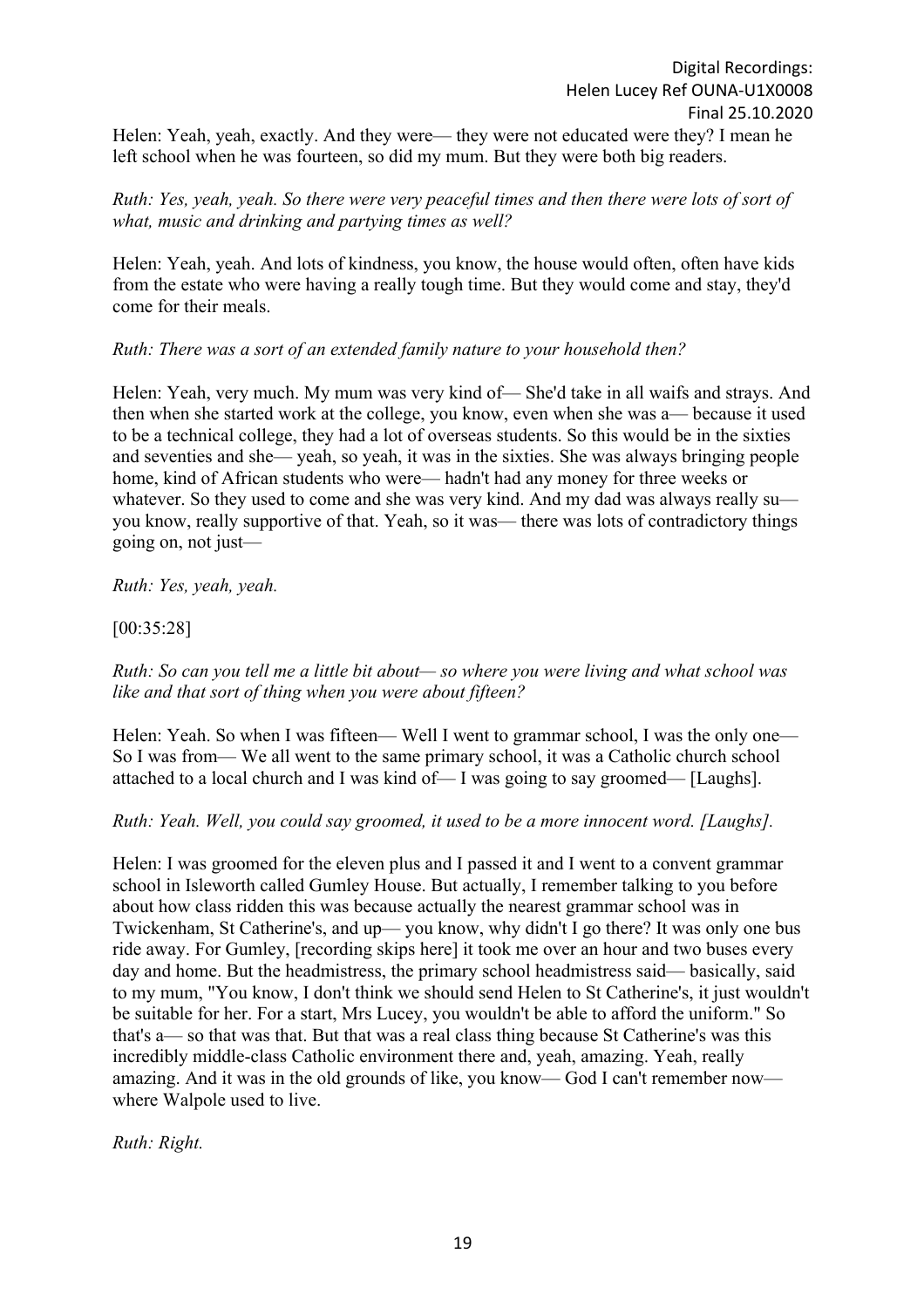Helen: You know, by the— on the— So the grounds kind of swept down to the Thames at Twickenham. It was really, really interesting in terms of class, yeah. So I went to the much more working-class Gumley House where there were loads of Irish. Loads of [indec recording breaks up].

*Ruth: Oh, you're breaking up a little bit Helen, I don't know whether you've moved position or—?*

Helen: No, I haven't.

*Ruth: Okay, let's see if it comes back. So, you went to Gumley, sorry— And it was more working-class that St Catherine's?*

Helen: Much more, looking back. But actually, to me it was like going to Mars. It was so— it seemed so middle-class to me and I couldn't— You know, it was just like a really big culture shock [Laughs]. And it took me years to get over it, I think. Yeah.

*Ruth: And how would you— How was that— manifest itself if you know what I mean? Like were the girls different? Were the teachers different?*

Helen: I think it was the teachers really and the whole kind of culture of exclusivity and that we're all really special and, you know, we had an English teacher who used to actually say to us, "you're the creme de la creme of the borough." I mean how fucking Miss Jean Brodie can you get, you know?

# *Ruth: [Laughs].*

Helen: But— So academically I just plummeted basically and I didn't— I was really confused.

#### *Ruth: Did you lose your confidence then?*

Helen: Completely lost my confidence. I spent most of my time not really knowing what was going on. From being, you know, a really good student at primary school and being considered sort of very bright. I'm looking back on this now because at the time I didn't have any sense that I was bright or anything.

*Ruth: But you must have felt the change obviously when you moved to the secondary and suddenly—*

Helen: Oh God, yeah.

*Ruth: People were treating you differently and—*

Helen: I wasn't used to being so confused and flummoxed by everything in class. You know, I was used to basically getting it with a bit of effort. Now I didn't get anything. Except English, you know, that was the only thing I got, really. And so— So it was— academically it was all a big disaster but socially— Oh God, I loved it. I absolutely loved being in an allgirl environment. It was just fantastic, and I think that was about the— what was going on at home, you know, it was so male, so— all the argy-bargy and the murder, murder and all of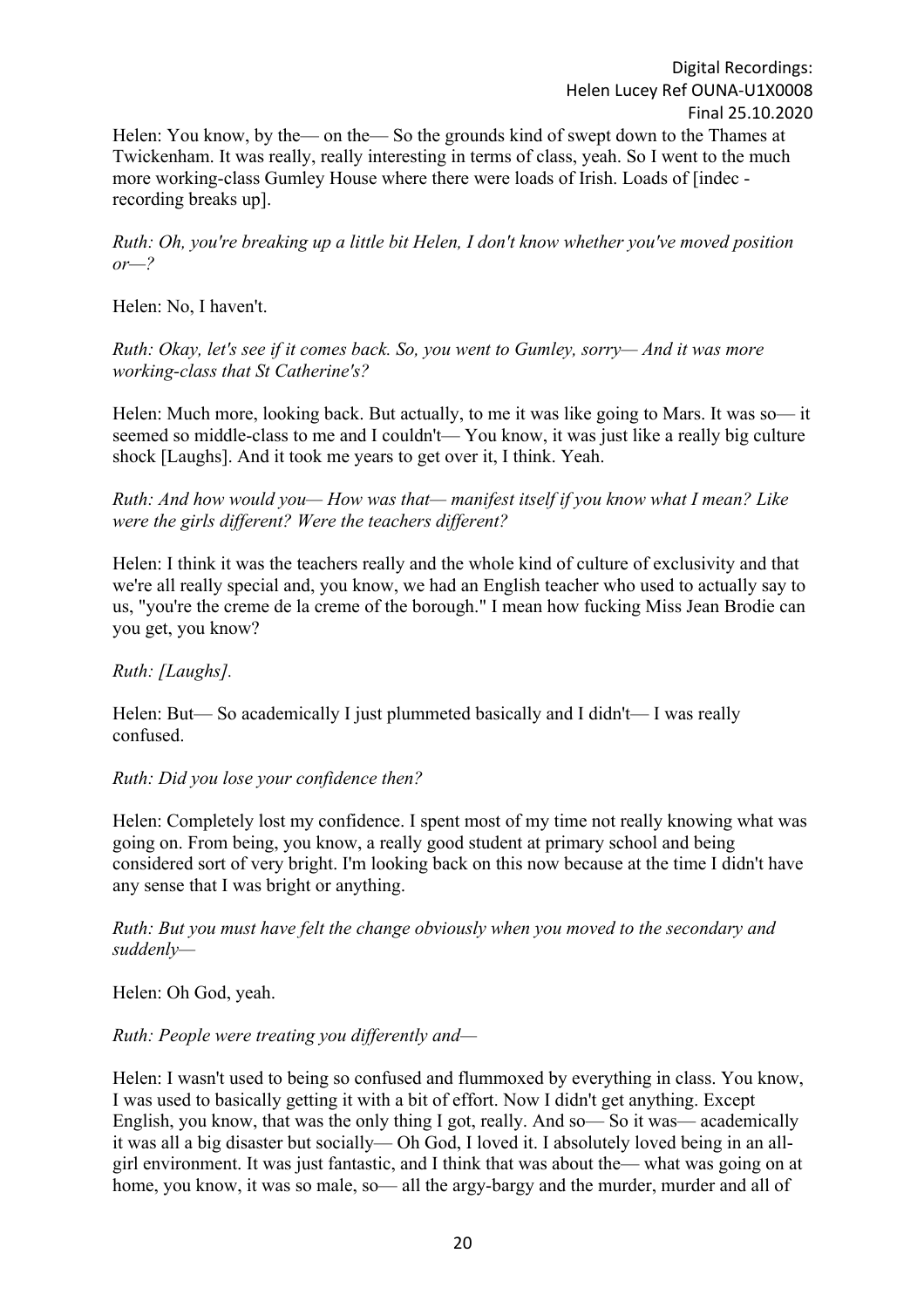that. Every weekend at home and quite a few times during the week as well [laughs]. It was so brilliant just being with girls. I loved it, yeah.

### *Ruth: It was like a refuge.*

Helen: It really was, yeah. So it was great. Really, really, really enjoyed it socially but academically I was a completely duffer and— yeah.

### [00:40:24]

*Ruth: And I think you said you were— I think you said last time that you were behaving badly as well so the school were—*

Helen: Um. [Noise]. Yeah, not too— I mean I wasn't wild but I was just kind of— I was naughty, you know, I was kind of disruptive in a low level way, I didn't do any homework, I didn't really engage with anything and so yeah, when I was sixteen— I didn't get any GCSEs, I got English, that was— So I got English language and English literature, the lowest grades, and everything else I kind of, you know, flunked. So they asked me to leave, they said, "you can't go into sixth form, we don't really want you."

### *Ruth: Yes.*

Helen: But, yeah, so over the summer I realised, I thought, "fuck me," you know.

## *Ruth: [Laughs].*

Helen: I lined up a place at my local FE college or Further Education, yeah, the local college to do secretarial studies or something like that and then I kind of realised, what am I thinking? You know, if I do this I will never get off the estate. And I realised that all my friends were kind of looking at these other futures. And I just thought, no, I need to go back there, I need to be with my pals for a start. So I went back and said— On the first day of term, and they just sort of went, "what are you doing here?" And I said, "well, I'm coming back" and they said, "no, you're not." I said, "look, I am, and I want to do these A levels," and they said, "okay." I think they were so flabbergasted, they said, "okay, if you can get those teachers to agree to take you on in your— in their A level classes, then you can stay but, you know, you've really got to sort yourself out." So the— I went to the English teacher and she said, "yeah, I'd be delighted." Went to the geography teacher, she said, "well, okay, but you know, you'd better pull your finger out." And I went to the economic teacher and she said, "no way, I'm not having you in my class." And so then I thought shit, what's my next option so I sidled up to the home economics teacher. So she [laughs], she said, "yeah, alright," you know, "okay." So that's when I— yeah. I went back and my parents were completely un not engaged in any of this. They didn't know about any of it. I don't really know how— how I kept it from them but—

*Ruth: No.*

Helen: Yeah.

*Ruth: That's quite amazing.*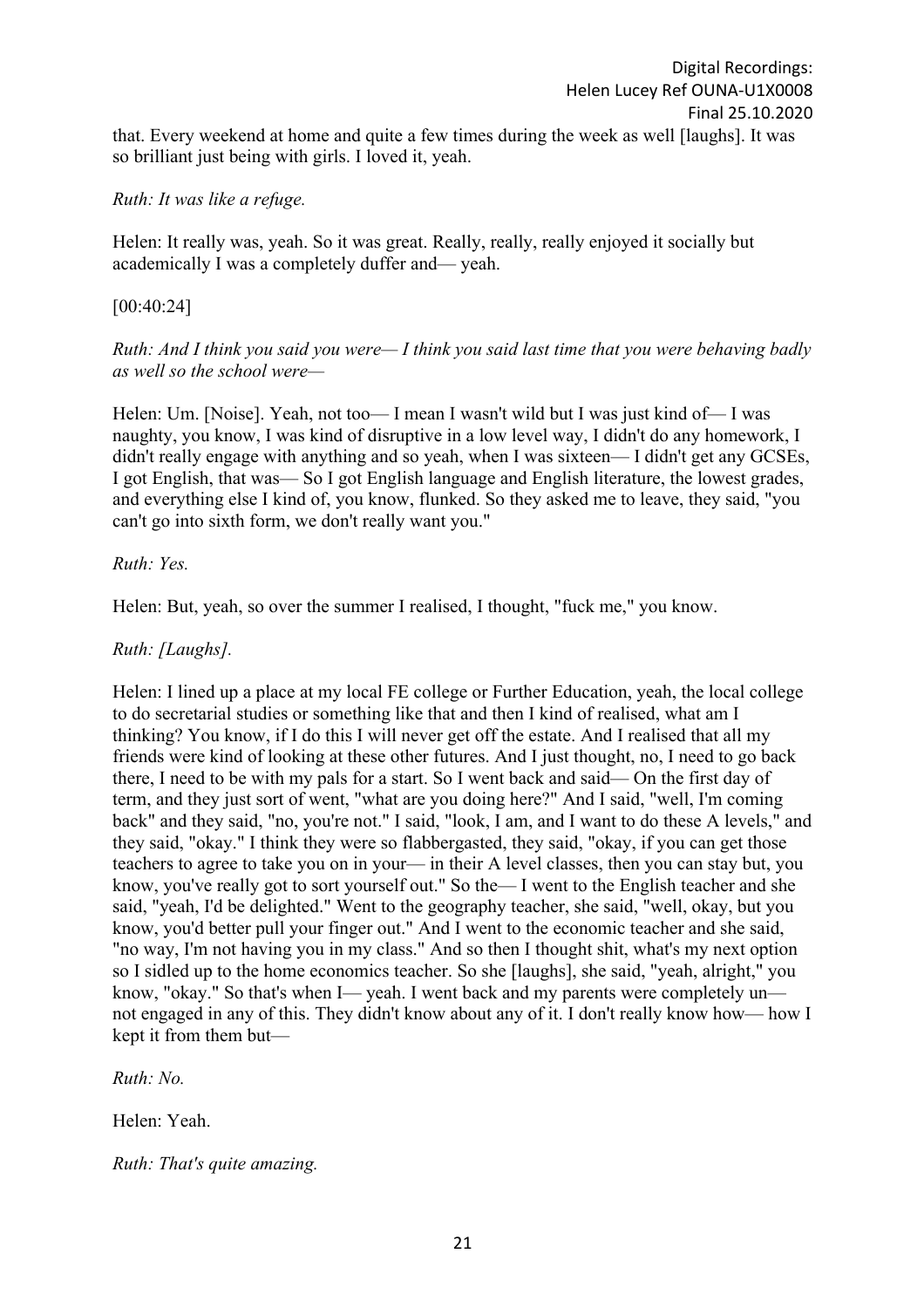## Helen: Yeah, I— yeah.

*Ruth: Do you think they'd just got very relaxed by the time they got to you because you were number eight?*

Helen: Ah, to be honest I think they just thought as long as I wasn't bringing the police to the door and—

*[both talking].*

*Ruth: — they were pretty consumed with what was going on with the other— with the— with the boys?*

Helen: Yeah. Absolutely, yeah, really. So I was kind of considered no trouble, you know?

*Ruth: Yes.*

Helen: Yeah. Meanwhile, you know, I was having sex and smoking dope and taking acid and— you know. This was actually before— this was before I went into sixth form. So up until— between fourteen and sixteen, I kind of— you know, was quietly going off the rails really but nobody noticed so— you know.

*Ruth: Nobody noticed in school or in your family?*

Helen: No, I think they probably noticed in school a bit—

*Ruth: Yes.*

Helen: But not at home, no.

*Ruth: Yeah. So you were having a wild time. Was it an enjoyable wild time or was it—?*

Helen: It was in some ways. I mean full of the angsts of— you know, kind of adolescence. But made much easier by it only being girls at school.

*Ruth: So were you— were you doing all your partying and taking acid and smoking dope with your school girlfriends?*

Helen: Yeah, with a couple of them and with sort of older boys outside, yeah. And bunking off and stuff, yeah.

*Ruth: Yes, yeah.* 

Helen: But also— yeah. And also lots of us used to go to discos and stuff at the weekend which were great, and we used to go ice skating and— you know. So we'd sort of— there was lots of innocent fun as well but ehm— yeah. It was kind of a real mixture. I was very interested in sex [laughs] quite early on so by the time I was fourteen, fifteen, you know, I was very interested in sex and sort of exploring all of that. And— and that was in a way again being in an all girl environment at that time, that was fine. So you didn't— you weren't kind of seen as a slag or anything. This was in London because—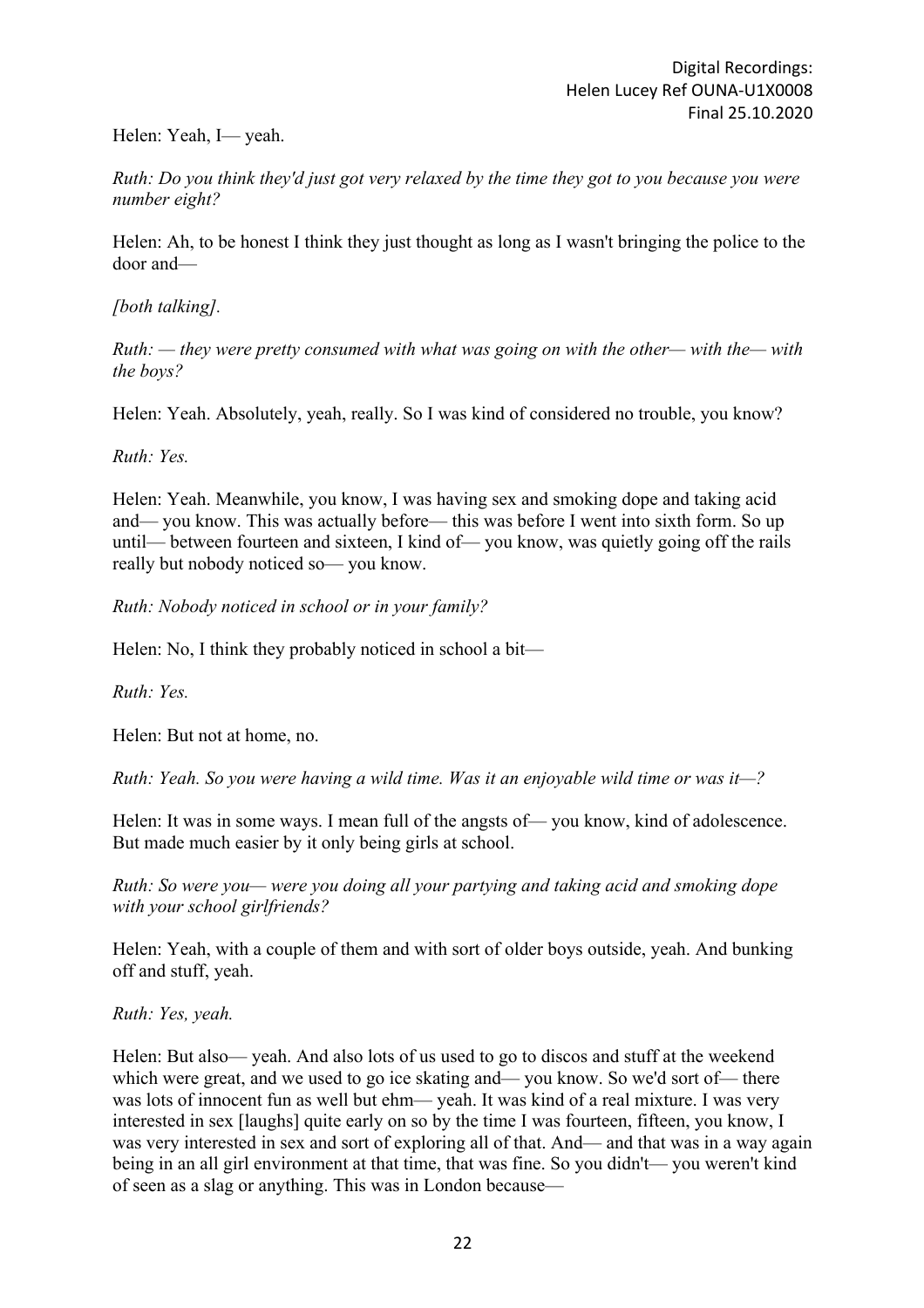### *Ruth: It was separate.*

[00:45:11]

Helen: Yeah, yeah, yeah, it was cool. So were we— so now it's kind of 1974, 1975, things are happening, you know, feminism's getting a bit of a tank on and there's all these ideas around and punk is revving up and it's like— it's like a really interesting time to be a girl, there's lots of like really interesting ideas around. And I think we— me and my mates at school kind of picked up that zeitgeist and were like— yeah.

*Ruth: We can do what we want.*

Yeah, we can, kind of.

*Ruth: Yeah.*

Helen: Not exactly but we can certainly do things. We can have sex, there's contraception available even to very young girls, you know.

*Ruth: Yeah.*

Helen: I went to our family doctor when I was fifteen and said, "I want to go on the pill," and he was so shocked.

*Ruth: Was he?*

Helen: He was but, you see, we'd all talked about it, all our— all my mates, you know, they had sisters and blah, blah, blah, and we'd all talked about it so we knew what to say to the doctor and I said— He said, "oh, well, blah-blah-blah," and I said, "well, I've got a boyfriend." I didn't, at all, imagine the face of it and I was about fifteen.

*Ruth: [Laughs].*

Helen: I said, "well, I've got a boyfriend and I'm going to be doing it anyway." And we all knew that that was the golden—

*Ruth: The key phrase?*

Helen: Yeah, yeah.

*Ruth: So he felt obliged then to protect you from pregnancy and STDs. [Laughs].* 

Helen: And it's not like, you know— And we were very good girls because we had one boyfriend.

*[Both laugh].*

Helen: As far as he knew, yeah. So that was really interesting, you know. To be able to— Yeah, I think we were bold, you know, in our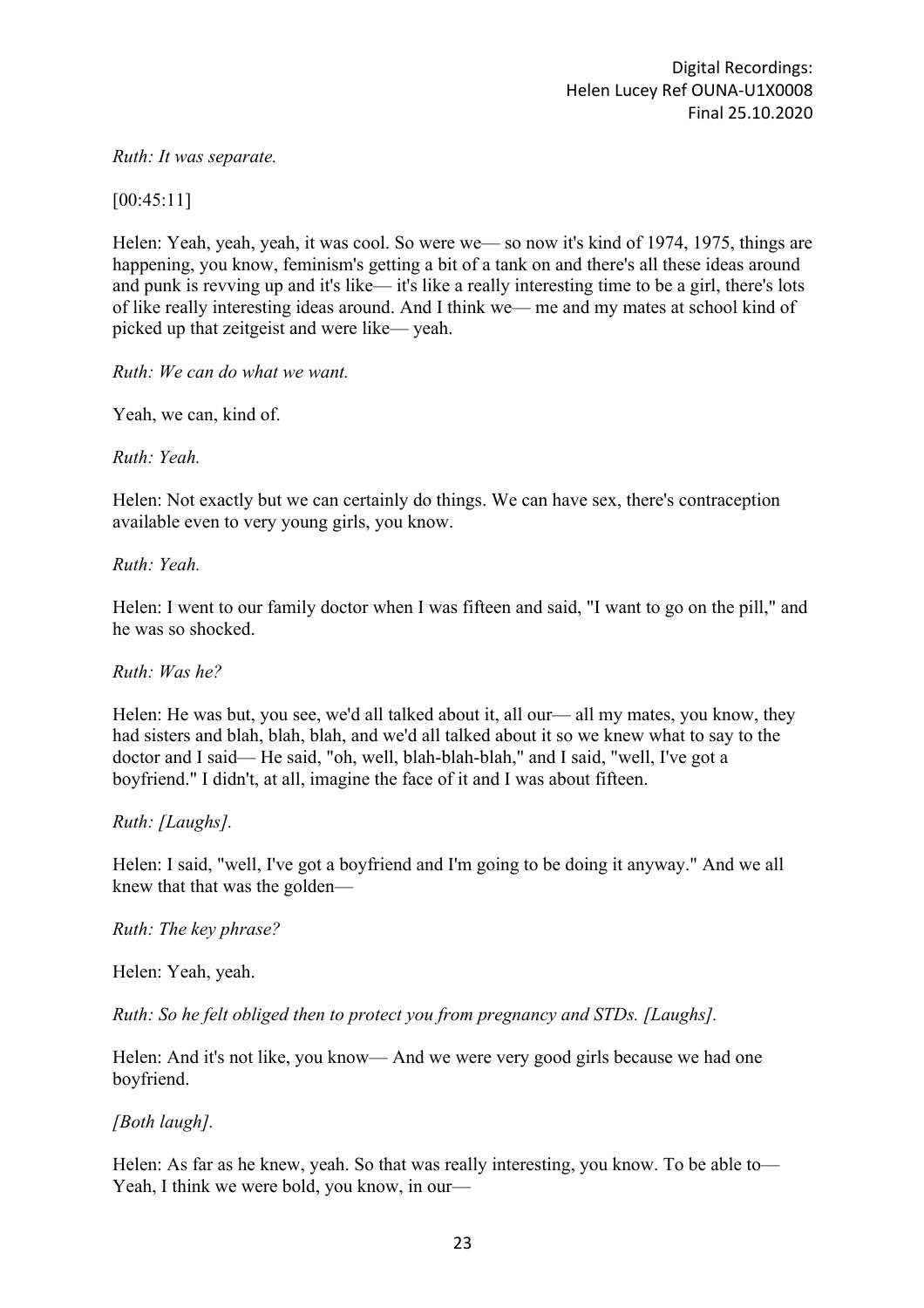*Ruth: Well you had a certain confidence or some kind of a self-realisation perhaps?*

Helen: Yeah, yeah.

*Ruth: Which was different from the family maybe?*

Helen: Yeah, yeah, and different to some of the other girls that we were at school with as well. There was a boldness, I think, in that old-fashioned sense of the word, that we were we were kind of pushing boundaries. You know, my sisters— my older sisters didn't do this even though they were like girls of the sixties and they wore amazing outfits and— But they weren't having sex with people that weren't their boyfriends or— They weren't taking drugs or anything but—

*Ruth: Why do you think you had a different awakening? Do you think it was to do with the education and maybe that feeling of wanting to move— you know like you said you were a bit inspired by Sean. Do you think it was that "wanting more of the world" that made you more adventurous than Maura and Margaret?*

Helen: Yeah, I think so. Also I think maybe they were adventurous within their time. So they did give me a sense of like girls who can be glamorous and sexy and— you know, they did go clubbing a lot and there was a lot of culture and music and everything in the house of their time.

*Ruth: Yes.*

Helen: Yeah [both talking].

*Ruth: And they were quite a bit older so—*

Helen: Yeah.

*Ruth: Weren't they?*

Helen: They were, yeah. So when I was five and six, they were fifteen and sixteen.

*Ruth: Yeah, so they were—*

Helen: And they were fan— they just looked amazing. They used to take me out to the King's Road and, you know, take me round London with them.

*Ruth: How wonderful, to have that.*

Helen: Oh yeah, it was amazing. Yeah, really amazing, yeah.

[00:48:41]

*Ruth: So what— so you're— so what was happening with your whole relationship then to Auntie Joan and your uncle in Bantry because you're living— you're having a slight touch of wildness in London [laughs]—*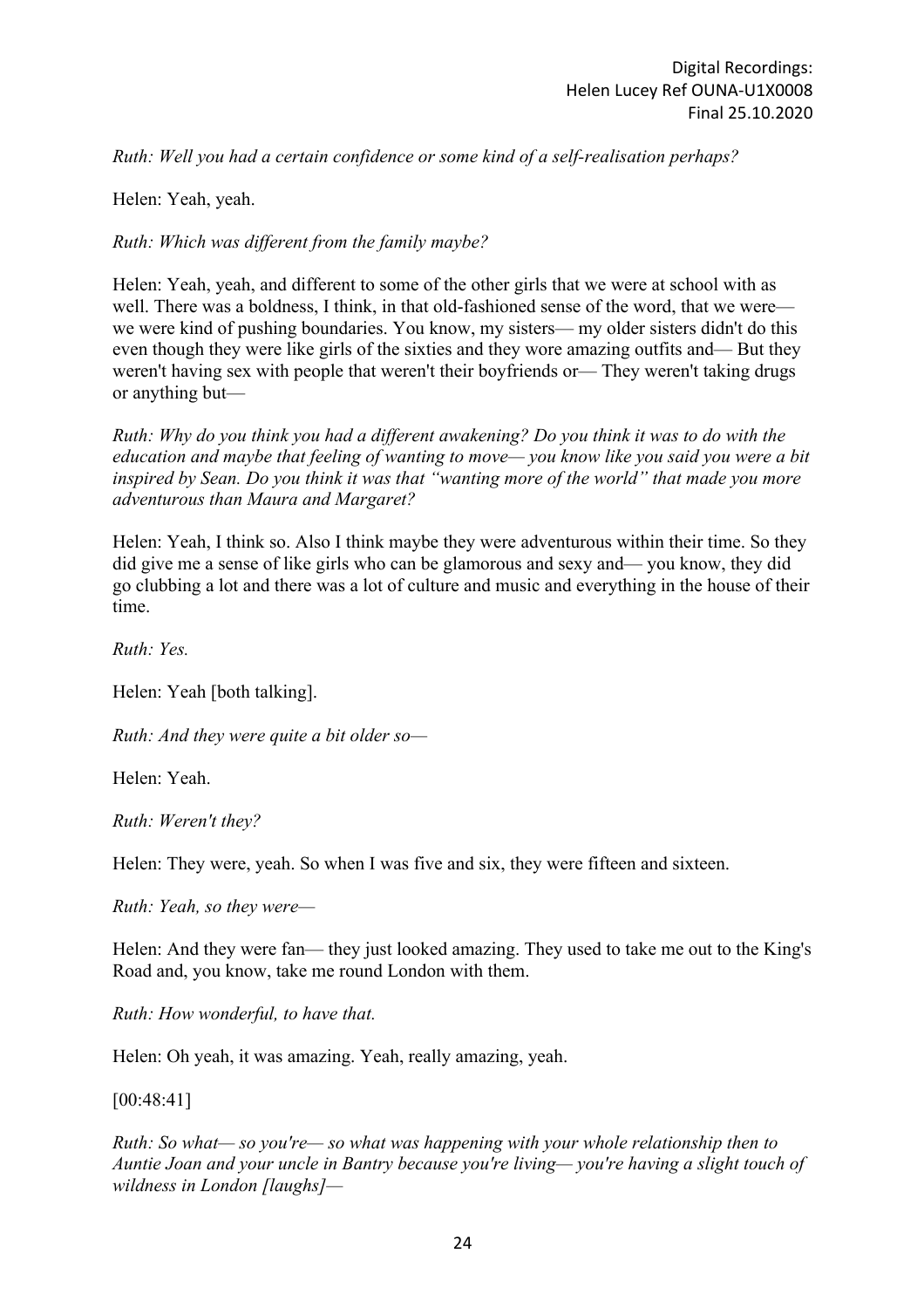Helen: Yeah, absolutely and then— so then I was still going to Ireland every summer and yeah, I talked about it before didn't I, how kind of I met— what I met there was a completely different kind of view on young— on women's appropriate behaviour particularly around their sexuality. And how they kind of behaved really. So I would go to dances, you know, I loved it but the local kids— Were they— you know they were very kind of— they weren't that welcoming really of me, especially when I got to sort of fourteen, fifteen and started wearing really fashionable clothes and going to dances and getting loads of— lots of local boys wanting to dance with me and snogging a few and then that was it. Then I got a reputation as a slag basically and I guess the local boys had said that I'd had sex with them or done particularly sort of sexual things which I hadn't. And that was really crushing. And then I was kind of ostracised quite quickly by the local girls and boys. Yeah, so that was tough. So I didn't really have a relationship with the local kids after I was probably sixteen. That was it, yeah, they didn't really want to know me.

*Ruth: It's quite shocking, isn't it? When you look— you know, hear that. Because you were just kissing them.*

Helen: Yeah, yeah, occasionally, you know. Not that many either.

*Ruth: Yeah.*

Helen: I mean, also, I must say that I probably thought about and talked about sex much more than I did it in London even. There was much more thinking about it and discussing it and thinking about it than there was actually doing it so it's not like I had loads of boyfriends but yeah. But so very interesting that that was completely not allowed in Ireland really as far as— And I guess, I was this— how they viewed me as this girl coming over who the boys were interested in because I was more exotic and maybe they already had fantasies that I was more sexually available than the local girls because I wasn't from round there and I was from London, you know, there was all sorts of things.

*Ruth: So do you think they were all terrified of you then really?*

Helen: I don't know. They didn't seem it. I don't know. No, they just—

*Ruth: What do you think motivated the behaviour? Was it just how they'd been brought up to see girls as virgins or—*

Helen: Yeah.

*Ruth: Or whores sort of thing?*

Helen: Yeah.

*Ruth: That old fashioned—*

Helen: Yeah, very, very old fashioned, yeah, yeah. And I mean the way that some of the older men behaved around me when I was even fifteen, sixteen, seventeen, was— when I look back on it now, it was just disgusting really. And these were like, some old men, some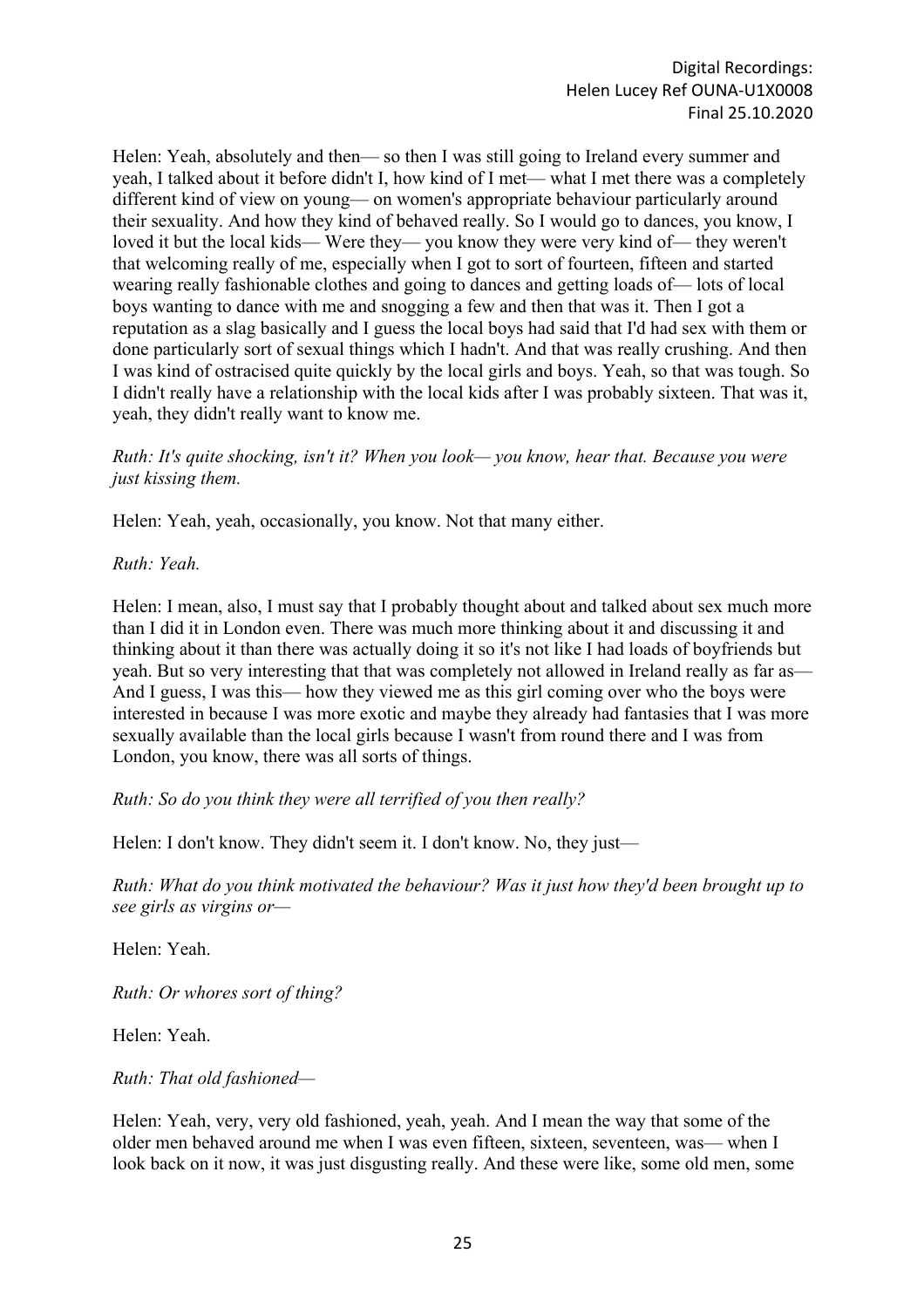men in their thirties, forties. All of them— not all of them but most of them married with kids. They were just, you know, really disgusting actually.

## *Ruth: I think you talked about this fellow called Seamus Patsy last time.*

Helen: Oh yeah. Seamus Patsy, yeah, he used to— he was really ancient. He was about seventy and he used to turn up kind of a couple of days every time I— a couple of days after I arrived to say yeah, that he'd come to see a man about a dog [laughs]. Oh God and he'd be all over me and googley eyes and all of that. I mean he wasn't the worst actually, there was another local man who— I think I mentioned this to you. My uncle really fell out with him and I found out years later, it was because he said to my uncle, "oh, when's Helen coming over?" and he said, "oh I expect you'll be taking her to the— to the stud soon."

*Ruth: Uck*.

Helen: Isn't that disgusting?

*Ruth: Umhm, yeah.*

Helen: Yeah. Really disgusting. So lots of small incidents kind of like that basically by men who were like twenty years older than me.

*Ruth: Yes, yes, so it wasn't a teenage boy thing, it was a male thing and a female— from what you've said— cultural attitude towards a young woman who was seen as more free sexually or— more provocative, yeah [tuts].*

Helen: Absolutely. Yeah. It was disgusting. Yeah, so—

*Ruth: And did that— did that change your feelings about the farm and your aunt and uncle and living in Ireland or— Because you'd had a— some— you'd had some— you wanted to you thought at one stage you wanted to live there when you sort of turned eighteen, didn't you?*

Helen: Yeah, yeah, I did, I mean up until then I think I thought, you know, that I would come and live on the farm and take it over eventually. Yeah, that I would, you know, I'd have loved to have been a farmer.

*Ruth: And your aunt and uncle thought that as well so it was a kind of an unspoken thing between you guys or—?*

Helen: They did, yeah, yeah.

*Ruth: So it was quite a big thing, wasn't it?*

Helen: Yeah, yeah, it was— I think it was a big disappointment for them when I kind of started to move away from that idea.

*Ruth: And was that the— was that part of it? This kind of reception that you ended up getting as a teenager or do you think you would have grown away from it anyway?*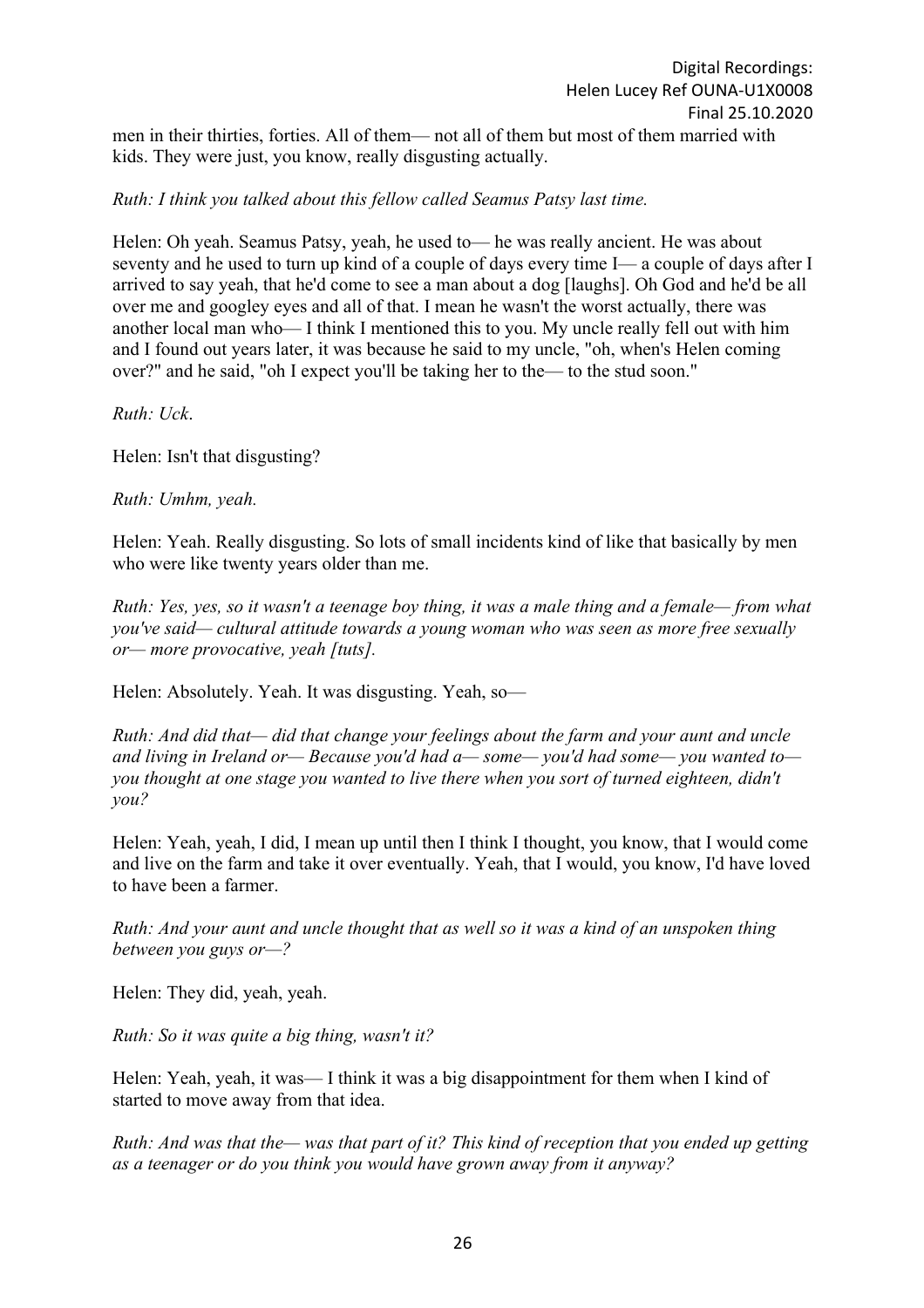Helen: I don't— who knows Ruth about that?

*Ruth: Who knows, yeah.*

Helen: I can't really answer that but I think that definitely— I think I started to really understand how I would be put in a particular kind of a cage, you know.

### *Ruth: Yes*.

Helen: That there was not room for that kind of development. I started to really get a view of the narrowness, you know, of— of the people.

### [00:55:09]

*Ruth: In that area of west Cork?*

Helen: In that area in particular, yeah. Kind of farming people, they're not used to people coming in, I mean— oh, I don't know, just there were so many examples. There was a young girl, she was sixteen actually, I met her on the bus going to Bantry one day and she was English and she was, what they would call one of the hippies, you know, had come over. There was a lot of movement, wasn't there, in the seventies, a lot of people coming over.

### *Ruth: Yes*.

Helen: Because they could claim the dole and blah-blah-blah and it's all very like— Anyway, and she was great, you know, and we got on. Of course, I was sixteen, she's sixteen, sixteen or seventeen she might have been and we hit it off on the bus so then we sort of became friends for that summer and I'd go and see her. And she was living with this bloke, they weren't married and— So again, she was coming for that kind of criticism, generally, when people talked. So I'd— you know, I came home full of excitement from Bantry and sort of said, "oh," "I met this girl." And they knew all about her. They went, "oh yeah, is that the one that lives with so-and-so up in blah-blah-blah," up on the side of a mountain somewhere. And straight away it's like "ah," you know, "why do you want to talk to her?"

# *Ruth: Yeah*.

Helen: Well hang on a minute, you know. She's not one of us. Who is she? You know, she's just a stranger. Who's he? What's she doing, they're not even married.

### *Ruth: Well she would have been even more beyond the pale than you, wouldn't she? Because she wouldn't have even had the family connections?*

Helen: No, exactly, yeah, yeah.

*Ruth: But word had gone around very quickly.*

Helen: Yeah, yeah, yeah, yeah. Very quickly. Yeah. So, yeah, everyone knew, you know. I mean I'd go places or whatever and when I came back to the farm, Joan within ten minutes would say, "Ah, you were down blah-blah-blah this afternoon."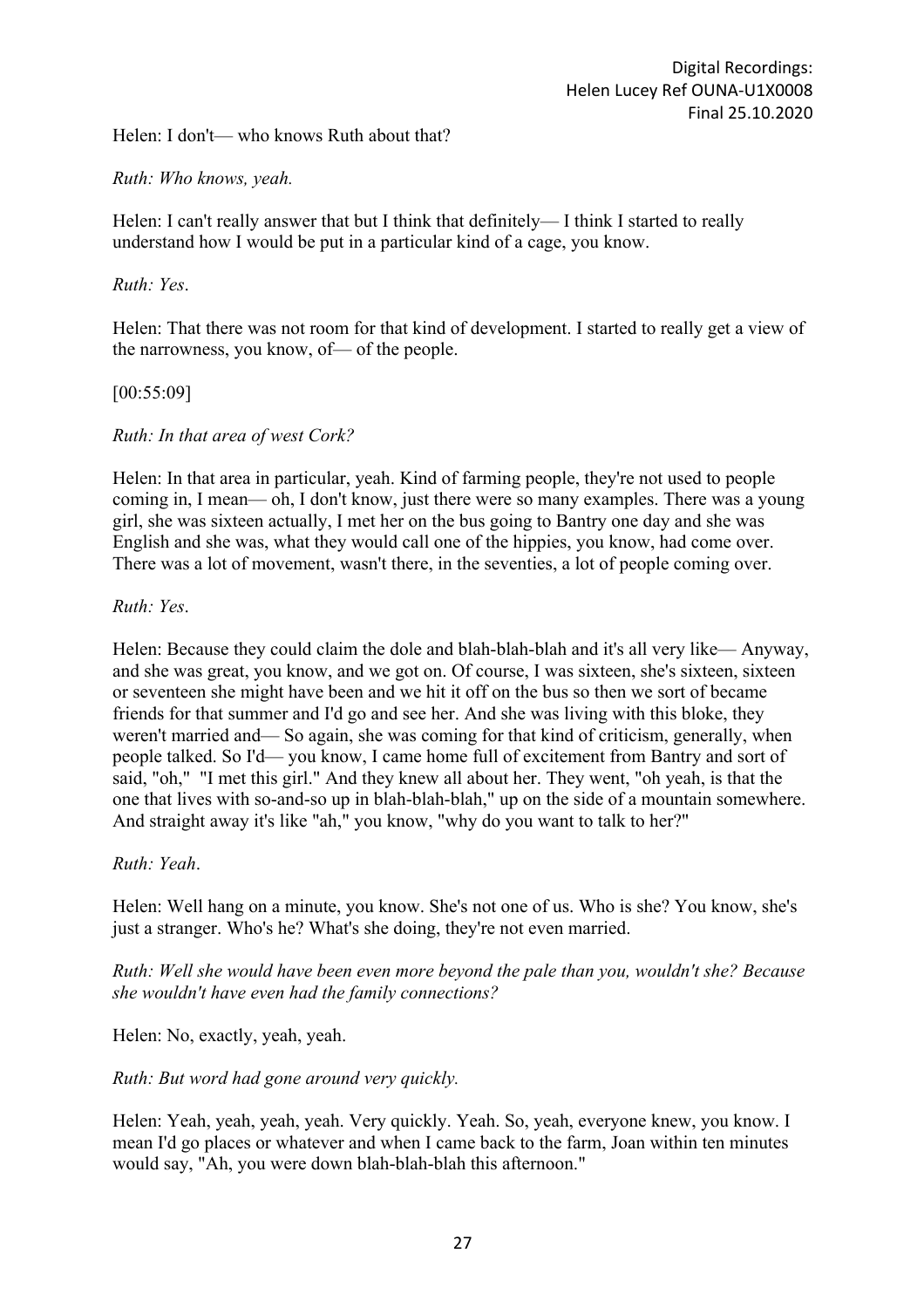*Ruth: You couldn't move basically without somebody reporting back.*

Helen: Yeah, you couldn't. And they used to— I mean they were hilarious, they used to say, "Ah Helen, you can't have a shite round here without everybody knowing."

### *Ruth: [Laughs]. Oh.*

#### Helen: Yeah.

#### *Ruth: But you had some cousins in the city as well?*

Helen: They were great, yeah. So they when— So they were brilliant in lots of ways. So they used to— Sometimes I'd go up to Cork City, I'd get the bus up for the weekend or something and I had some cousins there. This is when I was a teenager and they were only a couple of years older than me. I'd be like fifteen, sixteen and they were eighteen probably— seventeen, eighteen, nineteen. And they were brilliant because they were totally on my wavelength. We used to smoke dope together, go down the pub, get completely pissed, go and see bands. And they just— they'd also lived in London for a while. My cousin Con, he'd come and lived with us for a while when he was— oh, only about fifteen, I think.

#### *Ruth: Ah, so you already had the relationship with him as well.*

Helen: Yeah. I did, yeah. And he— His elder sister Margaret, she was great because she was beyond the pale completely because she left Cork, came to London, took up with an African fella and they lived in a squat in Kensington. [Laughs].

#### *Ruth: Wow*.

Helen: So she— completely beyond the pale. She was great. Her and her boyfriend used to come and visit sometimes. Because my sister Maura, when she was eighteen, got together with Quentin her partner who she's still with. And he's from Trinidad originally. So it was very kind of multicultural in the house and that was all cool. Yeah, so Margaret was great and— So my cousins, even though their mother was absolutely mortified by all of this, she was so religious, she was completely mortified. But it was great because like all my cousins were totally— They were like my friends in London basically, so they were—

#### *Ruth: So that culture was much more similar then?*

#### Helen: Yeah.

*Ruth: Even though it was only— I don't know what— fifty miles away or something?*

Helen: Oh, forty-four or forty miles away.

#### *Ruth: How different was it? Yeah.*

Helen: Yeah. So that was nice. And I had a really good relationship with Con for years and years. I mean we've just kind of grown apart a bit now but yeah so often— You know, if he— if he— when he knew I was coming down to Caimeni which is where Joan and Michael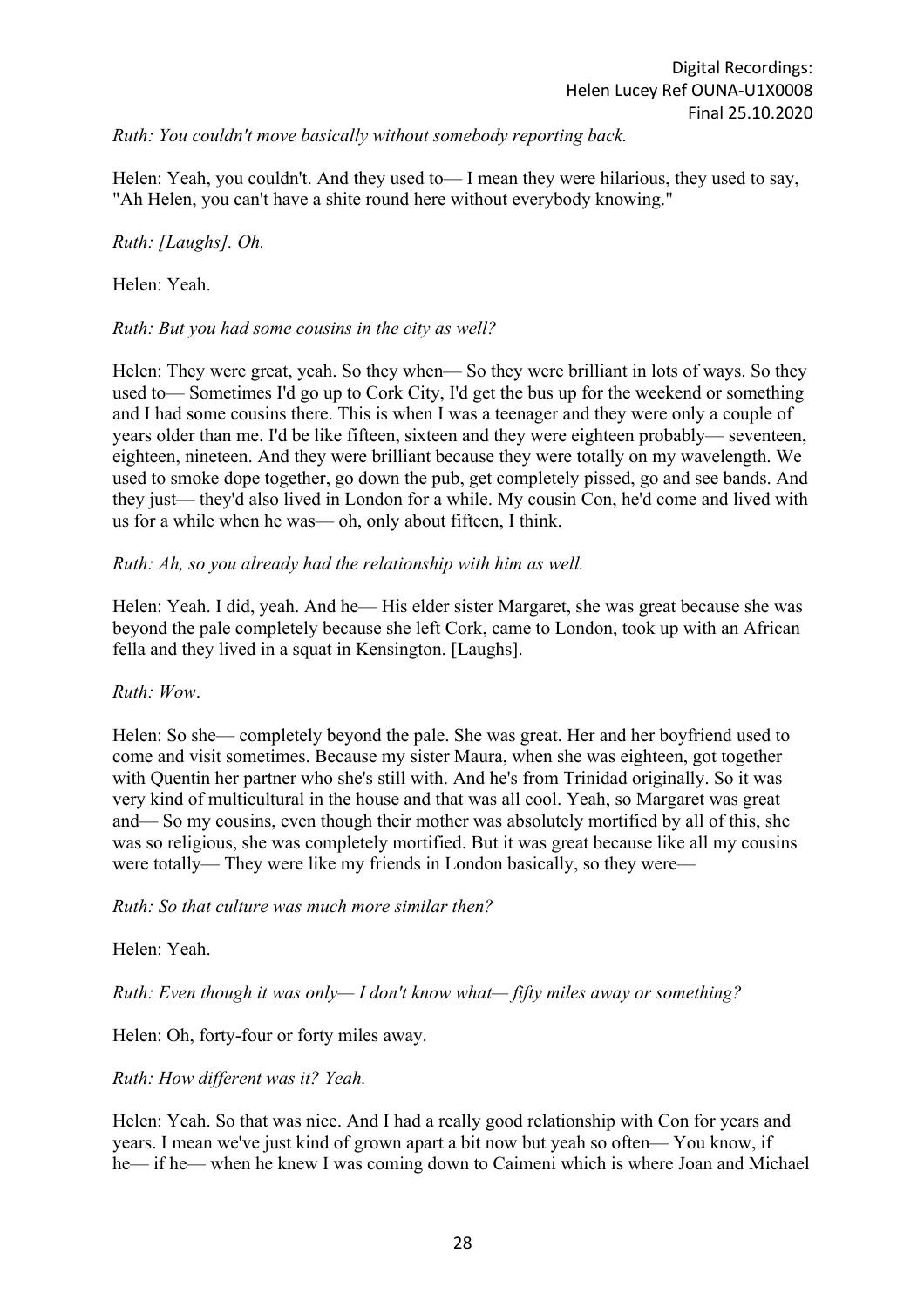Digital Recordings: Helen Lucey Ref OUNA-U1X0008 Final 25.10.2020 were, he'd come down, sometimes he'd cycle down and we'd cycle around together. We'd just have a few days.

*Ruth: Lovely.*

Helen: Kind of having normal conversations and he'd go, "don't worry Helen, I'm coming to rescue you," sort of thing. [Laughs]. So that was good. Oh— [noise]— hallo.

*Ruth: I can still hear you, can you hear me?*

Helen: Yeah, I can, yeah.

*Ruth: Okay, good, so—*

Helen: Yeah, so it was good, yeah.

*Ruth: Umhm. And then so—*

Helen: But—

*Ruth: And so back in London, you did your A levels?*

[01:00:08]

Helen: Yeah, I did. But can I just sort of say—?

*Ruth: Of course you can.*

Helen: You know, on the other side, I still loved being with Joan and Michael. And there was so much kind of going on there culturally and Michael was a really great singer, he had— And he was, you know, he was a seanachai, he was known locally as the storyteller.

*Ruth: Wow*.

Helen: And he was amazing, he was really amazing. His first language is Irish. His brother, eldest brother, was very— you know, and it was a Gaeltacht area so there was a lot of Irish spoken and his eldest brother was very important in the resurgence of Gaelic in Ire— in keeping Gaelic in Ireland after the war and— So yeah, Michael, he used to play the bagpipes and he taught me how to play the tin whistle which was brilliant. That was just fantastic for me and we used to go to lots of sessions together— and it was—

*Ruth: Yeah, that's fantastic so you were like really into the music and—*

Helen: Yeah, yeah. And he was— he was like— Everyone knew him and they'd always, "come on Michael, give us a song," and he always sung unaccompanied and, you know, sometimes I'd be lying in bed in the morning and they'd have the radio on downstairs and I'd hear him on the radio from those old— I can't remember who used to do that local Irish programme where they'd go round recording people.

*Ruth: Yes*.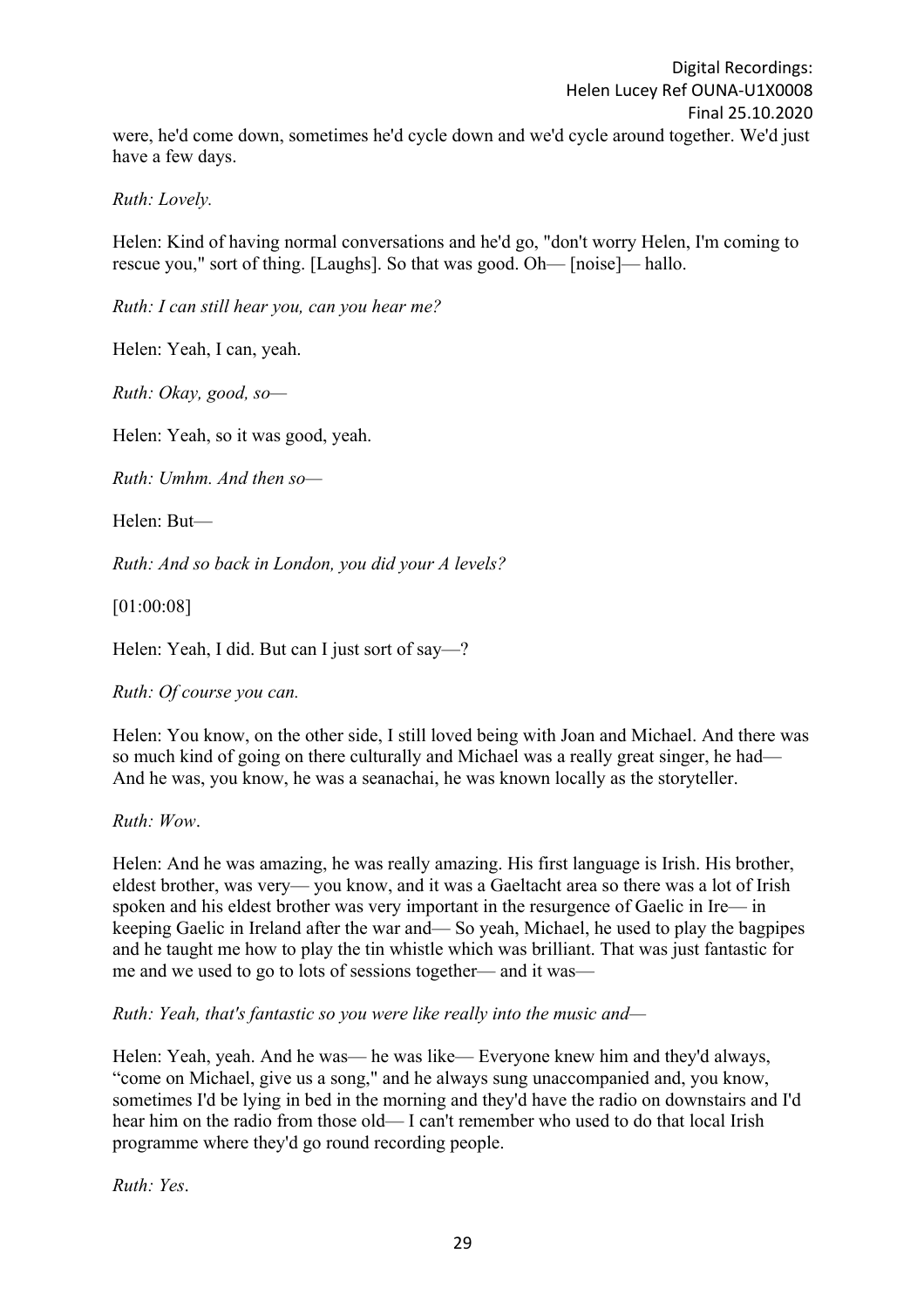Helen: Yeah, and his sister who'd died actually in childbirth but she had a really beautiful voice and she often used to be on the radio from recordings that were done in the thirties.

*Ruth: Oh how lovely.*

Helen: Yeah, really lovely. So that was amazing. So everybody knew him. So I'd kind of tag— go around with him and people were— Yeah, it was great, yeah, really nice.

*Ruth: There were so many different sides to your life as a teenager, weren't they really? You know? And even when part of your Irish experience went a bit sour, it didn't all go sour, did it? It was— There was still some really lovely aspects to it.*

Helen: Yeah, really lovely, yeah. Absolutely, yeah, really important as well, yeah. And that thing, you know, back home I think I was very— For years and years, I think I kept the connection with Ireland going for my parents.

*Ruth: Yes. It was important to them you mean?*

Helen: Yeah, really important, yeah. That I kind of held something for them. And I think—

*Ruth: That connection?*

Helen: Yeah, yeah.

*Ruth: Yeah, it's almost like they hadn't fully left it because you were still keeping that alive for them, I guess.*

Helen: Yeah, definitely, yeah. With the music and everything. Because they weren't particularly musical. But yeah, that— I think that was really important for them. Yeah. [indec].

[01:03:14]

*Ruth: Umhm. So back in London— Can I take you back to London?*

Helen: Yes, take me back to London, yes.

*Ruth: [Laughs].You did your— You got your A levels?*

Helen: Yeah.

*Ruth: And then was it time to get a job or—?*

Helen: Yeah. I didn't do very well in my A levels so I— What did I do first of all?

*Ruth: I'm surprised you even managed to do them at all, you had so much going on in your life?*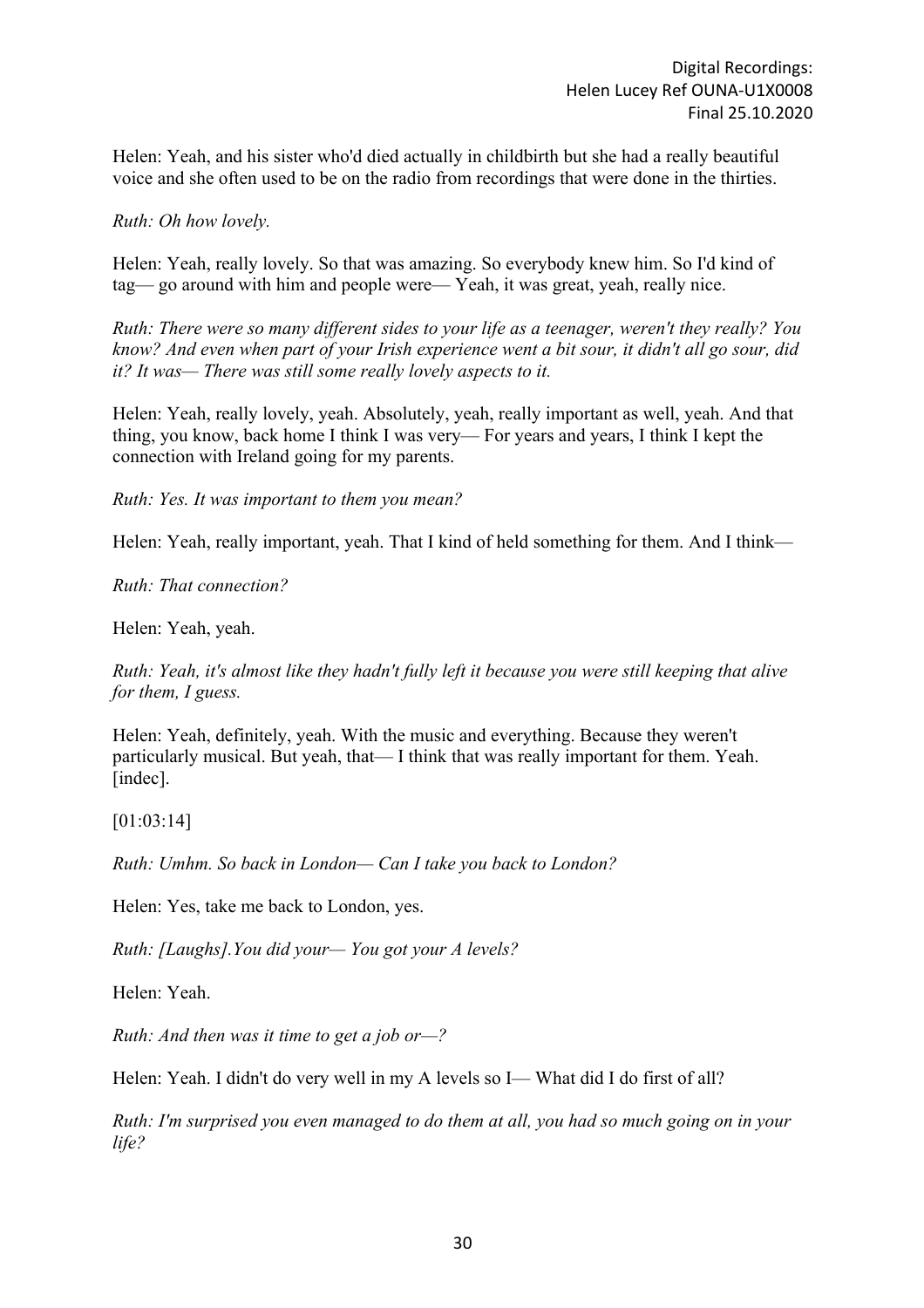Helen: Oh yeah. I managed to get English and the other two, I got O level passes in and I'd also started to realise that there was this thing called university. So during my time in the sixth form, yeah, there's a thing called university that all my mates were—

*Ruth: Were planning to go to?*

Helen: Yeah.

*Ruth: And nobody was talking about it in your family?*

Helen: Yeah, well no one had ever mentioned it to me. It was really interesting. Looking back, you just think, Jesus, the decisions that unconsciously or consciously made by the teachers like "that's not for her" and "that's for her" sort of thing. Yeah, so no one had ever mentioned it to me and anyway— So then, left sixth form which felt really sad actually, leaving that kind of sorority you know, of girls.

*Ruth: Yes.*

Helen: But— but it was 1976 so it was kind of pretty amazing, you know.

*Ruth: Yeah, what a great time to be leaving school and heading into the world?*

Helen: Yeah, yeah. So I got a job in— as a— as a kind of clerk in a local firm. I spent the summer going round France and hitchhiking with some— two girlfriends and that was all very exciting.

*Ruth: Fabulous.*

Helen: And then got deported from France—

*Ruth: What?*

Helen: And blah-blah-blah— Anyhow.

*Ruth: Hang on— So your parents allowed you to go to France or—?*

Helen: Yeah—

*Ruth: Hitchhiking? [Laughs].*

Helen: Yeah, see they— honestly, I think by this time, I was kind of—I think my very quiet stubbornness just kind of meant I could do anything, you know. It's really interesting, looking back now, I just think I was very, very determined but in a very quiet way. I never had rows about anything, I just did it.

*Ruth: Yeah.*

Helen: And I'd kind of either tell them after or tell them when it was all planned and I was ready to go. But again, it was pretty— it was still pretty hairy at home. There was a lot going on with my brothers.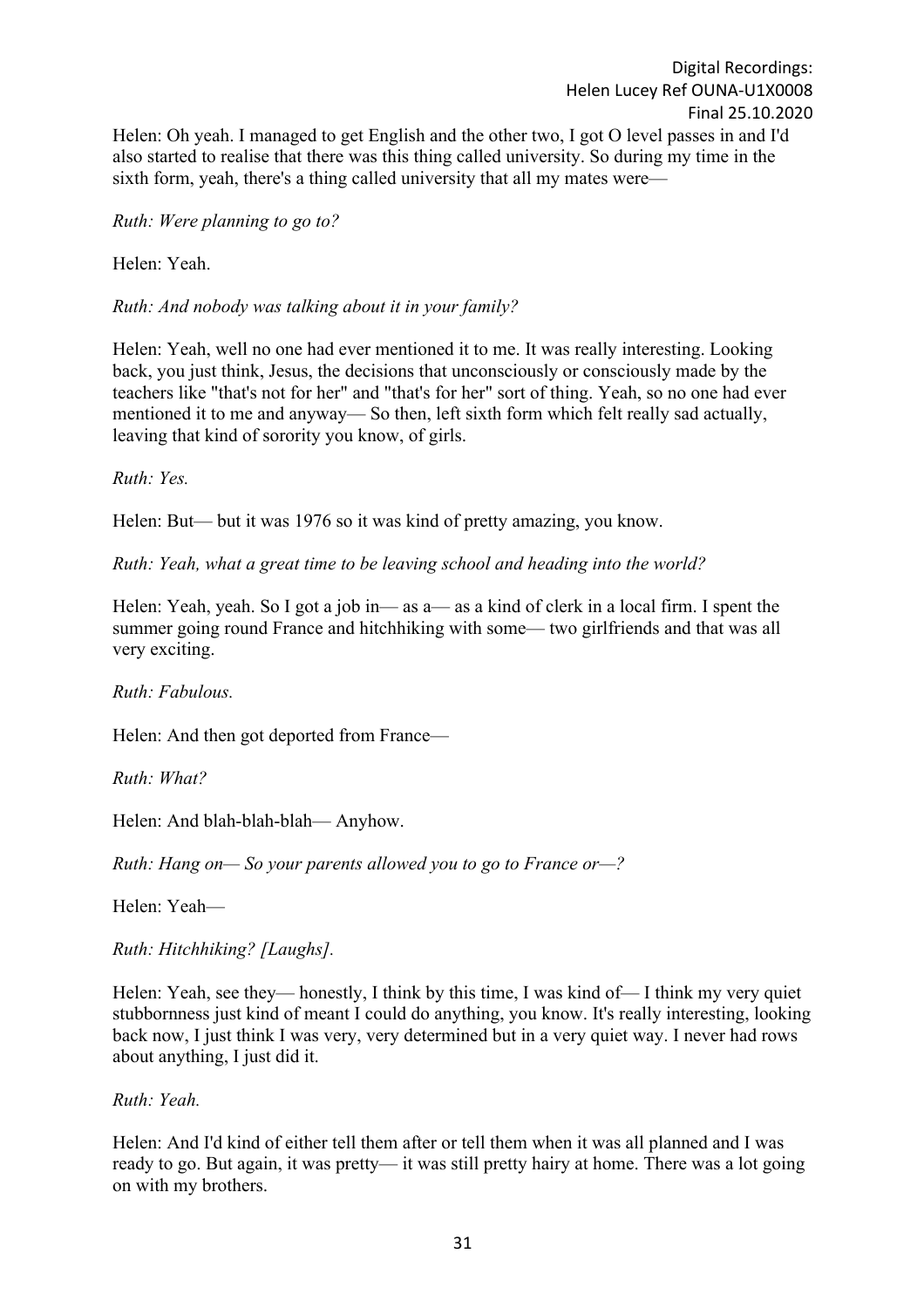## *Ruth: Were you brothers still— they were still at home?*

Helen: A lot of them were, yeah, yeah. Dennis had left. But my sister Maura, she took a long time to leave, you know. So there was Maura, Dennis— Oh no, Maura, Michael, Peter and Christopher still there, yeah. Yeah— so anyway, I came back, I got a job locally and that was okay. I used to spend— I was earning money, it was a really boring job but it was okay because I had a laugh with everyone I worked with. And I taught myself to type, that's right, I taught myself to touch type. My sister Maura had brought home this like course in a book and an old typewriter when I was about thirteen or fourteen and I'd done the course and taught myself to do it just for something to do. So that was good, so I got this job and I got paid thirty quid a week and I had to give my dad some digs money, I can't remember how much. Yeah, and then all the rest of it was mine and I used to— It was a walk up to this job so I didn't have any fares or anything. And I just used to club every weekend, it was bloody brilliant.

#### *Ruth: Fabulous.*

Helen: Go to all these punk clubs and I used to cut my hair myself really short, I looked like I'd been— had my hair cut by a lawnmower, you know.

#### *Ruth: [Laughs].*

Helen: Dye it myself and go up town to— you know, all these punk shops and buy bondage trousers, all that kind of stuff. It was great, I had a really great time and— Yeah, so again lovely, and again full of exciting things and boyfriends and most of them didn't last very long. Yeah, it was good.

#### *Ruth: Lots of music and fashion?*

Helen: Lots of music and fashion, yeah, and staying out all night and all that kind of stuff. And then I got a job with a— through my friend who worked in the film industry. She got me a job with this producer / director so I worked for him as a sort of personal assistant. He was really involved in doing all these punk films and filming festivals and this, that and the other. And so it was all very exciting, going to gigs and this, this and the other. And I absolutely hated it. Really quickly, I just—

#### *Ruth: [Laughs].*

Helen: — thought, ugh. I'm sick of this, I don't— you know, I don't want to be in this world. It felt really meaningless to me, I just didn't— I just wasn't cut out for it really, psychologically I wanted to do something that felt a bit more meaningful. So then I did what was it? Community Service Volunteers.

#### *Ruth: Oh yes?*

Helen: And yeah, for about six months. So that was great and I went up to Cheshire and I was a warden. Can you believe it? I was nineteen and they put me as a warden of a hostel for homeless girls. I mean God knows, it would never happen now.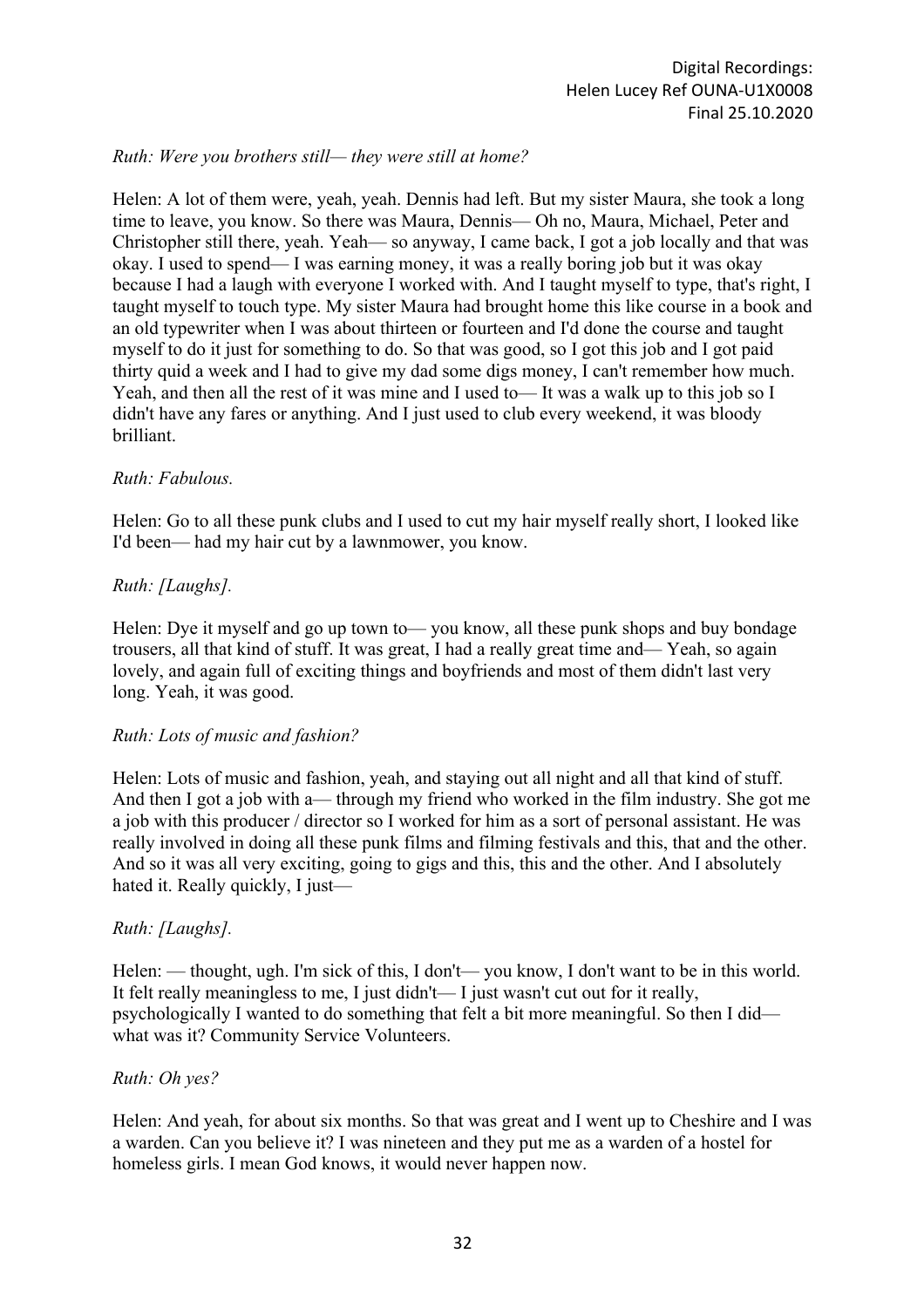[01:08:48]

Helen: Anyway, then I came back and my friend Patsy who I'd also gone to school with, she wanted to do geography at university, and she hadn't got a good enough grade in her geography A level and she basically wanted somebody to study with. And she kind of sold me, she said like, "you could go to university too and you could do this, that and the other, so why don't you study with me the geography A level, and you could— if you get a better grade, then you'll be able to go to university." And I sort of went, "oh, alright then," you know. And she was really clever because actually she just wanted somebody to do the— to do the whole thing with.

*Ruth: Yes*.

Helen: Yeah so we studied together and she went up to— Oh, what's that? Oh no, sorry.

*Ruth: Are you still there?*

Helen: Can you hear me?

*Ruth: Yeah, I can still hear you.*

Helen: Yeah, okay. Yeah so, she arranged it all, we went up to Senate House and sat the exam in a great, big, massive hall full of strangers and I managed to get some crappy grade but it was a pass and then—

*Ruth: Enough.*

Helen: — And so then I went to Middlesex— I went to North East London Poly. So, that was amazing. I was just like, you know, how— It's really interesting just the determination I think.

*Ruth: Yes*.

Helen: When I look back, I think, God, how did I manage to do that? You know.

*Ruth: Brilliant. And it was brilliant that she did persuade you to study with her, wasn't it? It was like the— It gave you the impetus?*

Helen: Yeah, and I sort of went, "All right then," you know, I didn't really understand the implications of it, but then really did because I thought yeah, I want to get out of this, I don't want to be a secretary all my life. I don't really want to work in the film industry, it's full of wankers and—

*Ruth: Yeah.*

Helen: It's like the music industry, yeah, okay, but I'd rather just be a punter and go to gigs and not have to— you know.

*Ruth: Not have to hang around and listen to people talking a load of—*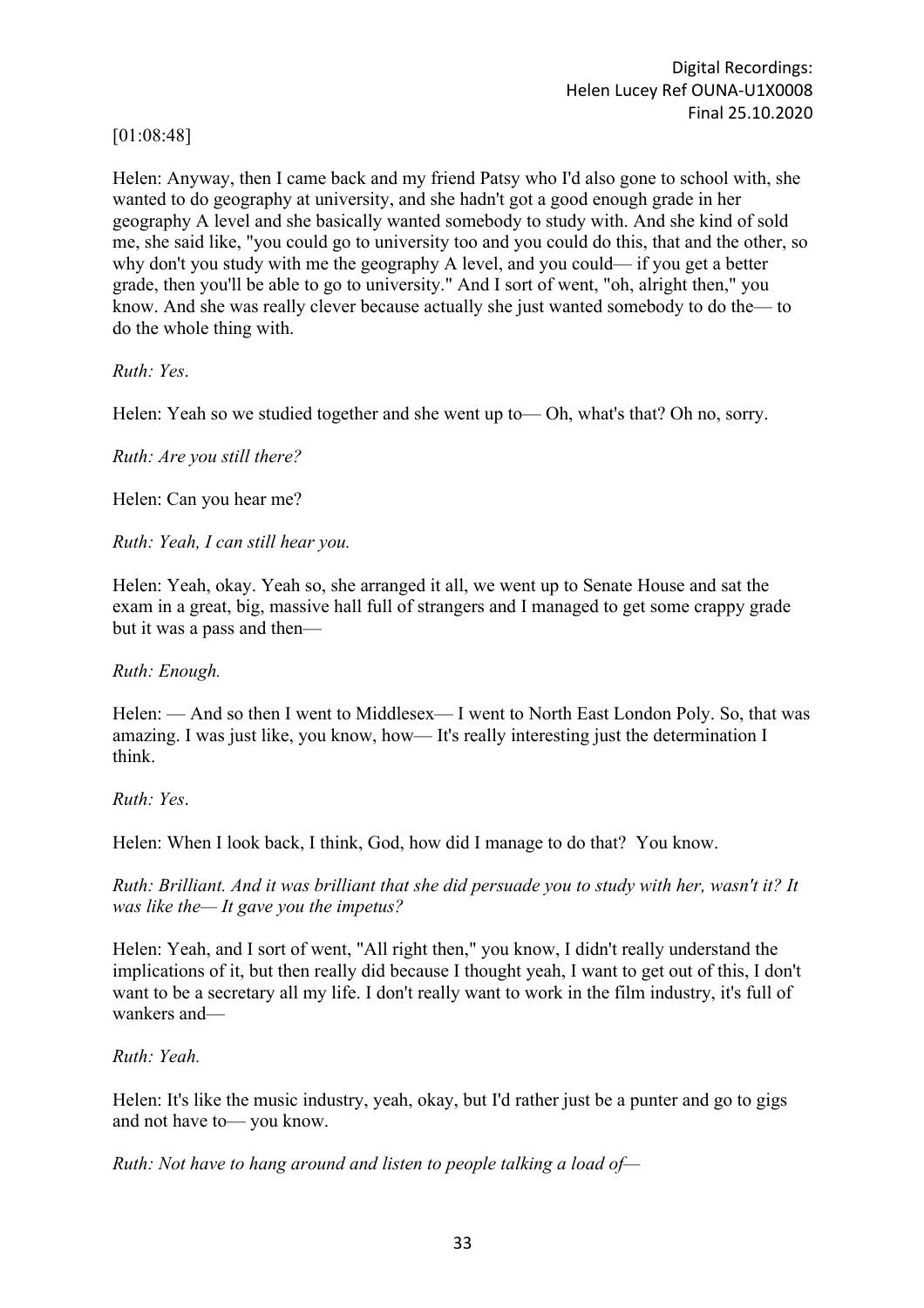Helen: Yeah, absolutely, yeah.

*Ruth: So how was poly?*

Helen: It was great, yeah, it was great. It was hard, it was really hard. Again, I had that feeling of Oh my God, what am I doing here and I can't— and I don't fit in and I don't understand and I don't understand what anyone's doing. And I was at home, back at my mum and dad's place and my mum caught me kind of crying, I was really depressed and thought oh, I don't want to go back there, it's so awful and— you know. And she said, "Oh, maybe it would have just been better if you— if you just like stayed here and got a job locally." And do you know that— that really—

*Ruth: [Laughs].*

Helen: That sorted it for me. I just thought Oh my God, no, I'm getting the first train back.

*Ruth: Was that— Was that your mum's reverse psychology? [Laughs].*

Helen: Yeah, I wonder, yeah, yeah. So yeah, I went back. Not that I'd left but I thought no, I'm really going to make a go of it. And I had a wonderful tutor there who kind of basically taught all these working-class students— a lot of us were working-class— how to kind of do really basic study skills, like read a book for information. You know, read an article. Like really, really basic stuff. And he was fantastic, he was working-class and he was just so able to get through to us. And I— it was— it was— When I learned how to read in that way, it was like learning to fly. I absolutely loved it and I was off, I was just off then.

*Ruth: That's wonderful.*

[01:12:34]

Helen: Yeah, yeah. So Ireland was sort of starting to really recede in the background—

*Ruth: Yes*.

Helen: In terms of the visits. I still went every year, sometimes twice a year. Often twice a year. But, I knew that it wasn't my life even though back in London, I was playing a lot of Irish music and going to a lot of sessions and stuff like that but I knew—

*Ruth: The place itself, it wasn't for you.*

Helen: Yeah, yeah, I knew that.

*Ruth: Um. Well I think you said when we spoke last time that you just— you felt you wouldn't fit in and that you'd be shunned because of who you were.*

Helen: Yeah, absolutely, yeah. It wasn't somewhere where I'd be able to grow in the way that I wanted to.

*Ruth: Yeah.*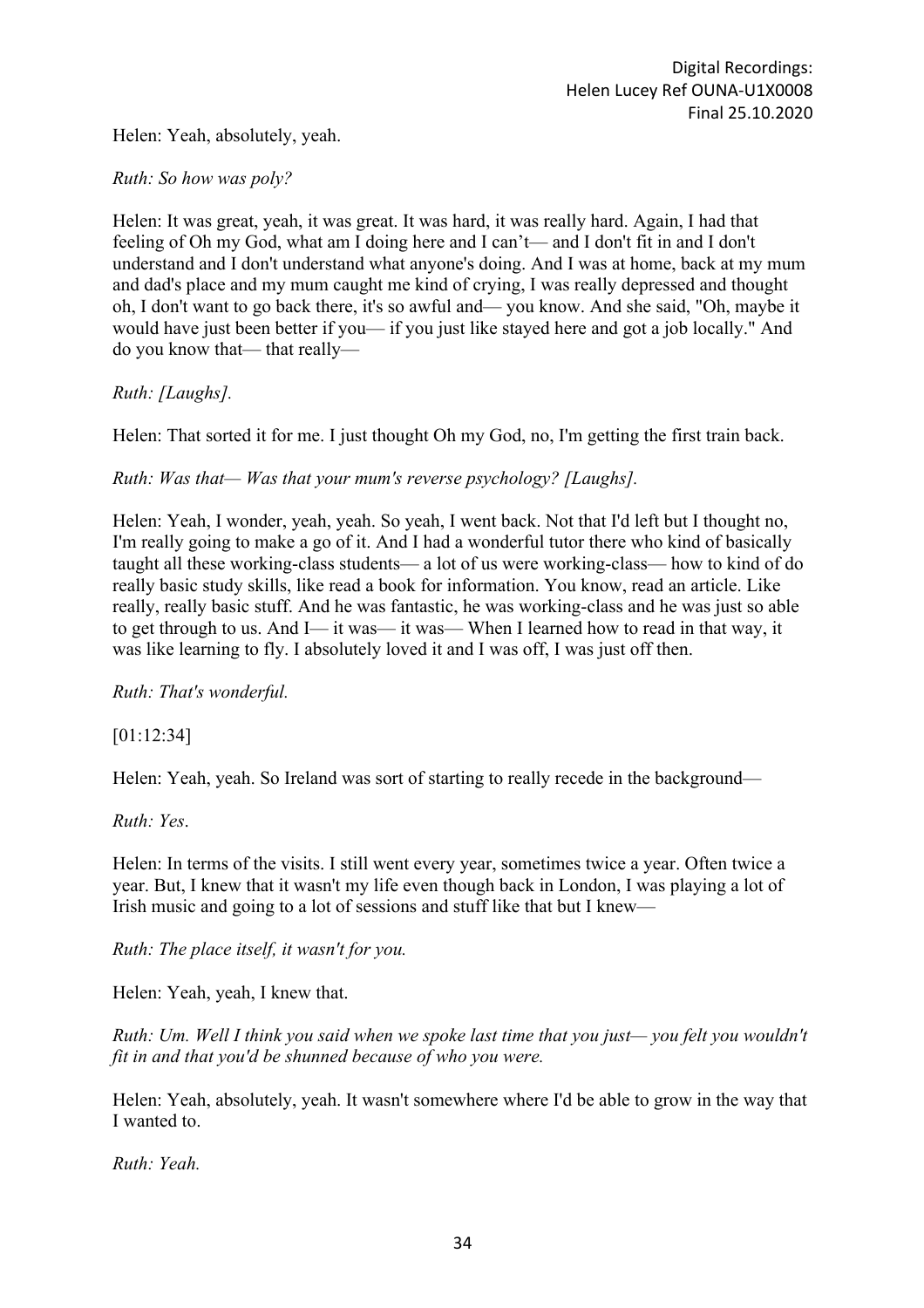Helen: In that kind of— in that rural farming community. I'd be such an oddity really.

*Ruth: Yeah, yeah. And so, you just went back to see your aunt and uncle then in— you know, by the time you were in your twenties, you went back for shorter visits to see your aunt and uncle?*

Helen: Yes, yeah. Just sort of— I'd go for a week at a time, yeah. And sometimes, I'd take, you know, like boyfriends over with me. My partner at one time, he used to come over quite a bit with me which was kind of okay but— It was weird because we were living together in London but when we went to stay with Joan and Michael, we'd have separate bedrooms.

*Ruth: [Laughs].*

Helen: Oh God, yeah, so weird, you know.

*Ruth: And they were— were they— how did they reconcile themselves to the fact that your life was going to be in England, do you think?*

Helen: Yeah, I think— I think there was a tremendous loss there actually for them especially—

*Ruth: They'd— they'd married late, hadn't they?*

Helen: They had, yeah. They were in their forties when they married or early forties, yeah.

*Ruth: So they must have felt like you were the child that they didn't have for a while?*

Helen: Yeah, absolutely, yeah.

*Ruth: Or maybe— maybe always?*

Helen: Yes, yeah, yeah. But I think— I think also that I was kind of the disappointing child— I became the disappointing child, you know. Which is like an aspect of parenthood, isn't it you can't—

*Ruth: Oh my God, yeah. [Laughs].*

Helen: Yeah, exactly, yeah. So the full gamut of things and I think for them— For me, they were the parents, you know?

*Ruth: Yes.*

Helen: That I—

*Ruth: They were an alternative set of parents, yeah.*

Helen: I was the only child, I was, yeah— I was kind of noticed and really recognised in lots of ways, especially when I was younger, my relationship with my uncle was very strong, you know. And he— he was just fantastic, he was so gentle and kind to me and very— kind of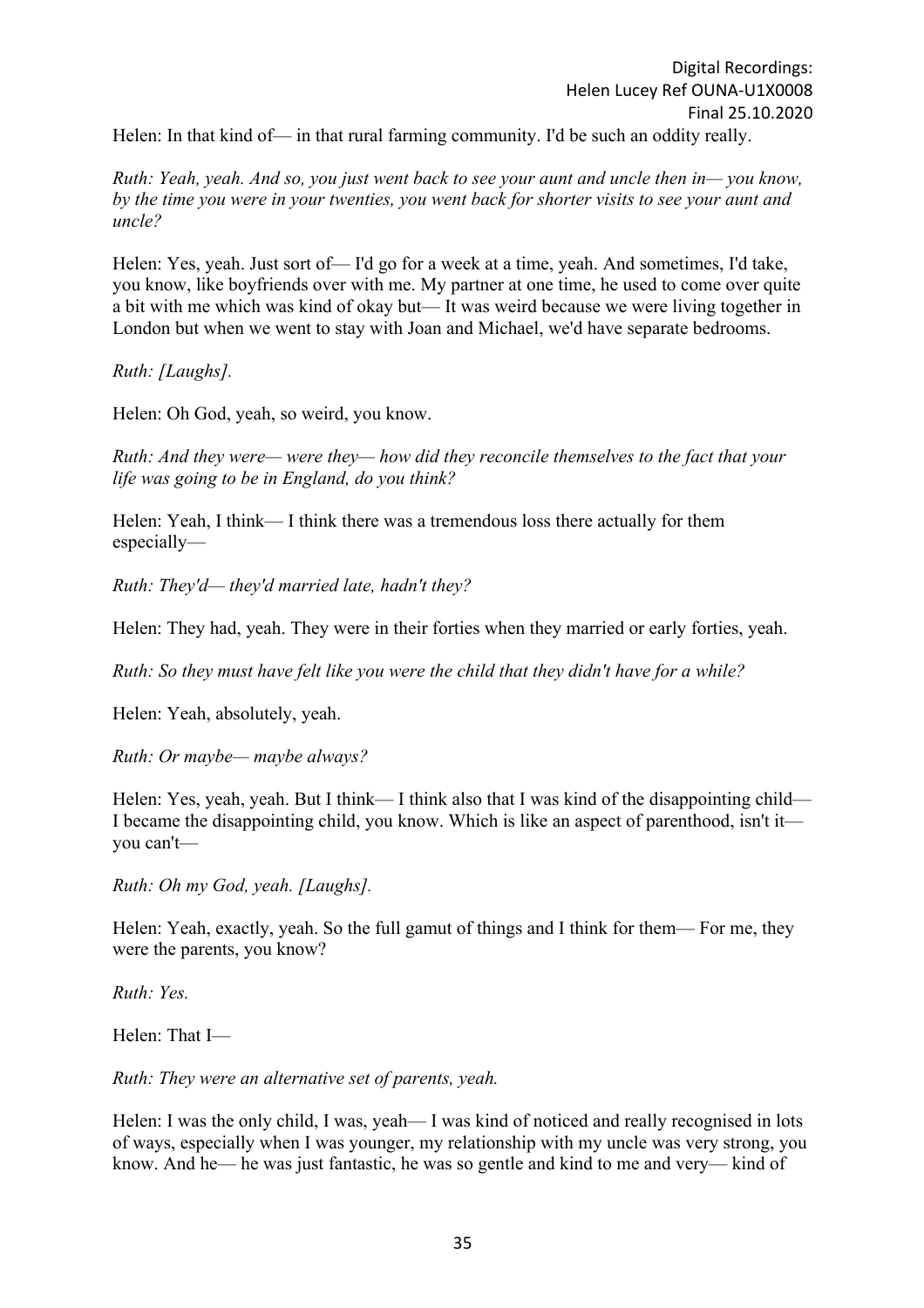Digital Recordings: Helen Lucey Ref OUNA-U1X0008 Final 25.10.2020 just recognised— that recognition in the psychological sense. I remember the way he looked at me in that—

*Ruth: Yes, he saw you, really saw you.*

Helen: He really saw me. Yeah, yeah.

*Ruth: Was he your dad's brother?*

[01:15:50]

Helen: No, no, he was my— He— It was—

*Ruth: Marriage—*

Helen: Joan was dad's sister.

*Ruth: Gotcha.*

Helen: Yeah.

*Ruth: So it was through marriage he was your uncle. So he was a different sort of man to your dad by the sounds of things and brought something different?*

Helen: He was, yeah. Yeah, I mean he wasn't a saint you know? He— you wouldn't want to be married to him, that's for sure.

*Ruth: [Laughs].*

Helen: Oh Jesus, no, but— no, I think— I think I kind of dropped into his life and he dropped— him and Joan dropped into my life and we were utterly delighted with each other.

*Ruth: Lovely, yeah.*

Helen: We were all really delighted by this kind of gift that had come and I think I was the perfect child, you know, I was very biddable, I loved working, I never complained, I'd love any job that they gave me, I absolutely loved it. I was delighted by everything and interested in everything about the farm. You know, so it was like I looked at them with love I think and they couldn't believe it.

*Ruth: Yeah and it was— it was reciprocal, wasn't it? It was a lovely relationship.*

Helen: Yeah, very reciprocal, you know, but then I think we all kind of grew up and I wasn't so reciprocal because I didn't want to live there.

*Ruth: Yeah. What happened to the farm?*

Helen: What happened?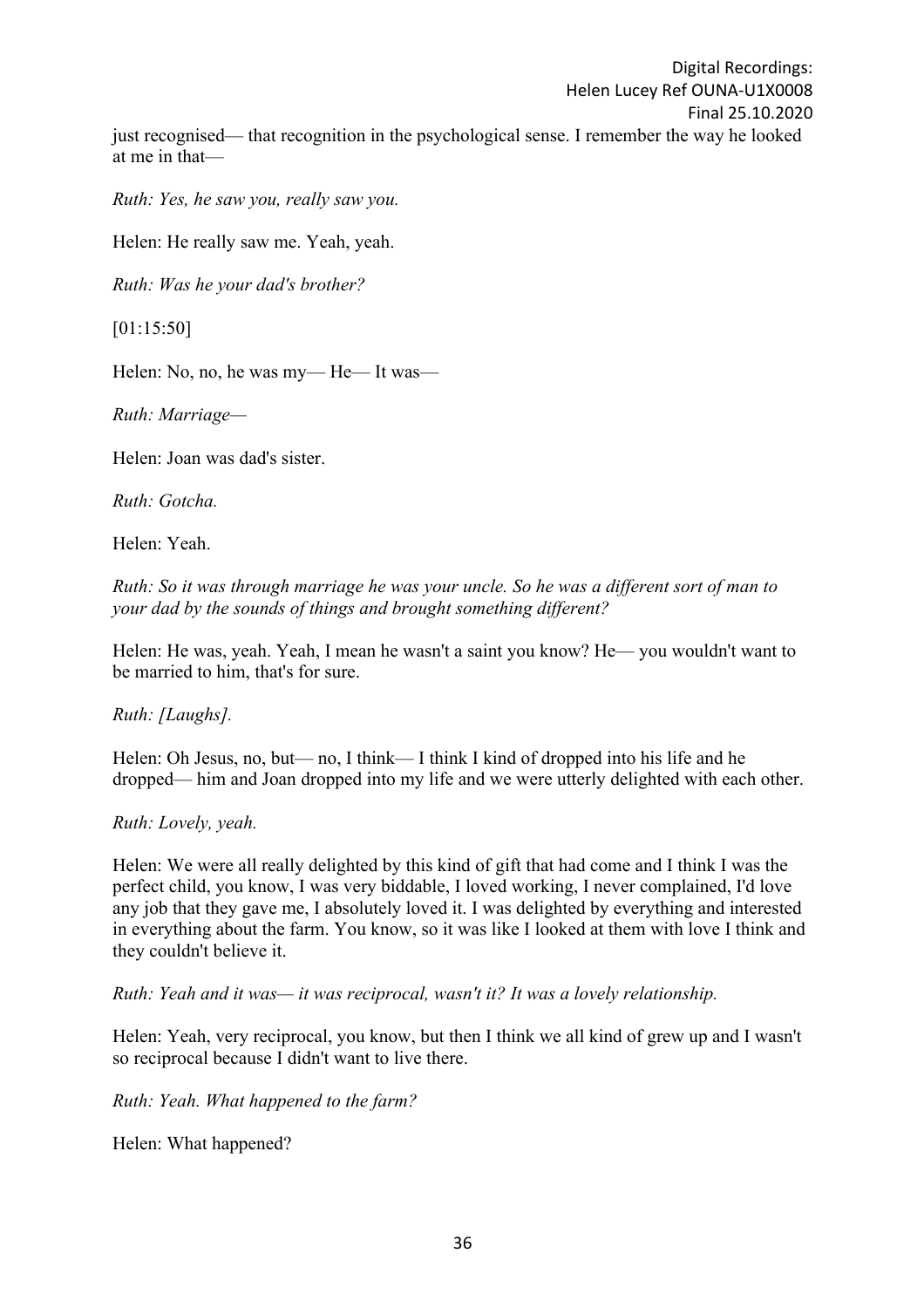# *Ruth: Um.*

Helen: Yeah, my— Well, my cousins— So my dad's home place was— is just the other side of— do you know the Pass of Keimaneigh?

# *Ruth: No.*

Helen: Have you heard of it, no? Oh, okay. So they— basically my dad's home farm is only about four miles away and my cousin Pat, he took the farm on when my dad's brother Mick died. So he stayed there and took the farm on, got married and had his kids there and everything. He's another really lovely man and he— as Joan and Michael got older and older and needed a bit of help around, he got more and more involved with them. First of all through kind of taking care of jobs on the farm, then he put some of his cattle on the farm and used the land a bit more and then he got involved in doing improvements on the farm and then gradually kind of getting involved in their much more personal care.

*Ruth: Yes.*

Helen: And just ab— with no expectation of anything actually.

*Ruth: That's lovely.*

Helen: Yeah, this started years ago, probably, fifteen or whatever years ago and yeah, so gradually it kind became understood really that he was— that Michael was going to sign the farm over to him.

*Ruth: Yes, yeah.*

Helen: So that's what— that's what happened yeah, and everyone was really happy about that.

*Ruth: So it worked out.*

Helen: Yeah, it really worked out, yeah, and he was very— he was just lovely to Joan. Michael died about eight years before Joan or maybe more, maybe ten or twelve years actually. She was 101 when she died.

*Ruth: Oh my goodness.*

Helen: Yeah, yeah.

*Ruth: And when was that?*

Helen: That was 2015 I think.

*Ruth: Ah so, only a few years ago.*

Helen: 2014, yeah, yeah. She lived in the— she lived on the farm until she was 100, yeah. [Laughs].

*Ruth: Amazing.*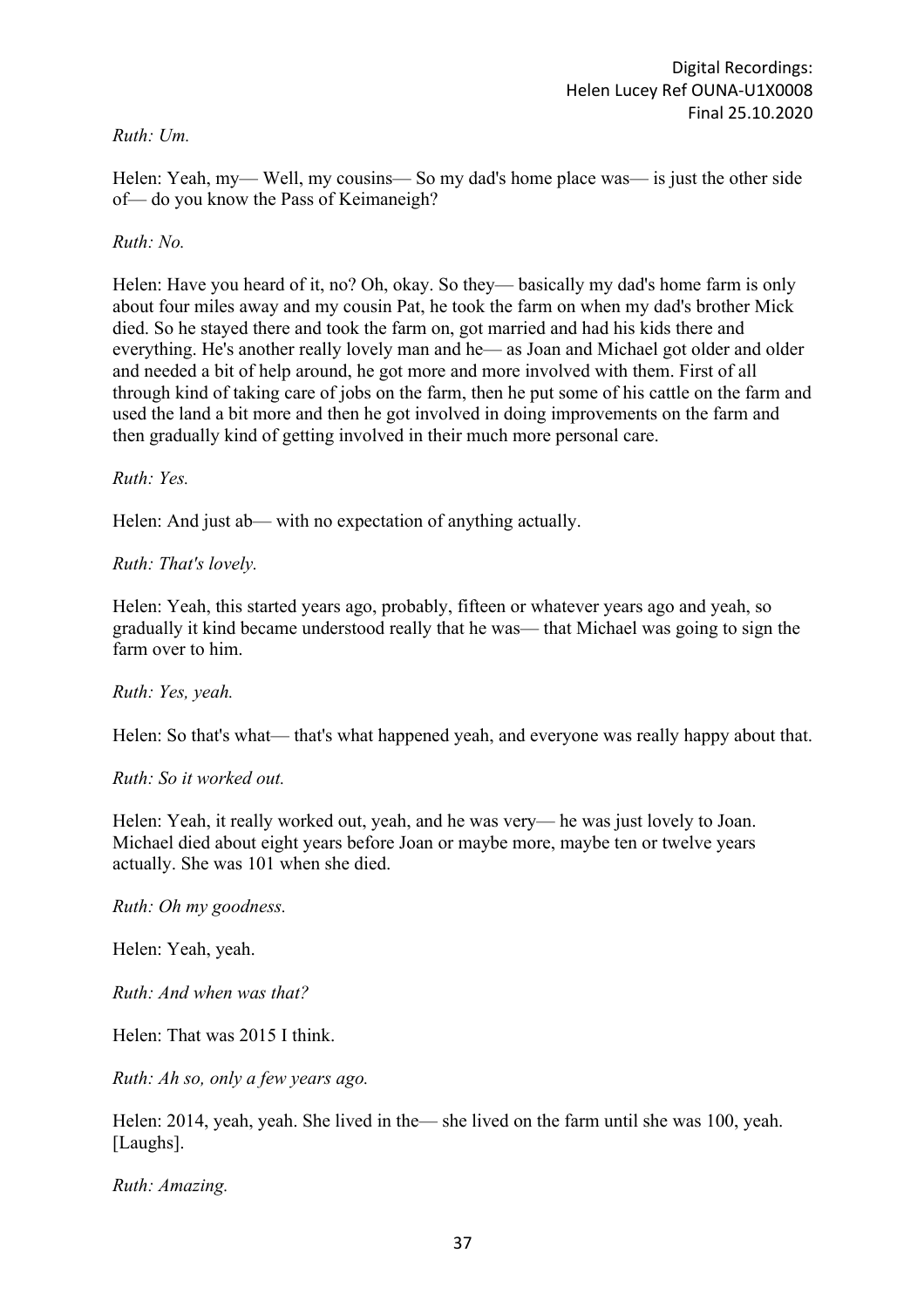Helen: She wouldn't leave.

[01:19:16]

# *Ruth: And have you been back to Ireland?*

Helen: I haven't been back since and I don't know if I ever will.

*Ruth: Um.*

Helen: Yeah, really interesting. I sort of feel like my— you know, am I Irish? I don't know. I don't know if I am Irish. I've got an Irish passport. Sometimes I just feel like a big fraud really. I just think am I allowed to say I'm Irish? I don't know if I am.

# *Ruth: Why would you say that?*

Helen: Ah, I don't know. I think because I wasn't born there. I don't know, all these kind of facts I suppose that have got nothing to do with the feeling and the— how I was brought up to absolutely think I was Irish and nothing else, you know. Yeah, really interesting and yet now, I don't know. Have I got any connection to Ireland?

# *Ruth: As people have died off and you visit— and as you visit less frequently, it feels less legitimate in some way, does it?*

Helen: Partly, I suppose that's the kind of the material, physical side of it but I think much more emotionally when I started to kind of realise that my life in London did not fit at all with— not just my life but my kind of psychological— the way I was really was not going to fit in with this rural farming culture and community. I think then I started to sort of realise that the separation between us, the division, was just quite big and getting bigger as time went on, the more my life— the more I constantly chose a life in England. And so— because after all I was still going— until Joan died, I was still going often twice a year, most years I went twice so it wasn't— I was still visiting there but even when I was still visiting, I was thinking, am I really Irish? I don't know, am I? Could I ever fit in here? Would anyone recognise— that's another thing, would anyone recognise me as Irish? I remember actually when I was working at Bath, University of Bath, something came up— Chatting to someone, another academic and something came up about passports and I said, "oh, I'll be alright because I've got an Irish passport." And he said— and this bloke said to me, "you?" And I said, "yeah, yeah, always have." And he said, "since when are you Irish?"

# *Ruth: [Laughs].*

Helen: And I thought, oh you know, it really— I thought well yeah, you wouldn't recognise anything, I have to tell you that I've got an Irish passport to— you wouldn't see me as Irish, you know.

### *Ruth: But I mean that might be about that person's perspective of what an Irish person is, which might not bear any reality to all of the people who are Irish. [Laughs].*

Helen: Yeah. But I suppose also that I am both. I mean I do see myself as English as well.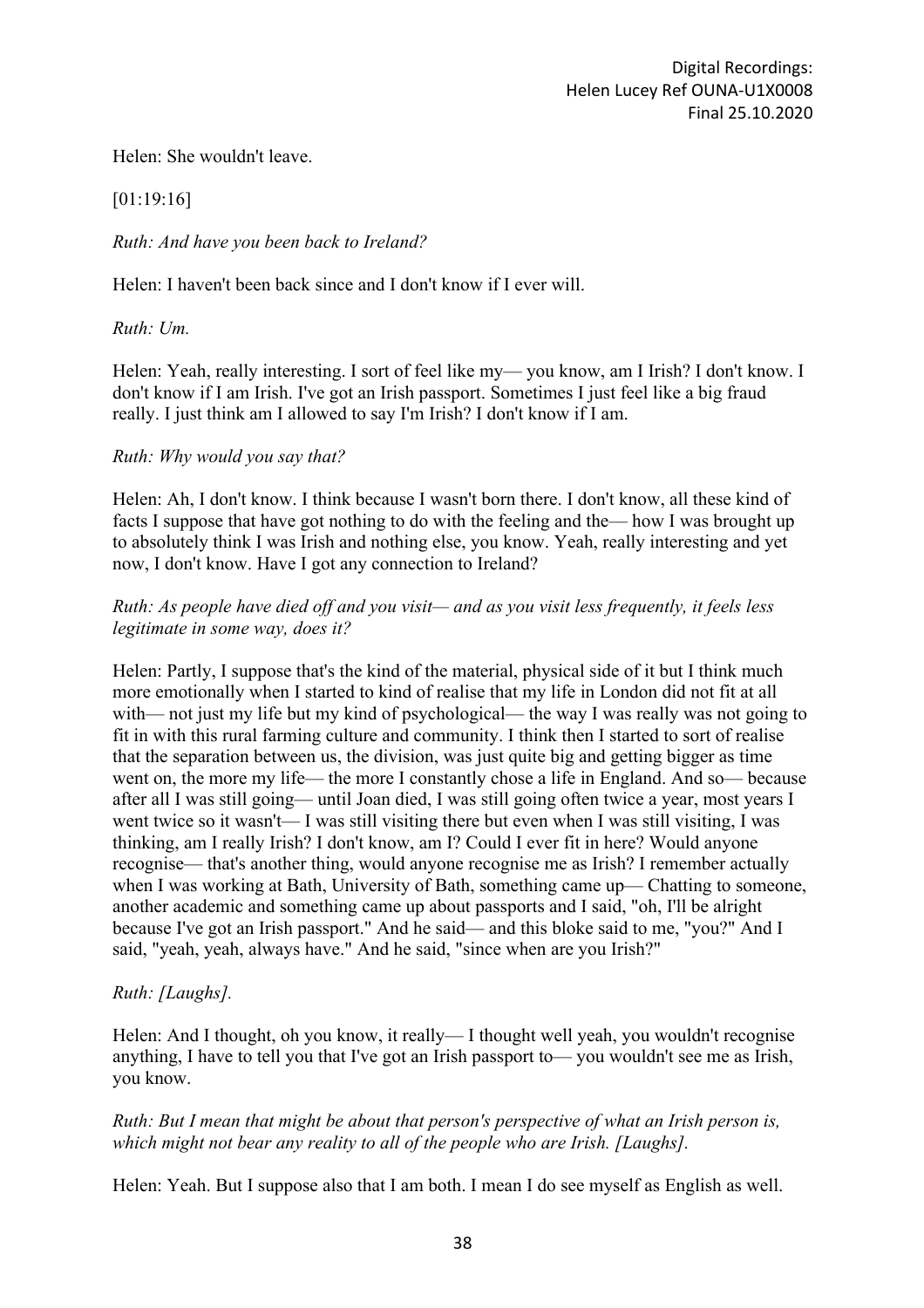### *Ruth: Yeah, you've got—*

Helen: That's— It's coming from a sort of— from an internal place as well as an external place—

### *Ruth: Yes.*

Helen: And maybe the internal view on it is the one that's got most ambivalence and contradiction and conflict I suppose— conflict, really. Am I English or am I Irish? Well actually I'm both.

### *Ruth: Yes.*

Helen: But I'm easier to recognise as English.

*Ruth: Yeah, I mean from what you've described, the things you describe about your— who you are as a person and your— your spirit and your sexuality are kind of both, aren't they? Because you've got the freedom— the more cultural freedom that was in England as you were growing up but you've got such strong connections to the culture of Ireland and— I mean you didn't talk much today about the kind of humour and the kind of— the good laugh side of things as well but I know that's also really important to you, so it is an absolute mixture, isn't it?*

Helen: Yeah, yeah, absolutely, yeah. And interestingly, yeah, that kind of freedom. I mean I think the people that came over to England like my aunts and uncles, Jesus, I mean they were trying to escape something too. There's no doubt about that and not just— you know, my mum was trying to escape her mother but also my mum was quite a character and she was like a— you know, quite a girl actually in her time and I'm under no kind of doubt that her relationship with my dad was sexual before they got married and that maybe she had had other sexual relationships before she met him and that she really liked sex and she didn't she didn't really see anything wrong with it in her girls either. It was a part of life really and to be expected. So it was contradictory, all the sexual jokes. I mean I remember all these sort of— when I was a kid, the hilarity sometimes that would come with the adults sort of talking about sex basically. You know and you'd kind of wonder what they were laughing at and only later when you grow up, you think, oh my God, they were having a right old laugh talking about some bloke's— you know, willy or something.

# *Ruth: [Laughs].*

Helen: All the aunts sitting there laughing their heads off. Because they'd heard some story about the size of some bloke's plonker.

# *Ruth: [Laughs].*

Helen: Hilarious, yeah. So very contradictory, yeah. But yes, and also just yeah the Irish there is something very Irish about that kind of flipping between the joy and the laughter, the poetry of it all and then the— the really destructive kind of flipping back into this or flipping over into very destructive dark, desperate, despairing kind of frame of mind or state of mind.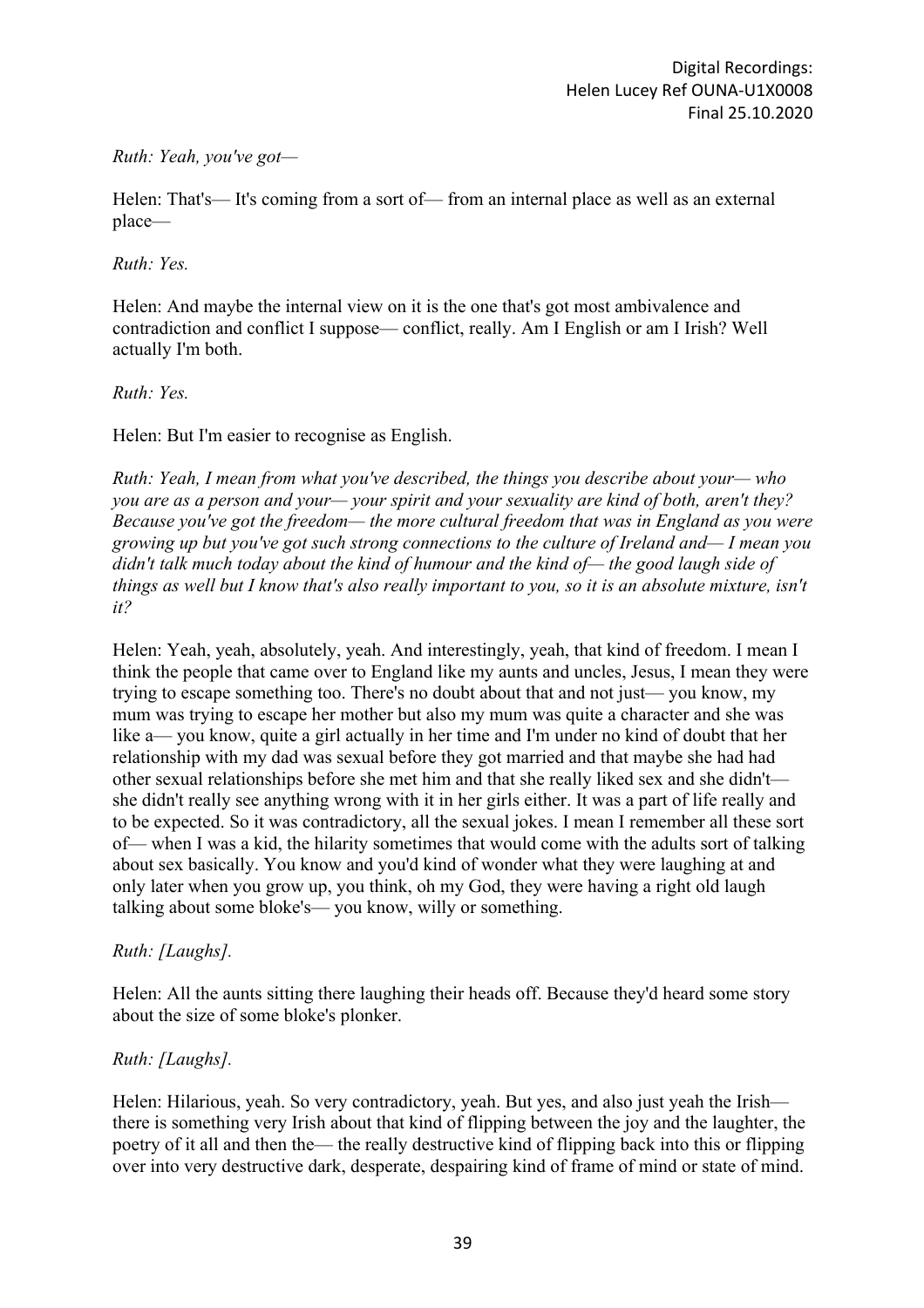### *Ruth: Yeah, absolutely.*

Helen: That's how it was in my family anyway.

# [01:26:08]

*Ruth: Um. Yes. So shall we finish when you were twenty-five and where you were then and what you were doing?*

Helen: So when I was twenty-five—

*Ruth: Or around that age?*

Helen: Twenty-five, yeah. So, oh God, yeah, no, my twenties were really kind of— not a great time really. So I— my first big, big relationship and big love was with a young— So I met him when I was twenty-one— with a young Sikh man who grew up in West London but I met him through a friend. And we— So we had a big relationship and that was fraught with racial tension, mostly from his family actually and a bit from my brothers but not— not at all from my mum and dad and not from all of my brothers. Anyway, anyway, it was kind of doomed so when the end of that relationship came when I was about twenty-five, twenty-six and that was devastating, it took me years to get over. But actually on the rebound, I took up a year later with somebody else who— and we were together, we lived together for about six years. And he was a musician so that was brilliant actually, we had a great time in lots of ways, really great, kind of part carrying on that— that tradition of lots of sessions. He was a violinist, but he was very eclectic, he could play Irish music but mainly he was a jazz violinist. But anyway—So that was great, but we were together only about six or seven months when two of my brothers died, very close to each other, so two months apart. So I think that was kind of such a— It was really devastating.

# *Ruth: Oh my God, very shocking.*

Helen: Yeah, very, very shocking, very devastating for everybody and for me I think it just kind of knocked me off my axis for years actually. Yeah, so yes, yeah.

#### *Ruth: So you— it was very happy in one way and then you had this tragedy really?*

Helen: Yeah, it was a tragedy, yeah, yeah. No, it was terrible. Yes, so I— so I was really knocked off kilter for years actually. I wouldn't— I'd say everything's a bit of a blur in lots of ways after that.

# *Ruth: Your mum and dad were still alive then?*

Helen: Oh yeah, yeah, yeah. Yeah, yeah, they were young, I mean this was '86.

#### *Ruth: Goodness.*

Helen: '86, yeah. They weren't young obviously but they were— they weren't really old or anything.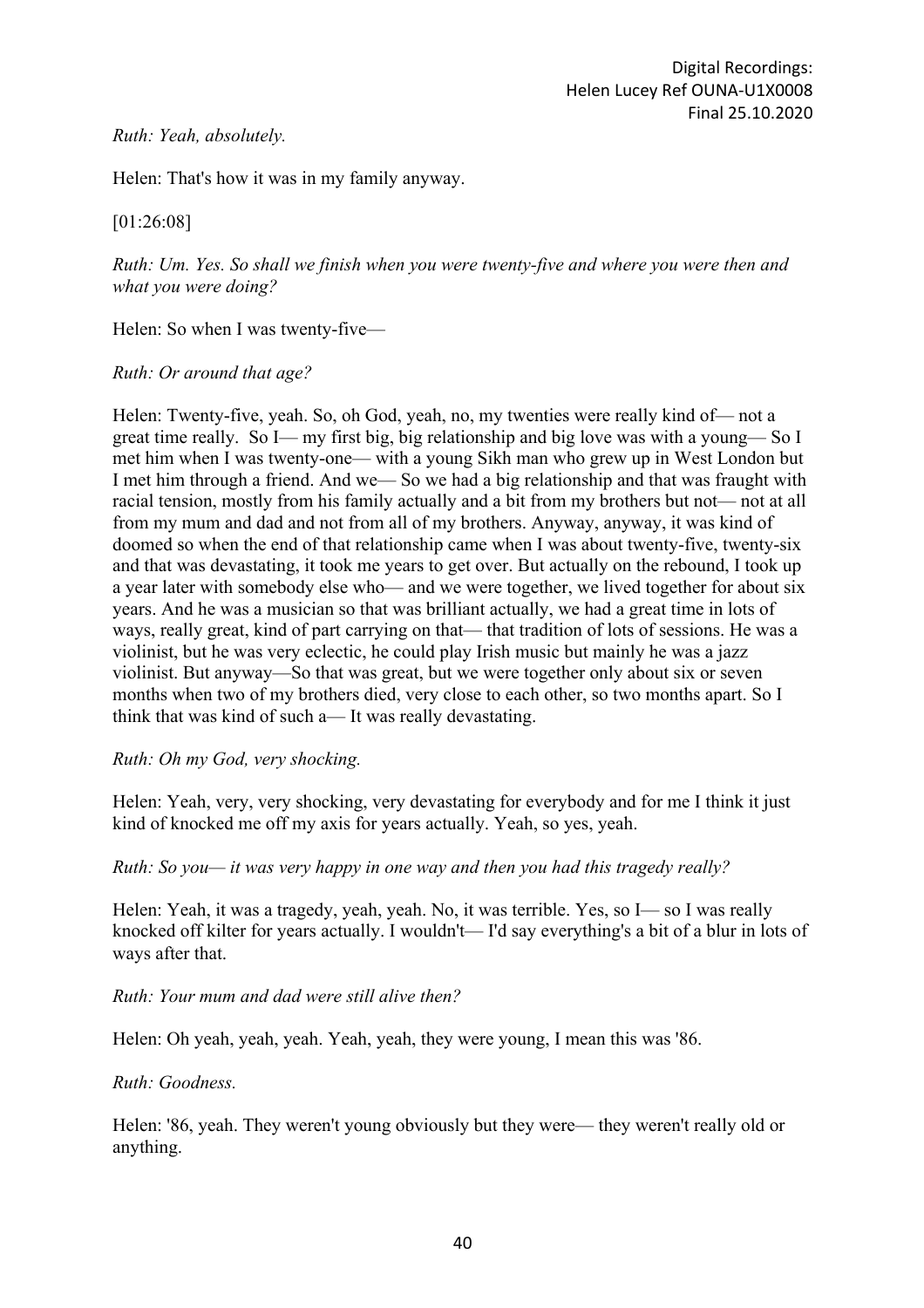# [01:29:05]

Helen: Yeah so my career really started to take off but it was, you know— It was such a strange time because— So 1989, I published my first book with somebody else, co-authored, and that was really, really successful.

*Ruth: So, hang on. Because the last we talked about your professional life, I think you were still at poly so—*

Helen: Oh yeah, yeah.

*Ruth: So how did you get from poly to publishing a book in— within very short order really, wasn't it?*

Helen: Yeah, yeah. So when I left poly, I— What did I do? Oh, I took various jobs and stuff and then I worked for Office for National Statistics because I'd majored in research methods and stuff and done quite a substantial piece of research myself as part of my degree. I did a year's placement in British Rail actually and did a study of women managers there which was great. Yeah, so I worked for them and then part-time— So I was still kind of in the research field and then to get a bit of extra money because I could type really fast, I used to sort of type up people's Masters dissertations and stuff like that and a friend who'd done her placement in this research unit at the Institute of Education said, "oh, they're looking for people to type up tran— audio recordings, to do some transcribing." I said, "yeah, I'll do that." So I did that and the woman— Oh the interviews were just so fascinating, so when the woman who was the research director came to pick up the transcripts and that, I'd say, "oh, they're so interesting," and blah-blah-blah. And she like a good researcher would say, "oh, what did you think about this, that and the other?" so I'd tell her. Anyway, so a few times that kind of happened and she said, "look, would you mind writing down all your thoughts about what people are saying because they're really, really interesting." So I said, "oh yeah, sure." Did that and then a few months after that, she said, "look, I'm going to put in for some grant money and I'd reall— I really like your thoughts about the data and blah-blah-blah and I'd really like you to— If I get the money, will you come and be my researcher?" So I was like, I jumped at the chance, you know.

*Ruth: Wonderful chance and you kind of made it happen yourself, didn't you, by—?*

Helen: Yeah.

*Ruth: By being interested and having thoughts and— about the data, yeah. Brilliant.*

Helen: [indec]. So that was so amazing and that was the beginning of a long relationship with this woman and— A long academic relationship and we went on and got quite a few grants together and then one really big one. We wrote— So the first book that we wrote was really— kind of caused a bit of a stir in a teacup, you know, a storm in a teacup. You know what it's like in academia, but it was—

[01:32:18]

*Ruth: Why was that? Tell me about it.*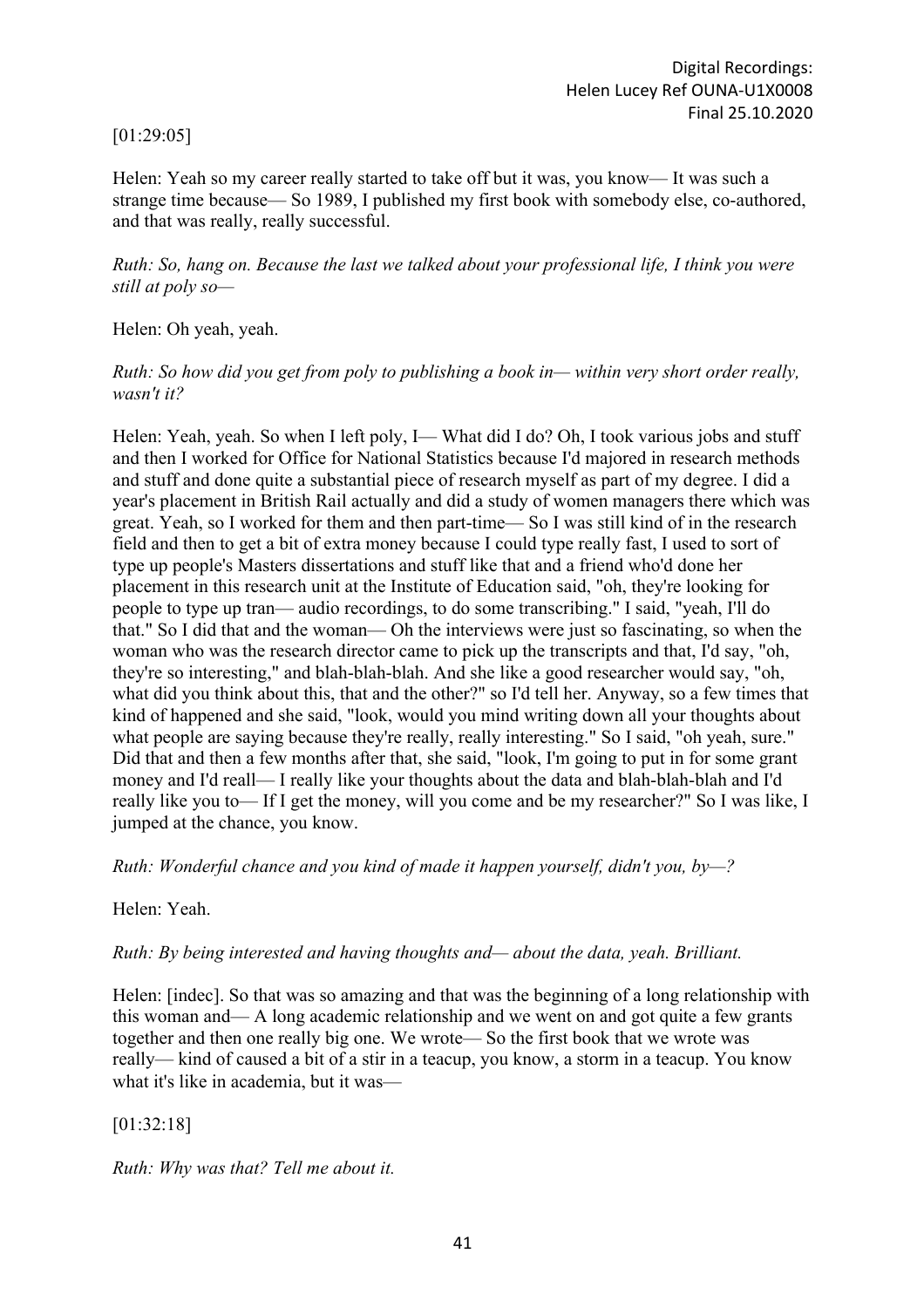#### Digital Recordings: Helen Lucey Ref OUNA-U1X0008 Final 25.10.2020

Helen: Because it was about a study, a longitudinal study of working-class and middle-class girls growing up who had been paired together when they— in nursery when they were four and then we followed them, yeah, until they were eleven. And then, quite a few years later, we got a really big grant together to follow them up when they were sixteen and twenty-one so it was quite a— you know, big thing. And we were very critical of ideas about mothering as they pertained to class in particular, very, very critical. So just as class was going off the agenda, you know, it was in the eighties and no one really wanted to talk about class anymore, we were really insisting. And because we were interested in psychoanalysis and sociology, that was quite a new thing bringing the two together so it caused— And because it was really feminist, I mean we were really critical of some very established feminist theoretical ideas at the time but we were the— feminists, you know. So it was really interesting. And naively because I didn't— I hadn't written before, I didn't understand that there were all these rules about academic writing so you could— We kind of wrote what we liked, you know. And later, I think the more you know, the more hidebound you become in a way by the academic style but— Yeah, no, so it was great. But— So that was all happening in my kind of public life but Ruth, my internal life was like the Somme, it really was. I can't sort of tell you how much of a state I was in and how hidden it was.

### *Ruth: Because of your brothers' deaths?*

Helen: Yeah, yeah. Until I started to become ill, you know.

#### *Ruth: Oh gosh.*

Helen: Four— three or four years down the line. I just became iller and iller and iller and until in the end, I had to give up full-time work and that interestingly is when I got in homeopathy because of course I went all round the houses, had every test, every kind of treatment, blah-blah-blah. Nothing touched it and somebody said, "oh, why don't you try homeopathy?" I was like, "what's that?" And they went, "oh, I don't know but it's basically quite good for chronic— this kind of chronic thing." So they said, "oh, there's one that lives up the road from you." I don't know how they knew this person. Anyway, so I went to see her and it was just amazing. So within like eight months, I was back working full-time.

#### *Ruth: Wow.*

Helen: And that kind of also made me— it kind of woke— it kind of also worked on an emotional level and I started to realise, I couldn't hide, I had to do something about this because I was going to— it was hopeless to just think that this was just the physical problem, I was—

*Ruth: You had to face up to what had happened?*

Helen: Yeah.

# *Ruth: You had to stop being so Irish about it all and pretending it hadn't happened. [Laughs].*

Helen: Absolutely and, you know, while— Of course, like you're in a family where everyone's being really stoic. Oh but by the way, drinking themselves to death.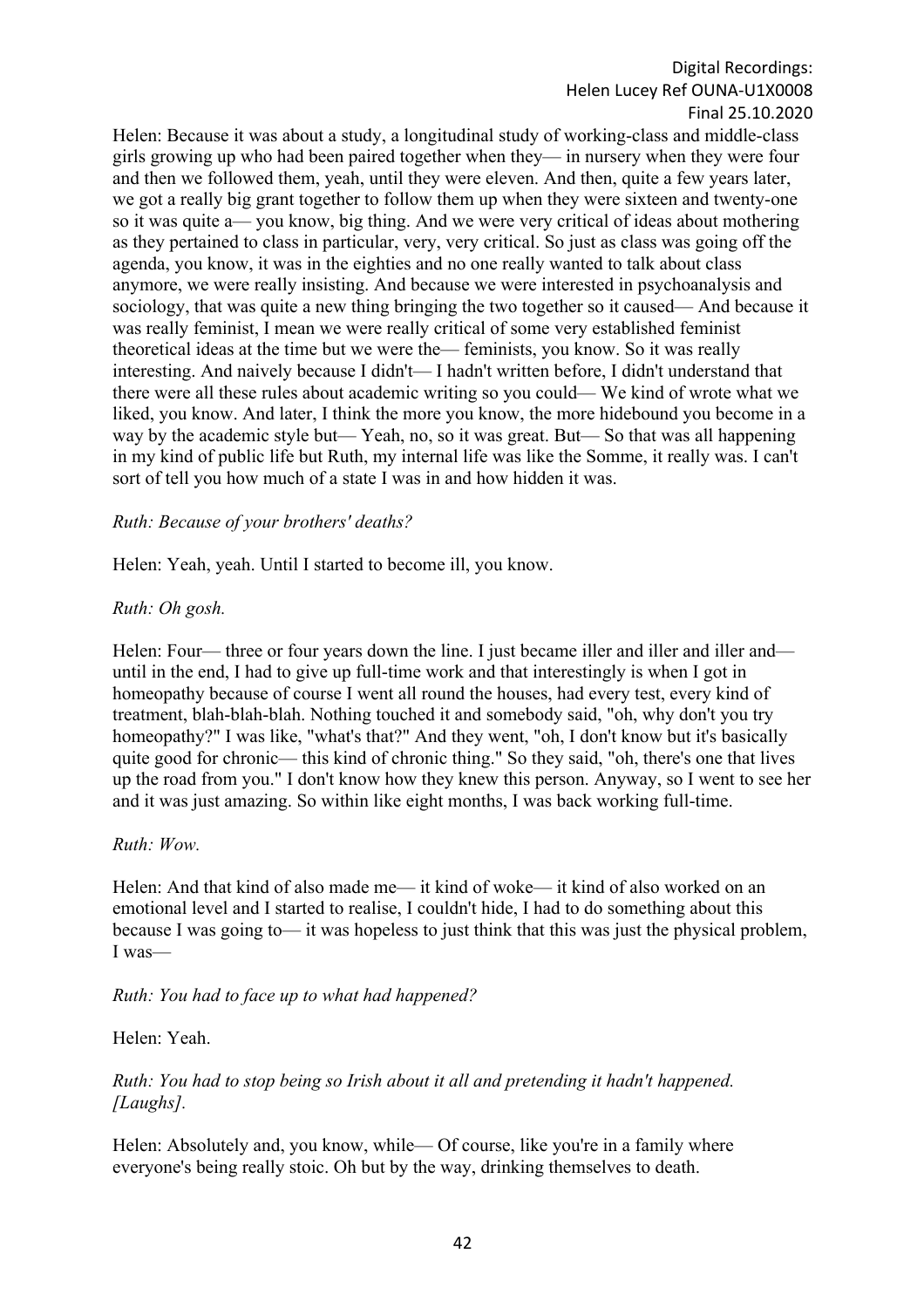*Ruth: Of course.*

Helen: Yeah, so really stoic except oh for fuck's sake. Anyway, yeah, so— So that was interesting— Quite a— All this success professionally was quite overwhelming as well, I didn't really know what I'd— A - I didn't— I was back into that I didn't really understand what I'd done or how I got here or [indec].

*Ruth: And it was all very quick really considering your kind of school and university career were— you know what I mean? It was such a struggle for you and now suddenly you're really having this very successful academic career, it was—*

Helen: Yeah, yeah, yeah, absolutely, yeah, that was weird. But ehm, yeah. And then, what happened then? So then into my thirties. Some other interesting thing—Yeah, I don't know what to say about my twenties except they were taken up— I think the big events of my twenties were the break up— my relationship— first relationship which was quite destructive and then devastating when it ended, then my brothers dying and going into this other relationship which was sort of quite healing but not really where I needed to be in the end. But it was very healing with a very different sort of man. And that kind of academic professional life taking off.

*Ruth: Huge, huge things you did in your twenties and experienced, weren't they?*

Helen: Yeah.

*Ruth: You know?*

Helen: Yeah.

*Ruth: Wonderful. Well, we've been talking for an hour and a half so—*

Helen: Have we?

*Ruth: Yeah. It was a fantastic conversation Helen. Is there anything else that you wanted to add about family, Ireland, those years?*

[01:37:28]

Helen: I don't think so. No, I think that's it, yeah. Of course, I suppose also being part of an Irish community in London as well. So I haven't really mentioned that. So that's all going on. Because I obviously had lots of aunts and uncles living in London and we used to go to Irish clubs and clubs that were attached to churches, you know, like the Quex Road in Kilburn. That— we used to go there when we were visiting aunts and— an aunt and uncle who lived in Kilburn who were great fun so— yeah and very—

*Ruth: And did you keep in touch with them all the way up into your twenties?*

Helen: To the Irish clubs?

*Ruth: To that whole Irish kind of scene if you like?*